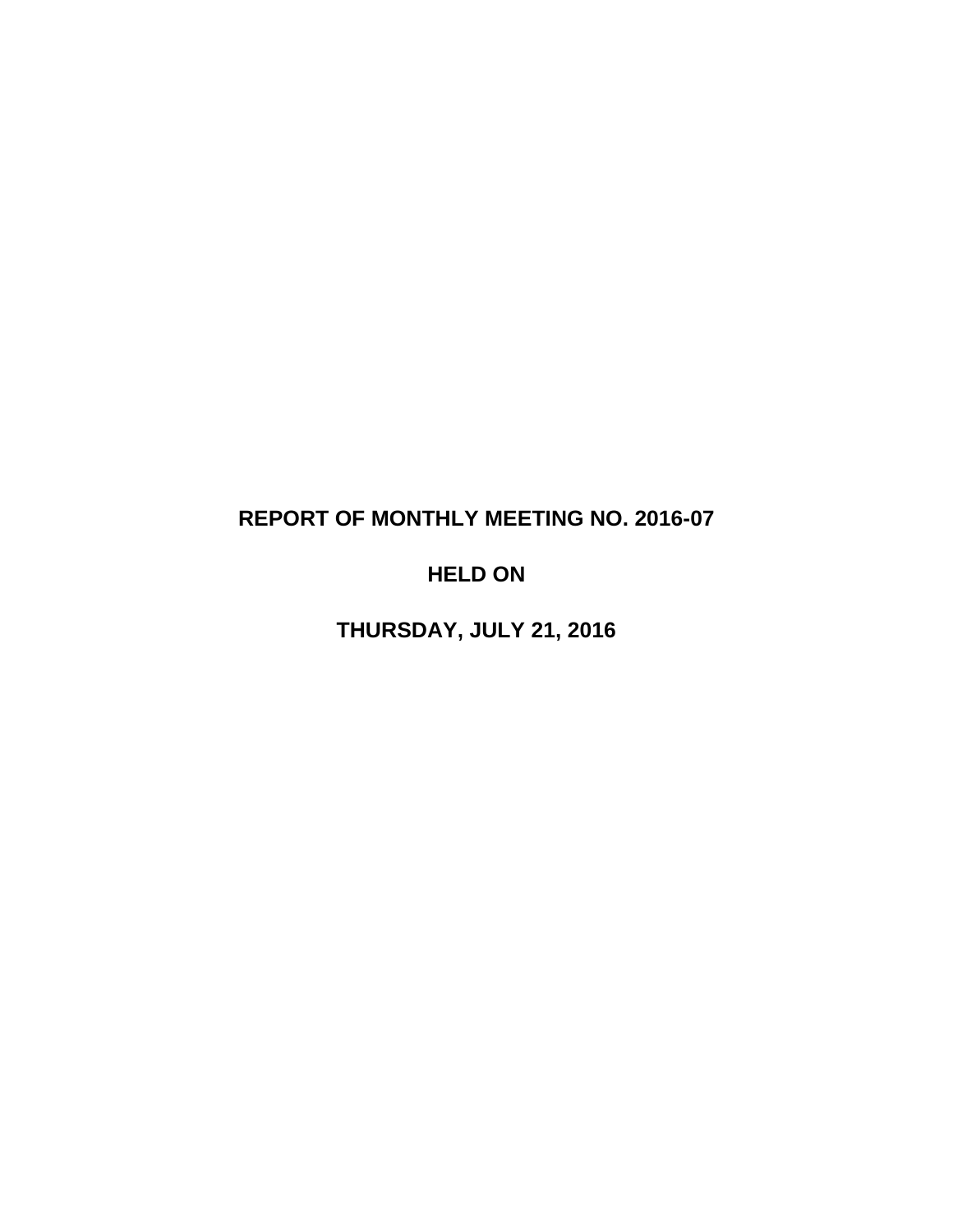Report of Monthly Meeting No. 2016-07 held on Thursday, July 21, 2016

| <b>ITEMS</b>                                                                                                              |                                                                                                                                                                                                                                                                                                                                                       | <b>PAGES</b>                                                              |           |
|---------------------------------------------------------------------------------------------------------------------------|-------------------------------------------------------------------------------------------------------------------------------------------------------------------------------------------------------------------------------------------------------------------------------------------------------------------------------------------------------|---------------------------------------------------------------------------|-----------|
| <b>Call to Order</b><br><b>Roll Call</b>                                                                                  |                                                                                                                                                                                                                                                                                                                                                       |                                                                           |           |
| <b>Secretary's Report</b>                                                                                                 |                                                                                                                                                                                                                                                                                                                                                       | Recording Secretary presents minutes of previous meetings for approval.   |           |
| <b>Refunds</b>                                                                                                            | Errors in deduction and non-members<br>Full refunds to employees due to separation from service<br>Refund in accordance with Section 8-170 of the law governing the Fund<br>Refund Reissued to New Payee<br>Refund elections in lieu of annuity<br><b>Refund of Spousal Contributions</b><br>1/2% refunds to new annuitants<br><b>Adiusted Refund</b> | $3 - 9$                                                                   |           |
| <b>Invoices</b>                                                                                                           | Administrative and Investment Fees                                                                                                                                                                                                                                                                                                                    |                                                                           | $10 - 12$ |
| <b>Annuities</b>                                                                                                          | <b>Annuities for Employees</b><br>Annuities for Widows, Widowers and Minor Children, Reversionary Annuities<br><b>Adjusted Annuities</b>                                                                                                                                                                                                              | $13 - 18$                                                                 |           |
| <b>Disability</b>                                                                                                         | Applications for Duty and Ordinary Disability benefits<br>Applications for Extensions of Duty and Ordinary Disability benefits<br>Adjusted Duty and Ordinary Disability benefits                                                                                                                                                                      | 19 - 25                                                                   |           |
| <b>Membership</b>                                                                                                         | Applications<br>Change in Dates of Birth<br><b>Administrative Review</b>                                                                                                                                                                                                                                                                              | 26                                                                        |           |
| <b>Treasurer's Report</b>                                                                                                 | City Treasurer's Statement of Account As of 06/30/2016                                                                                                                                                                                                                                                                                                |                                                                           | 27        |
| <b>MISCELLANEOUS</b>                                                                                                      |                                                                                                                                                                                                                                                                                                                                                       |                                                                           | $28 - 31$ |
| Roll Call                                                                                                                 |                                                                                                                                                                                                                                                                                                                                                       | Other                                                                     |           |
| <b>Public Comment</b>                                                                                                     |                                                                                                                                                                                                                                                                                                                                                       | - 2017 Request for Funding Contribution<br>- IRS Determination Resolution |           |
| Hearings                                                                                                                  |                                                                                                                                                                                                                                                                                                                                                       | - Annual Signature Verification Update                                    |           |
| - The Matter of John Bills (Pension Suspension)                                                                           |                                                                                                                                                                                                                                                                                                                                                       | - MEABF Staff Retiree Healthcare<br>- Securities Litigation RFP Report    |           |
| Legislation - Legislative Update                                                                                          |                                                                                                                                                                                                                                                                                                                                                       | - Trustee Rules of Election<br>- Trustee Election Committee               |           |
| Investments                                                                                                               |                                                                                                                                                                                                                                                                                                                                                       | - FOIA Update                                                             |           |
| - Market Environment<br>- Monthly Performance Report<br>- Hedge Fund Portfolio Review<br>- Watchlist<br>- Liquidity Needs |                                                                                                                                                                                                                                                                                                                                                       | - Old Business<br>- Legal Update                                          |           |
| - Second Quarter M/W/DBE Update<br>- Review Prudential Real Estate Investment                                             |                                                                                                                                                                                                                                                                                                                                                       |                                                                           |           |

| A    | Less than 60 years of age         |     | Female: No Post 9/74 Spouse Contributions RW |            | <b>Returned to Work</b>        |
|------|-----------------------------------|-----|----------------------------------------------|------------|--------------------------------|
| B    | Reversionary                      |     | MED Updated Medical Records                  |            | Less than 10 years of Service  |
| C.   | Calculated upon death of Employee | MMI | Maximum Medical Update                       | <b>SPE</b> | <b>Specialist Doctor Visit</b> |
| CХ   | <b>Credit Expires</b>             | N   | See Notes in File                            |            | Term Annuity                   |
|      | Death                             |     | NTE Note for Mercy Works Update              | W          | Withdraw/Waiting to apply      |
| DU   | Duty Disability                   | OR. | <b>Ordinary Disability</b>                   | WC.        | Workmens' Compensation         |
| DIS. | Discharged                        |     | <b>Reciprocal Annuity</b>                    | X          | Married @ Resignation,         |
|      | EID Errors in Deduction           |     | RES Resigned                                 |            | Not Married @ Effective Date   |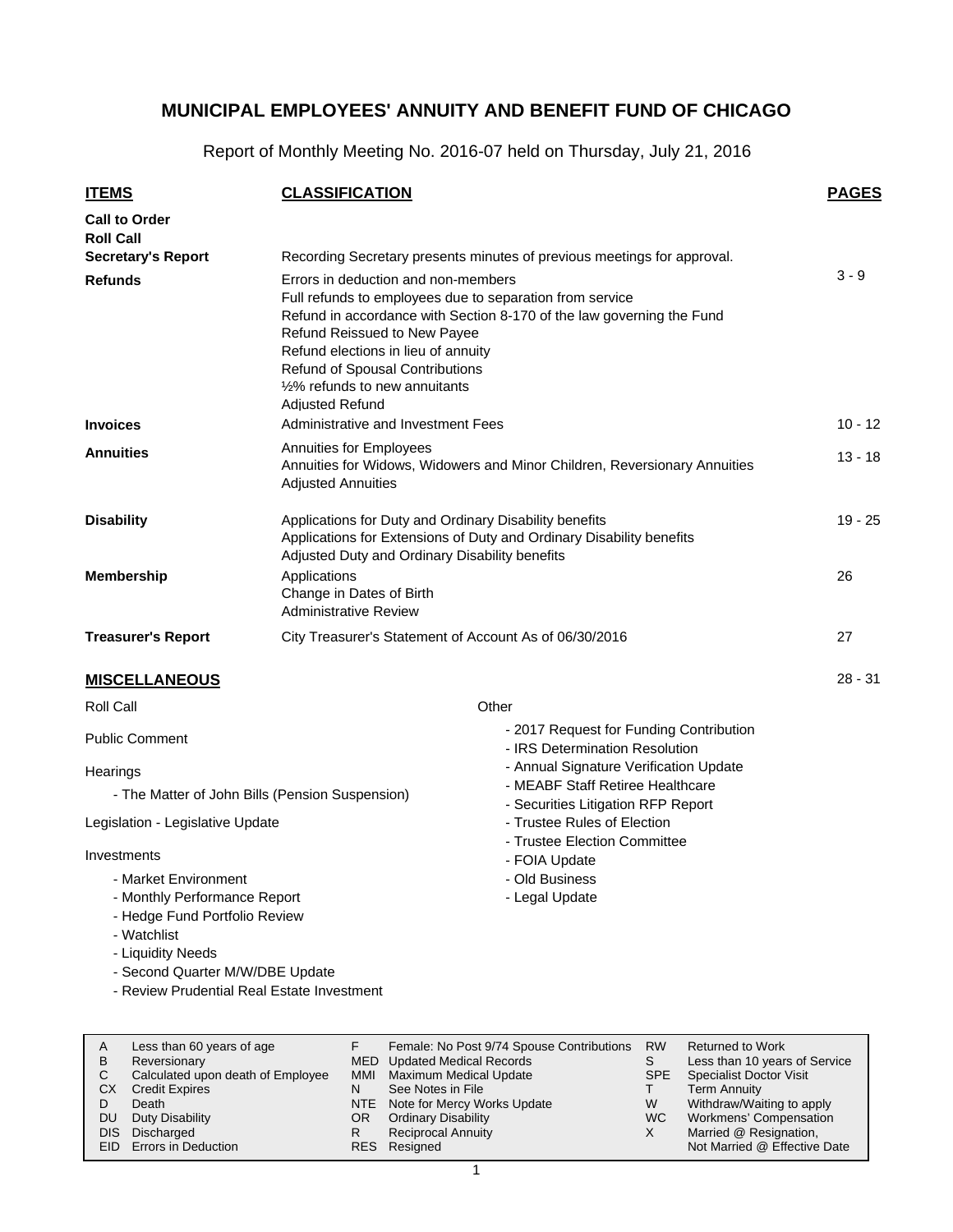#### Report of Monthly Meeting No. 2016-07 held on Thursday, July 21, 2016

The Monthly Meeting of the Retirement Board was called to order by the President, Thomas J. McMahon, at 9:05 a.m. in the offices of the Fund, 321 N Clark Street, Suite 700, on Thursday, July 21, 2016.

#### The following were present:

| Thomas J. McMahon  | President                  |
|--------------------|----------------------------|
| Erin Keane         | Vice President             |
| Timothy G. Guest   | <b>Recording Secretary</b> |
| Jeffrey J. Johnson | Trustee                    |
|                    |                            |

#### Also Present:

| James E. Mohler        | Executive Director                         |
|------------------------|--------------------------------------------|
| Mary Patricia Burns    | Attorney at Law                            |
| Juan Lopez, Jr.        | <b>Investment Officer</b>                  |
| Sandra Shelby          | Comptroller                                |
| Jane Tessaro           | <b>Benefits Manager</b>                    |
| Kathy Schanding        | <b>Staff Actuary</b>                       |
| Stacey Ruffolo         | <b>Project Coordinator</b>                 |
| <b>Miriam Martinez</b> | Deputy Treasurer (Proxy for the Treasurer) |
| Terence P. Sullivan    | M.D.                                       |
| Jamie Wesner           | Marquette Associates                       |
| Neil Capps             | Marquette Associates                       |
| Sarah Boeckman         | Attorney, Burke Burns & Pinelli            |
| Donna Hansen           | <b>Supervisor of Support Services</b>      |
| Kristin DeWald         | <b>Supervisor of Annuitant Services</b>    |
| Joe Notaro             | Local 9                                    |
| Jason Parks            | Loop Capital                               |
| Tyra Taylor            | <b>Finance Daily</b>                       |
|                        |                                            |

#### Absent:

| Kurt A. Summers, Jr. | Treasurer                   |
|----------------------|-----------------------------|
| Brian Wrubel         | <b>Marquette Associates</b> |

#### **SECRETARY'S REPORT**

Trustee Guest motioned that the Minutes of Meeting No. 2016-06 be approved as submitted. Seconded Trustee Johnson. Carried: Ayes- Trustee Guest, Trustee Johnson, Trustee Keane, Trustee McMahon and Ms. Martinez. Nays-None.

Trustee Johnson motioned that the Executive Session Minutes of Meeting(s) No. 2016-06 (2) be approved as submitted. Seconded Ms. Miriam Martinez (Proxy). Carried: Ayes- Trustee Guest, Trustee Johnson, Trustee Keane, Trustee McMahon and Ms. Martinez. Nays-None.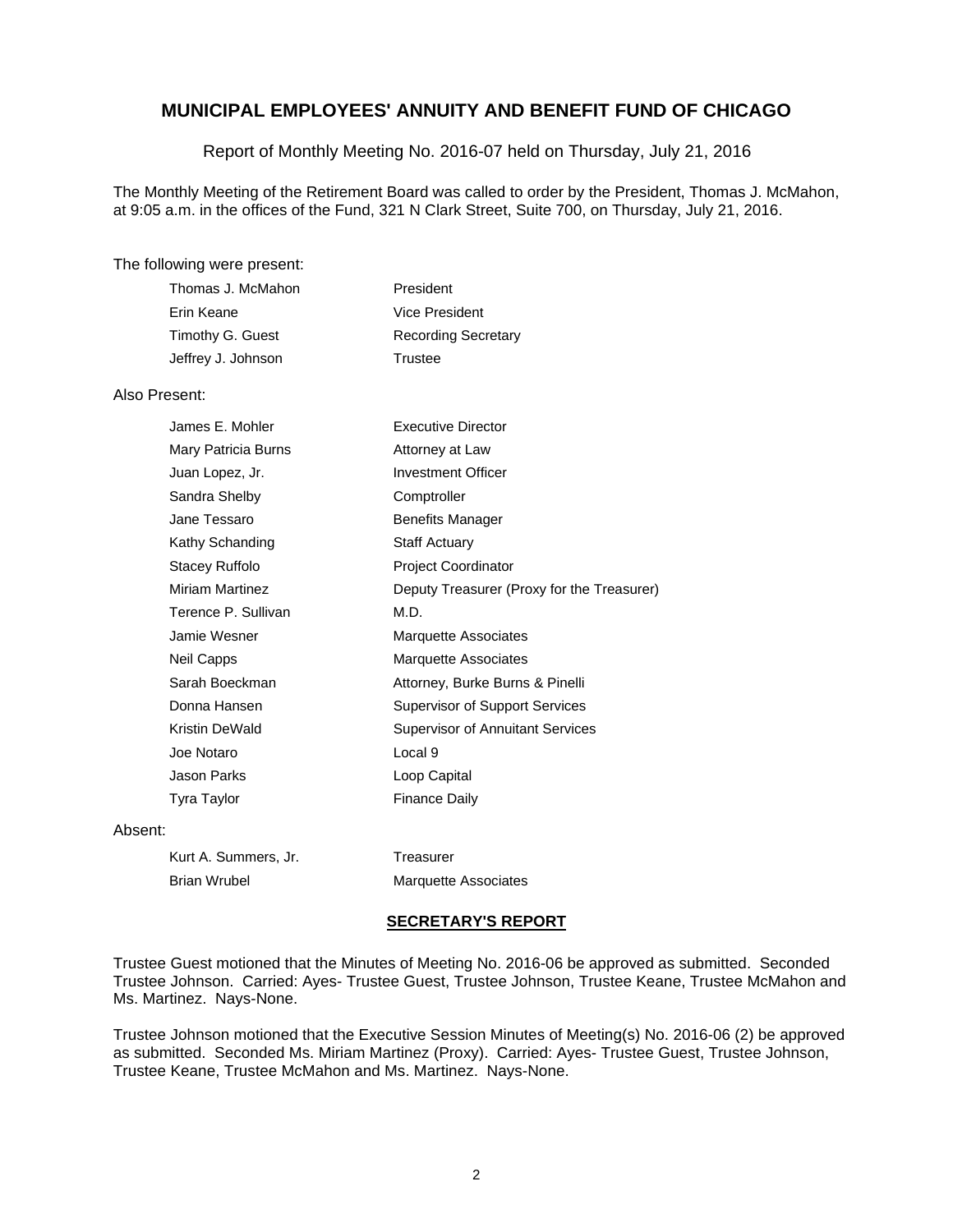Report of Monthly Meeting No. 2016-07 held on Thursday, July 21, 2016

### **REFUND DUE TO ERRORS IN DEDUCTION AND NON-MEMBERS**

#### **Refund a/c errors in deduction**

| <b>Name</b>                          | Dept              | Reason                                                  | Amount     |
|--------------------------------------|-------------------|---------------------------------------------------------|------------|
| <b>BAJIC, JOHN A</b>                 | <b>WATER MGM</b>  | NEW ANNUITANT                                           | \$19.38    |
| DREGER, THOMAS J                     | <b>WATER MGM</b>  | <b>NEW ANNUITANT</b>                                    | \$235.14   |
| GALARZA, DANIEL L                    | STS & SAN         | <b>NEW ANNUITANT</b>                                    | \$94.73    |
| <b>GERENA, DIGNA</b>                 | BE                | <b>NEW ANNUITANT</b>                                    | \$8.14     |
| <b>GLASPIE, ERNEST L</b>             | <b>HUMAN SERV</b> | <b>NEW ANNUITANT</b>                                    | \$25.57    |
| LINK, ROBERT P                       | STS & SAN         | NEW WIDOW ANNUITANT                                     | \$142.72   |
| LOFTON, PATRICIA A                   | <b>BE</b>         | <b>NEW ANNUITANT</b>                                    | \$13.76    |
| MEHARENNA, LINDA                     | BE.               | PAYROLL ADJUSTMENT                                      | \$271.32   |
| MUELLER, GARRICK M                   | <b>FLEET</b>      | PAYROLL ADJUSTMENT                                      | \$311.17   |
| <b>TORRES, RICHARD F</b>             | <b>TRANSPORT</b>  | <b>NEW ANNUITANT</b>                                    | \$136.50   |
| Total Refund a/c errors in deduction |                   | 10 Case(s)                                              | \$1,258.43 |
|                                      |                   | TOTAL REFUND DUE TO ERRORS IN DEDUCTION AND NON-MEMBERS |            |
|                                      |                   | 10 Case(s)                                              | \$1,258.43 |

| A   | Less than 60 years of age                                    |     | Female: No Post 9/74 Spouse Contributions |   | REL Released to Return to Work        |
|-----|--------------------------------------------------------------|-----|-------------------------------------------|---|---------------------------------------|
| B   | Reversionary                                                 |     | MED Updated Medical Records               |   | RW Returned to Work                   |
|     | Calculated upon death of Employee MMI Maximum Medical Update |     |                                           |   | Less than 10 years of Service         |
| CХ  | <b>Credit Expires</b>                                        | N   | See Notes in File                         |   | <b>SPE</b> Specialist Doctor Visit    |
|     | Death                                                        |     | NTE Note for Mercy Works Update           |   | <b>Term Annuity</b>                   |
| DU. | Duty Disability                                              | OR. | <b>Ordinary Disability</b>                | W | Withdraw/Waiting to apply             |
|     | DIS Discharged                                               | R   | <b>Reciprocal Annuity</b>                 |   | WC Workmens' Compensation             |
|     | <b>EID</b> Errors in Deduction                               |     | RES Resigned                              |   | Married @ Res, Not Married @ Eff Date |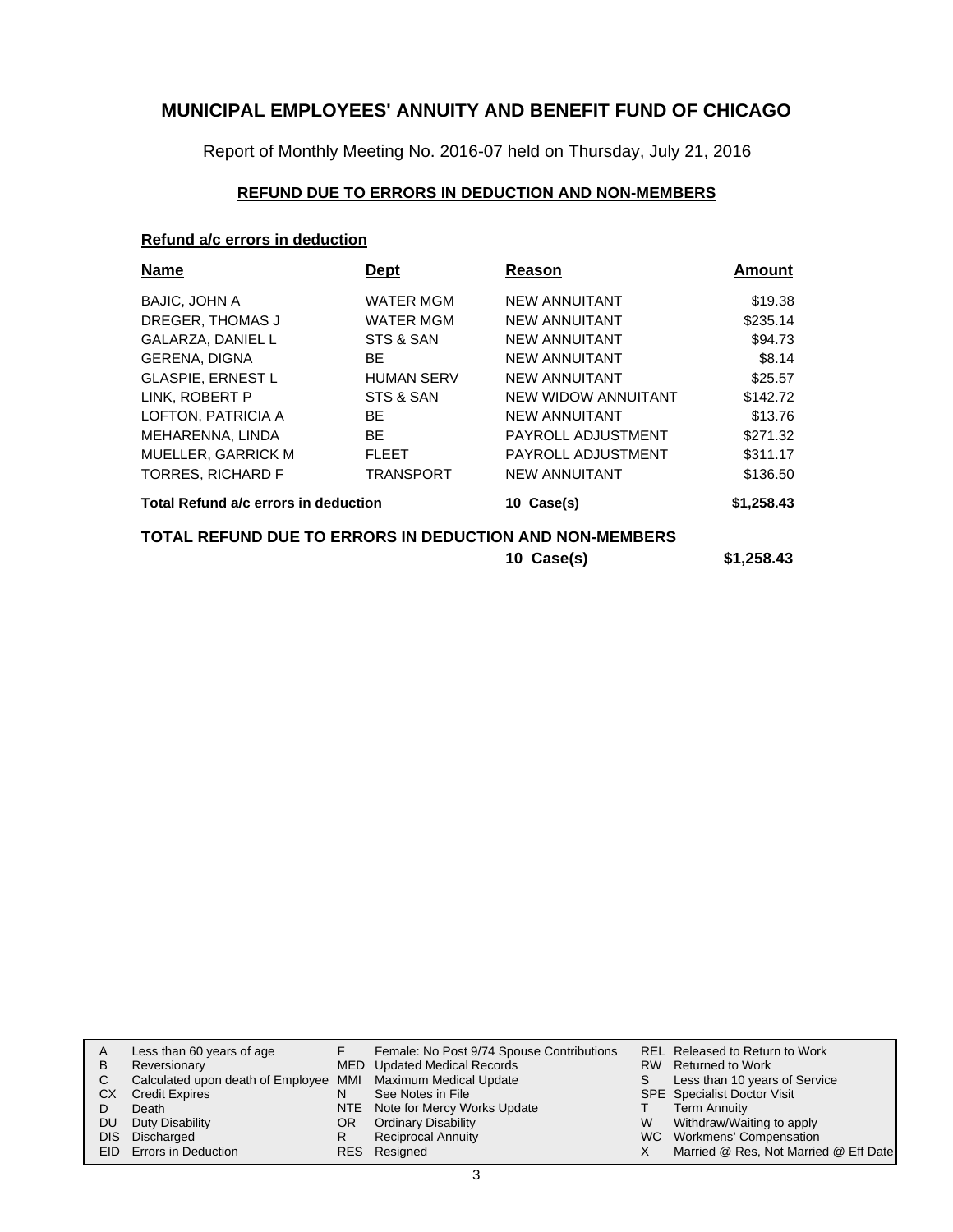Report of Monthly Meeting No. 2016-07 held on Thursday, July 21, 2016

### **REFUND TO EMPLOYEES DUE TO SEPARATION FROM SERVICE**

| <u>Name</u>                                                                                                                      |                                     | <u>Dept</u>                                                                                                                                                                             | <b>Resignation Date</b> |                      | <b>Amount</b>                                                                                                                                                                        | <b>Note</b> |
|----------------------------------------------------------------------------------------------------------------------------------|-------------------------------------|-----------------------------------------------------------------------------------------------------------------------------------------------------------------------------------------|-------------------------|----------------------|--------------------------------------------------------------------------------------------------------------------------------------------------------------------------------------|-------------|
| AHMED, AMMAR E                                                                                                                   |                                     | <b>INSPECTOR GENER</b>                                                                                                                                                                  | 03/17/2016              |                      | \$9,236.54                                                                                                                                                                           |             |
| ALLEN, JUDITH                                                                                                                    |                                     | BE                                                                                                                                                                                      | 09/01/2015              |                      | \$24,986.35                                                                                                                                                                          |             |
| <b>BAHRMASEL, ELOISE D</b>                                                                                                       |                                     | <b>MAYOR'S OFFICE</b>                                                                                                                                                                   | 03/31/2014              |                      | \$10,027.79                                                                                                                                                                          |             |
| BARKER, JOHN R                                                                                                                   |                                     | <b>BE</b>                                                                                                                                                                               | 01/05/2016              |                      | \$30,723.29                                                                                                                                                                          |             |
| BEZANES, JULIE A                                                                                                                 |                                     | <b>CITY CLERK</b>                                                                                                                                                                       | 05/06/2016              |                      | \$3,186.20                                                                                                                                                                           |             |
| BIRU, AYENEW N                                                                                                                   |                                     | <b>PROCUREMENT</b>                                                                                                                                                                      | 04/08/2016              |                      | \$6,019.73                                                                                                                                                                           |             |
| <b>BLACK, MARIA T</b>                                                                                                            |                                     | OFF OF EMERG MG                                                                                                                                                                         | 06/10/2016              |                      | \$22,003.43                                                                                                                                                                          |             |
| <b>BLANCHARD, MICHAEL T</b>                                                                                                      |                                     | BE                                                                                                                                                                                      | 07/25/2014              |                      | \$18,505.86                                                                                                                                                                          |             |
| BOZAI, ZEHRA K                                                                                                                   |                                     | BE                                                                                                                                                                                      | 06/06/2016              |                      | \$8,228.06                                                                                                                                                                           |             |
| <b>BRITT, KEITH</b>                                                                                                              |                                     | BE                                                                                                                                                                                      | 06/03/2016              |                      | \$16,690.56                                                                                                                                                                          |             |
| <b>BRONSON, MARK</b>                                                                                                             |                                     | BE                                                                                                                                                                                      | 12/16/2015              |                      | \$8,708.88                                                                                                                                                                           |             |
| CAHUE, DAGOBERTO R                                                                                                               |                                     | BE                                                                                                                                                                                      | 05/23/2015              |                      | \$4,182.99                                                                                                                                                                           |             |
| CARROLL, JAMES                                                                                                                   |                                     | BE                                                                                                                                                                                      | 11/27/2015              |                      | \$81,042.30                                                                                                                                                                          | A:53, S:8.5 |
| CASARES, TASHA L                                                                                                                 |                                     | BE                                                                                                                                                                                      | 07/02/2015              |                      | \$3,406.48                                                                                                                                                                           |             |
| CASTRO, MELCHOR                                                                                                                  |                                     | BE                                                                                                                                                                                      | 02/09/2016              |                      | \$16,420.27                                                                                                                                                                          |             |
| CHAFI, TAKIDDINE                                                                                                                 |                                     | DEPT OF AVIATION                                                                                                                                                                        | 01/25/2016              |                      | \$801.40                                                                                                                                                                             |             |
| COOK, ROCHELLE L                                                                                                                 |                                     | BE                                                                                                                                                                                      | 06/03/2016              |                      | \$16,861.76                                                                                                                                                                          |             |
| COTE, JOSEFINA                                                                                                                   |                                     | BE                                                                                                                                                                                      | 08/26/2008              |                      | \$13,060.42                                                                                                                                                                          |             |
| DAVIDSON, MEGAN A                                                                                                                |                                     | BE                                                                                                                                                                                      | 01/01/2014              |                      | \$7,140.61                                                                                                                                                                           |             |
| DAWSON, JAZMINE P                                                                                                                |                                     | BE                                                                                                                                                                                      | 05/17/2016              |                      | \$969.61                                                                                                                                                                             |             |
| DE COUDREAUX, DANIELLE M                                                                                                         |                                     | OFF OF EMERG MG                                                                                                                                                                         | 10/16/2008              |                      | \$59,457.81                                                                                                                                                                          | A:35, S:13  |
| DEJESUS, MARIO                                                                                                                   |                                     | <b>BE</b>                                                                                                                                                                               | 05/31/2016              |                      | \$6,173.89                                                                                                                                                                           |             |
| DIVER, ELIZABETH                                                                                                                 |                                     | ВE                                                                                                                                                                                      | 08/18/2009              |                      | \$18,666.29                                                                                                                                                                          |             |
| DUNCAN, NATOYA V                                                                                                                 |                                     | ВE                                                                                                                                                                                      | 05/09/2016              |                      | \$1,444.33                                                                                                                                                                           |             |
| EBIETOMIYE, MILDRED W                                                                                                            |                                     | BE                                                                                                                                                                                      | 06/03/2016              |                      | \$3,571.28                                                                                                                                                                           |             |
| ELDRIDGE, LASHAUN                                                                                                                |                                     | BE                                                                                                                                                                                      | 05/27/2016              |                      | \$46,724.51                                                                                                                                                                          |             |
| EVANS, DENISE M                                                                                                                  |                                     | BE                                                                                                                                                                                      | 06/07/2016              |                      | \$10,995.48                                                                                                                                                                          |             |
| FAIR, ROBERT C                                                                                                                   |                                     | BE                                                                                                                                                                                      | 05/12/2016              |                      | \$9,048.53                                                                                                                                                                           |             |
| FIADZOE, FRANK K                                                                                                                 |                                     | DEPT OF AVIATION                                                                                                                                                                        | 08/10/2013              |                      | \$37,271.30                                                                                                                                                                          |             |
| FIELD, HANA S                                                                                                                    |                                     | CHICAGO PUBLIC LI                                                                                                                                                                       | 06/14/2012              |                      | \$19,350.42                                                                                                                                                                          |             |
| FISCHLER, MATTHEW D                                                                                                              |                                     | <b>MAYOR'S OFFICE</b>                                                                                                                                                                   | 05/23/2016              |                      | \$21,746.36                                                                                                                                                                          |             |
| GALLAPO JR, ROBERT C                                                                                                             |                                     | FIRE DEPARTMENT                                                                                                                                                                         | 11/16/2013              |                      | \$29,006.81                                                                                                                                                                          |             |
| <b>GARCIA, CHRISTOPHER R</b>                                                                                                     |                                     | BE                                                                                                                                                                                      | 06/06/2016              |                      | \$11,705.60                                                                                                                                                                          |             |
| GARR, KEITH                                                                                                                      |                                     | OFF OF EMERG MG                                                                                                                                                                         | 07/14/2009              |                      | \$15,718.80                                                                                                                                                                          |             |
| <b>GRIFFIN, TARA</b>                                                                                                             |                                     | ВE                                                                                                                                                                                      | 05/19/2016              |                      | \$1,909.98                                                                                                                                                                           |             |
| GUEVARA, JESSICA C                                                                                                               |                                     | BЕ                                                                                                                                                                                      | 05/02/2016              |                      | \$7,826.03                                                                                                                                                                           |             |
| GUEVARA, LUZ E                                                                                                                   |                                     | DEPT OF HEALTH                                                                                                                                                                          | 07/02/2014              |                      | \$24,439.28                                                                                                                                                                          |             |
| HARBOR, SHEANNA                                                                                                                  |                                     | BЕ                                                                                                                                                                                      | 06/08/2015              |                      | \$1,321.62                                                                                                                                                                           |             |
| HARDING, TRACY A                                                                                                                 |                                     | BЕ                                                                                                                                                                                      | 09/05/2015              |                      | \$48,564.13                                                                                                                                                                          |             |
| HINES, CHRISTOPHER J                                                                                                             |                                     | BE                                                                                                                                                                                      | 05/02/2016              |                      | \$9,528.48                                                                                                                                                                           |             |
| HOMAN, LINDSEY V                                                                                                                 |                                     | BЕ                                                                                                                                                                                      | 09/07/2010              |                      | \$2,319.53                                                                                                                                                                           |             |
| Less than 60 years of age<br>Reversionary<br>Calculated upon death of Employee MMI<br>Credit Expires<br>Death<br>Duty Disability | F.<br>MED<br>N<br><b>NTE</b><br>OR. | Female: No Post 9/74 Spouse Contributions<br><b>Updated Medical Records</b><br>Maximum Medical Update<br>See Notes in File<br>Note for Mercy Works Update<br><b>Ordinary Disability</b> |                         | RW  <br>S<br>T.<br>W | REL Released to Return to Work<br><b>Returned to Work</b><br>Less than 10 years of Service<br><b>SPE</b> Specialist Doctor Visit<br><b>Term Annuity</b><br>Withdraw/Waiting to apply |             |
| Discharged<br>Errors in Deduction                                                                                                | R.                                  | <b>Reciprocal Annuity</b><br>RES Resigned                                                                                                                                               |                         | X                    | WC Workmens' Compensation<br>Married @ Res, Not Married @ Eff Date                                                                                                                   |             |

A B C CX D DU DIS EID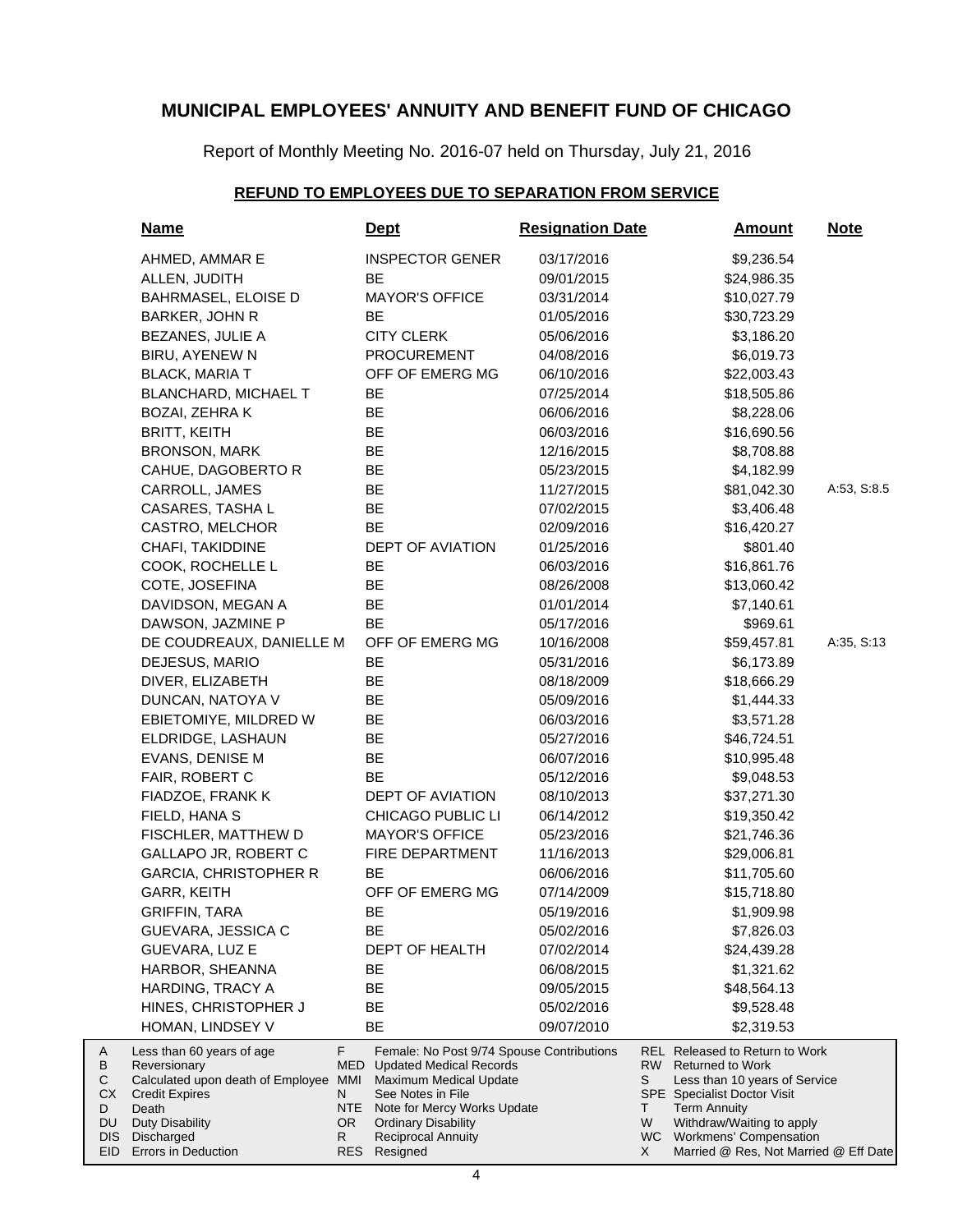Report of Monthly Meeting No. 2016-07 held on Thursday, July 21, 2016

### **REFUND TO EMPLOYEES DUE TO SEPARATION FROM SERVICE**

| <b>Name</b>                                                    |      | <b>Dept</b>                                 | <b>Resignation Date</b> |     | <b>Amount</b>                                                       | <b>Note</b>  |
|----------------------------------------------------------------|------|---------------------------------------------|-------------------------|-----|---------------------------------------------------------------------|--------------|
| HUBBARD, JOYCE L                                               |      | <b>FINANCE - COMPTR</b>                     | 05/05/2016              |     | \$94,018.13                                                         | A:43, S:19   |
| INGRAM, CRYSTAL                                                |      | BE                                          | 06/06/2016              |     | \$8,015.64                                                          |              |
| JACOBS, KATRINA M                                              |      | BE                                          | 09/01/2005              |     | \$824.93                                                            |              |
| KING, CHARLES M                                                |      | BE                                          | 01/23/2016              |     | \$8,290.78                                                          |              |
| KING, EDWARD                                                   |      | BE                                          | 09/01/2015              |     | \$20,525.95                                                         |              |
| LALLY, SUSANNA T                                               |      | BE                                          | 05/20/2016              |     | \$3,362.62                                                          |              |
| LEBEAU, JOSEPH                                                 |      | BE                                          | 02/08/2016              |     | \$1,248.38                                                          |              |
| LOPEZ, DAVID C                                                 |      | <b>BE</b>                                   | 10/30/2015              |     | \$14,201.02                                                         |              |
| MALONE, IESHA M                                                |      | <b>BE</b>                                   | 12/12/2015              |     | \$16,655.50                                                         |              |
| MANSON, TERESA                                                 |      | DEPT OF HEALTH                              | 11/03/2010              |     | \$15,676.76                                                         |              |
| MARSHALL, LOUIS M                                              |      | BE                                          | 05/27/2016              |     | \$24,938.86                                                         |              |
| MAYFIELD, SHAVONNE                                             |      | BE                                          | 07/17/2010              |     | \$13,782.18                                                         |              |
| MCGEE, MYISHA                                                  |      | BE                                          | 01/18/2016              |     | \$13,736.04                                                         |              |
| MCPHEARSON, CHERYL R                                           |      | BE                                          | 10/18/2015              |     | \$69,708.73                                                         | A:46, S:15   |
| MEHARENNA, LINDA                                               |      | <b>BE</b>                                   | 10/17/2015              |     | \$6,990.79                                                          |              |
| MUELLER, GARRICK M                                             |      | <b>FLEET</b>                                | 06/06/2016              |     | \$72,653.93                                                         | A:41, S:19   |
| MURPHY, TERRYN E                                               |      | BE                                          | 06/30/2014              |     | \$110,021.33                                                        | A:35, S:11.5 |
| NELSON, SHAWN                                                  |      | BE                                          | 02/08/2016              |     | \$2,158.25                                                          |              |
| NEVAREZ, RAYMUNDO                                              |      | BE                                          | 03/10/2016              |     | \$19,206.72                                                         |              |
| NORTON, MARCIA                                                 |      | <b>BE</b>                                   | 08/24/2013              |     | \$44,343.27                                                         |              |
| OGDEN, LAURIN                                                  |      | <b>CITY COUNCIL</b>                         | 03/15/2016              |     | \$2,075.71                                                          |              |
| ONEAL, ANDREA                                                  |      | OFF OF EMERG MG                             | 05/09/2016              |     | \$5,380.05                                                          |              |
| PAONE, KARLIN                                                  |      | BE                                          | 04/16/2015              |     | \$3,604.19                                                          |              |
| PEART, JOSEPH R                                                |      | BE                                          | 11/26/2015              |     | \$6,487.04                                                          |              |
| PEREZ, MARISOL                                                 |      | BE                                          | 05/31/2016              |     | \$2,924.10                                                          |              |
| PEREZ, PAUL                                                    |      | BE                                          | 11/16/2000              |     | \$6,634.17                                                          |              |
| PITTMAN, LAKISHA J                                             |      | BE                                          | 08/01/2015              |     | \$6,133.16                                                          |              |
| POINTEJOUR, MARIE-CLAUDE                                       |      | BE                                          | 05/27/2016              |     | \$11,965.51                                                         |              |
| PRUDE, JIMMY R                                                 |      | <b>BUSINESS AND INF</b>                     | 02/16/2016              |     | \$11,067.13                                                         |              |
| PULLIN, KEZIAH                                                 |      | BE                                          | 05/17/2016              |     | \$1,669.16                                                          |              |
| REID, KATRINA R                                                |      | BE                                          | 04/29/2016              |     | \$13,610.09                                                         |              |
| REYES, DIANNE E                                                |      | BE                                          | 03/18/2016              |     | \$17,278.08                                                         |              |
| REYNOLDS-JONES, DEBORAH R BE                                   |      |                                             | 03/11/2016              |     | \$2,541.50                                                          |              |
| ROBINSON, BARBARA                                              |      | BE                                          | 06/08/2016              |     | \$7,199.36                                                          |              |
| ROJAS, SANDRA G                                                |      | BE                                          | 08/02/2013              |     | \$90,122.03                                                         | A:42, S:25.5 |
| ROSE, CONNIE M                                                 |      | BE                                          | 05/25/2016              |     | \$1,144.69                                                          |              |
| RUCKER, CAROLYN D                                              |      | <b>BE</b>                                   | 06/10/2016              |     | \$6,477.56                                                          |              |
| RUSH, RHONDA                                                   |      | OFF OF EMERG MG                             | 05/18/2016              |     | \$2,627.59                                                          |              |
| SCOTT, LAMIA                                                   |      | ВE                                          | 02/19/2016              |     | \$13,367.42                                                         |              |
| SELIM, STACEY J                                                |      | BЕ                                          | 08/04/2012              |     | \$36,587.80                                                         |              |
| SEYMOUR, JASON                                                 |      | BE                                          | 05/16/2016              |     | \$9,820.72                                                          |              |
| Less than 60 years of age                                      | F.   | Female: No Post 9/74 Spouse Contributions   |                         |     | <b>REL</b> Released to Return to Work                               |              |
| Reversionary                                                   | MED  | <b>Updated Medical Records</b>              |                         | RW. | <b>Returned to Work</b>                                             |              |
| Calculated upon death of Employee MMI<br><b>Credit Expires</b> | N    | Maximum Medical Update<br>See Notes in File |                         | S   | Less than 10 years of Service<br><b>SPE</b> Specialist Doctor Visit |              |
| Death                                                          | NTE. | Note for Mercy Works Update                 |                         | Τ   | <b>Term Annuity</b>                                                 |              |
| <b>Duty Disability</b>                                         | OR.  | <b>Ordinary Disability</b>                  |                         | W   | Withdraw/Waiting to apply                                           |              |
| Discharged<br>Errors in Deduction                              | R    | <b>Reciprocal Annuity</b><br>RES Resigned   |                         | X   | WC Workmens' Compensation<br>Married @ Res, Not Married @ Eff Date  |              |

A B C CX D DU DIS EID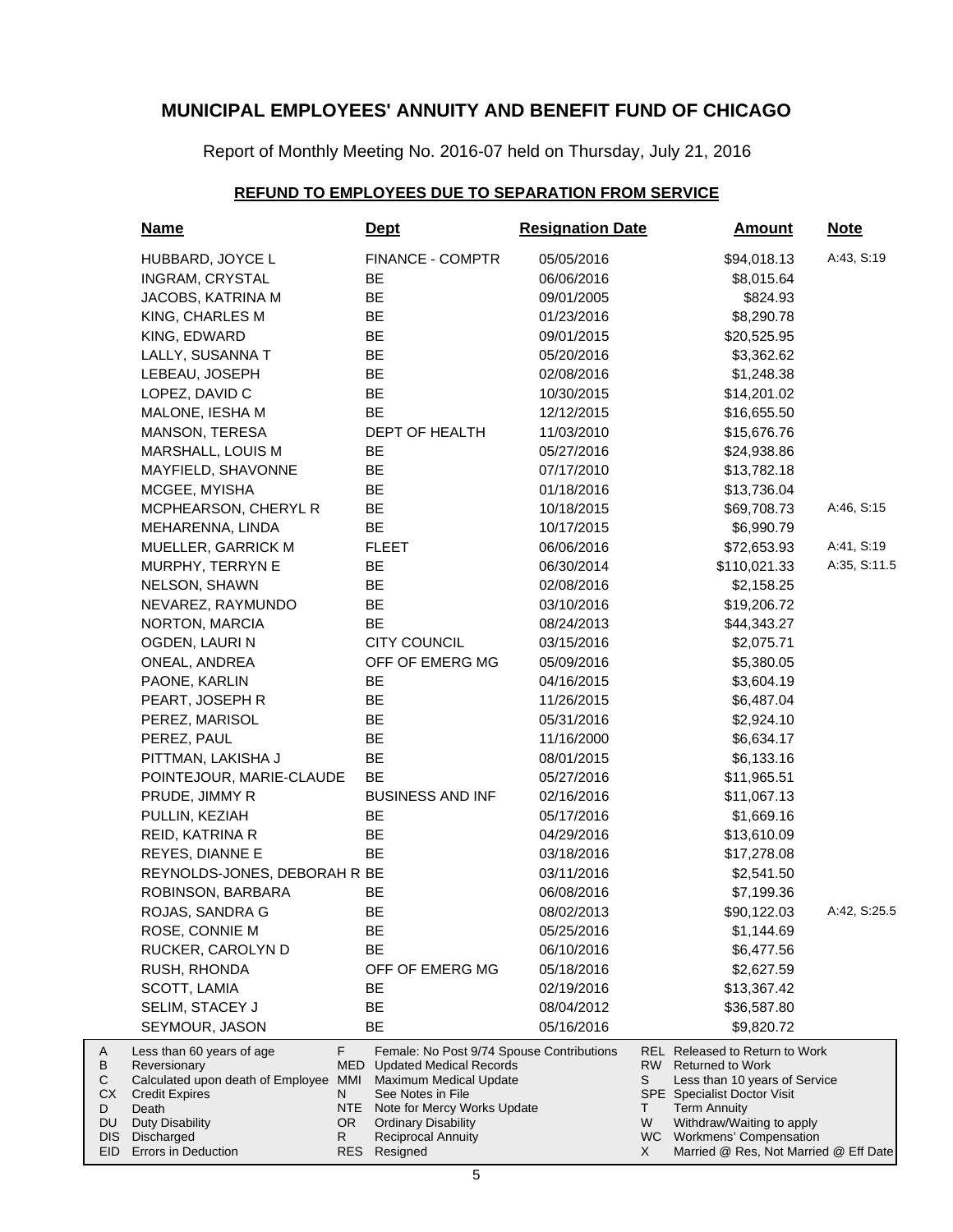Report of Monthly Meeting No. 2016-07 held on Thursday, July 21, 2016

### **REFUND TO EMPLOYEES DUE TO SEPARATION FROM SERVICE**

| <b>Name</b>              | <b>Dept</b>     | <b>Resignation Date</b> | Amount      | <b>Note</b>  |
|--------------------------|-----------------|-------------------------|-------------|--------------|
| SIMMONS, MONICA L        | <b>BE</b>       | 05/11/2016              | \$4,635.62  |              |
| SIMS, YVETTE M           | BE.             | 06/22/2015              | \$10,138.27 |              |
| SINGH, AMARRAJ           | <b>BE</b>       | 05/04/2016              | \$11,246.61 |              |
| SIVELS, JANEL N          | <b>BE</b>       | 05/20/2016              | \$57,304.03 | A:43, S:18.5 |
| <b>SLUCTER, ERING</b>    | <b>BE</b>       | 12/11/2015              | \$8,923.08  |              |
| SPEAT, TIA               | <b>BE</b>       | 10/17/2015              | \$19,433.61 |              |
| TINDLE, EDDIE M          | <b>BE</b>       | 02/07/2000              | \$202.47    |              |
| TORRES, ALEJANDRO        | OFF OF EMERG MG | 05/20/2016              | \$9,672.86  |              |
| TURNER, DEIDRE S         | BE.             | 06/02/2016              | \$7,787.56  |              |
| WARD, JUSTYNA            | BE.             | 03/01/2016              | \$9,914.70  |              |
| WATERS, KELLY C          | BE.             | 06/09/2016              | \$12,358.48 |              |
| WATSON, TIANA            | <b>BE</b>       | 01/15/2015              | \$4,778.51  |              |
| <b>WESTON, EDWARD</b>    | OFF OF EMERG MG | 05/11/2016              | \$145.92    |              |
| WESTPHAL, MAURA          | <b>BE</b>       | 08/27/2011              | \$3,105.40  |              |
| <b>WHITE, PRUDENCE</b>   | BE.             | 05/26/2016              | \$9,422.06  |              |
| WHITMORE, GAYLA          | OFF OF EMERG MG | 03/17/2016              | \$9,327.83  |              |
| <b>WILLIAMS, ANTONIO</b> | BE.             | 05/28/2016              | \$11,607.13 |              |

**TOTAL REFUND TO EMPLOYEES DUE TO SEPARATION FROM SERVICE**

**99 Case(s) \$1,698,074.00**

|    | Less than 60 years of age                                    |     | Female: No Post 9/74 Spouse Contributions |    | <b>REL Released to Return to Work</b> |
|----|--------------------------------------------------------------|-----|-------------------------------------------|----|---------------------------------------|
|    |                                                              |     |                                           |    |                                       |
| B  | Reversionary                                                 |     | MED Updated Medical Records               |    | RW Returned to Work                   |
|    | Calculated upon death of Employee MMI Maximum Medical Update |     |                                           | S. | Less than 10 years of Service         |
| СX | <b>Credit Expires</b>                                        | N   | See Notes in File                         |    | <b>SPE</b> Specialist Doctor Visit    |
|    | Death                                                        |     | NTE Note for Mercy Works Update           |    | Term Annuity                          |
| DU | Duty Disability                                              | OR. | <b>Ordinary Disability</b>                | W  | Withdraw/Waiting to apply             |
|    | DIS Discharged                                               |     | <b>Reciprocal Annuity</b>                 |    | WC Workmens' Compensation             |
|    | <b>EID</b> Errors in Deduction                               |     | RES Resigned                              |    | Married @ Res, Not Married @ Eff Date |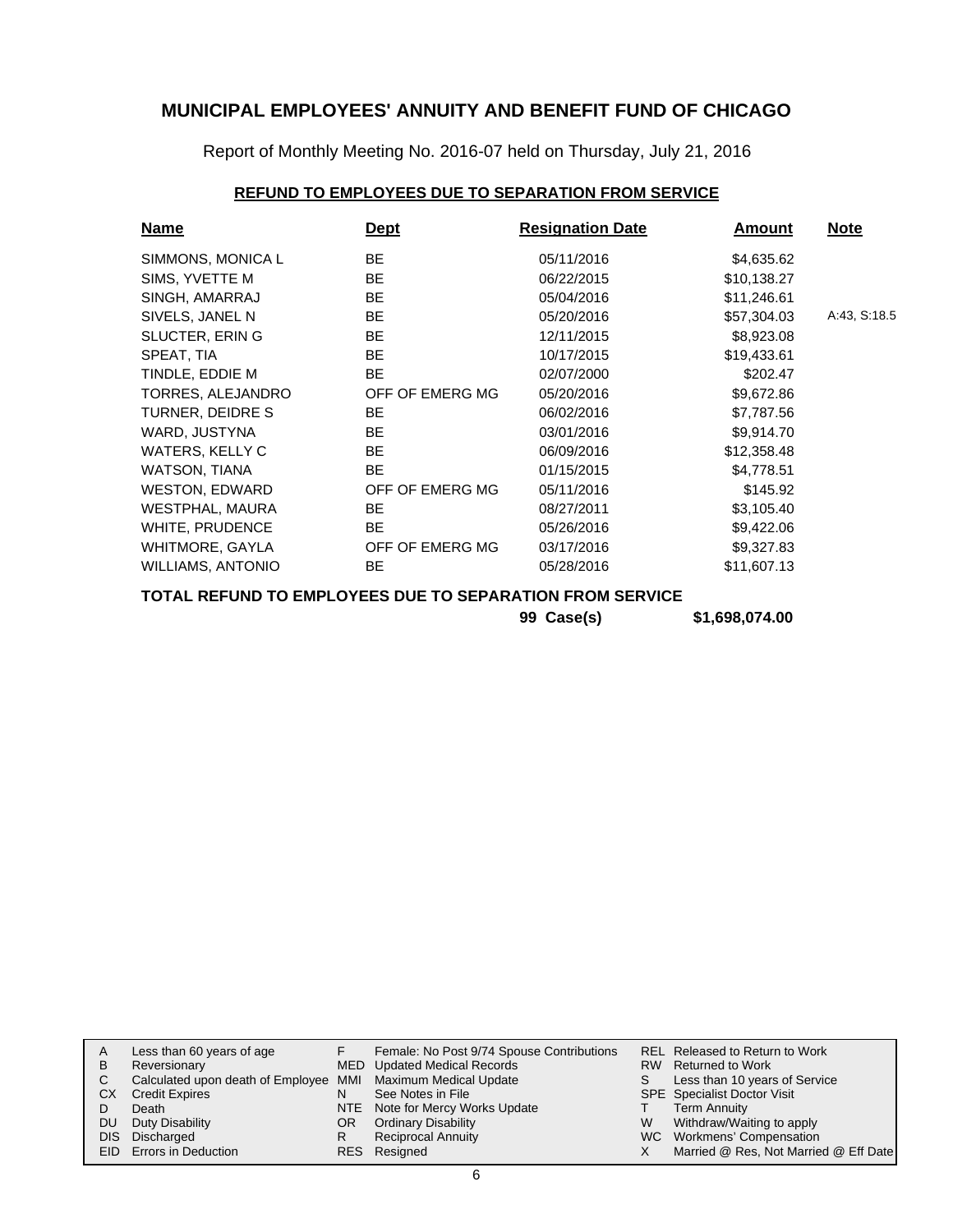Report of Monthly Meeting No. 2016-07 held on Thursday, July 21, 2016

#### **REFUND IN ACCORDANCE WITH SECTION 8-170 OF THE LAW GOVERNING THIS FUND**

| <b>Name</b>                                                                                                         | <b>Dept</b>           | Date of Death Pay to |                | Amount       |  |  |  |
|---------------------------------------------------------------------------------------------------------------------|-----------------------|----------------------|----------------|--------------|--|--|--|
| DONGUS, THERESA A                                                                                                   | DEPT OF REVENU        | 06/01/2016           | Child (4/4)    | \$34,285.36  |  |  |  |
| KENNEDY, CAROLINE                                                                                                   | <b>BE</b>             | 05/02/2016           | <b>DesBen</b>  | \$11,088.56  |  |  |  |
| MALONE, ROSE                                                                                                        | POLICE DEPART         | 05/03/2016           | Child (3/3)    | \$183,588.60 |  |  |  |
| MOORE. BEVERLY J                                                                                                    | CDOT-TRANSPOR         | 03/29/2016           | DesBen         | \$142,573.20 |  |  |  |
| RILEY, REGINALD R                                                                                                   | <b>CHICAGO PUBLIC</b> | 08/01/2010           | DesBen (1/2)   | \$871.89     |  |  |  |
| UNION, JULIUS                                                                                                       | DEPT OF HUMAN         | 05/16/2016           | DesBen         | \$96,887.54  |  |  |  |
| <b>WASHINGTON, SHIRLEY J</b>                                                                                        | <b>BE</b>             | 05/20/2016           | DesBen $(1/2)$ | \$37,019.61  |  |  |  |
| <b>Total REFUND IN ACCORDANCE WITH SECTION 8-170 OF</b><br>\$506,314.76<br>7 Case(s)<br>THE LAW GOVERNING THIS FUND |                       |                      |                |              |  |  |  |

#### **REFUND OF DIFFERENCE IN ACCORDANCE WITH SECTION 8-170 OF THE LAW GOVERNING THIS FUND**

| <u>Name</u>                                                                                          | <b>Dept</b> | Date of Death Pay to |              | Amount      |
|------------------------------------------------------------------------------------------------------|-------------|----------------------|--------------|-------------|
| OWENS, RUTHIE B                                                                                      | BE.         | 05/28/2016           | DesBen (2/2) | \$14,618,70 |
| <b>Total REFUND OF DIFFERENCE IN ACCORDANCE WITH</b><br>SECTION 8-170 OF THE LAW GOVERNING THIS FUND |             |                      | 1 Case(s)    | \$14,618.70 |

#### **REFUND ELECTIONS IN LIEU OF SPOUSE ANNUITY**

| <u>Name</u>                                             | <u>Dept</u> |             | Date of Death Spouse Name | Amount |
|---------------------------------------------------------|-------------|-------------|---------------------------|--------|
| SKOWRONSKI, RONALD J                                    | <b>BF</b>   | 02/28/2016  | SKOWRONSKI, R \$19,431,57 |        |
| <b>Total REFUND ELECTIONS IN LIEU OF SPOUSE ANNUITY</b> | 1 Case(s)   | \$19.431.57 |                           |        |

#### **REFUND OF SPOUSAL CONTRIBUTIONS (To New Annuitants with No Spouse at the Time of Retirement)**

|            | <u>Name</u>                                       |            | <u>Dept</u>                                                  | <b>Effective Date</b>                     |                 | Amount                                                   |
|------------|---------------------------------------------------|------------|--------------------------------------------------------------|-------------------------------------------|-----------------|----------------------------------------------------------|
|            | <b>BRUCE, HENRY L</b>                             | BE.        |                                                              | 06/11/2016                                |                 | \$28,674.50                                              |
|            | <b>BURWELL, LISA A</b>                            | CPL        |                                                              | 05/17/2016                                |                 | \$25,148.52                                              |
|            | CATHCART, SHARON                                  |            | OFF OF EMERG M                                               | 05/04/2016                                |                 | \$3,759.35                                               |
|            | CLARK, VIRGINIA O                                 | BE.        |                                                              | 06/27/2016                                |                 | \$13,006.08                                              |
|            | <b>COLLINS, GAIL P</b>                            |            | <b>BUSINESS AND IN</b>                                       | 01/01/2016                                |                 | \$1,227.35                                               |
|            | DAVIS, WINSTON M                                  | BE         |                                                              | 08/24/2015                                |                 | \$21,046.74                                              |
|            | FRAZIER, ARMA J                                   | BE.        |                                                              | 06/04/2016                                |                 | \$2,161.35                                               |
|            | <b>GERENA, DIGNA</b>                              | BE         |                                                              | 06/21/2016                                |                 | \$8,451.62                                               |
|            | GOLDSBY JOHNSON, JEAN M                           | BE         |                                                              | 06/01/2016                                |                 | \$9,690.23                                               |
|            | <b>GREEN, MARGUERITE</b>                          |            | OFF OF EMERG M                                               | 05/01/2016                                |                 | \$14,525.96                                              |
|            | <b>HORTON, ANGELA W</b>                           |            | <b>POLICE</b>                                                | 06/09/2016                                |                 | \$13,237.33                                              |
|            | HUSTON, FELECIA A                                 | BE.        |                                                              | 09/06/2015                                |                 | \$14,534.01                                              |
| A          | Less than 60 years of age                         | F.         |                                                              | Female: No Post 9/74 Spouse Contributions |                 | <b>REL Released to Return to Work</b>                    |
| В<br>С     | Reversionary<br>Calculated upon death of Employee | MMI        | <b>MED</b> Updated Medical Records<br>Maximum Medical Update |                                           | <b>RW</b><br>S. | <b>Returned to Work</b><br>Less than 10 years of Service |
| <b>CX</b>  | <b>Credit Expires</b>                             | N.         | See Notes in File                                            |                                           |                 | <b>SPE</b> Specialist Doctor Visit                       |
| D          | Death                                             | <b>NTE</b> | Note for Mercy Works Update                                  |                                           | T.              | <b>Term Annuity</b>                                      |
| DU         | Duty Disability                                   | OR.        | <b>Ordinary Disability</b>                                   |                                           | W               | Withdraw/Waiting to apply                                |
| <b>DIS</b> | Discharged                                        | R.         | <b>Reciprocal Annuity</b>                                    |                                           | <b>WC</b>       | Workmens' Compensation                                   |
| EID.       | Errors in Deduction                               | <b>RES</b> | Resigned                                                     |                                           | X               | Married @ Res, Not Married @ Eff Date                    |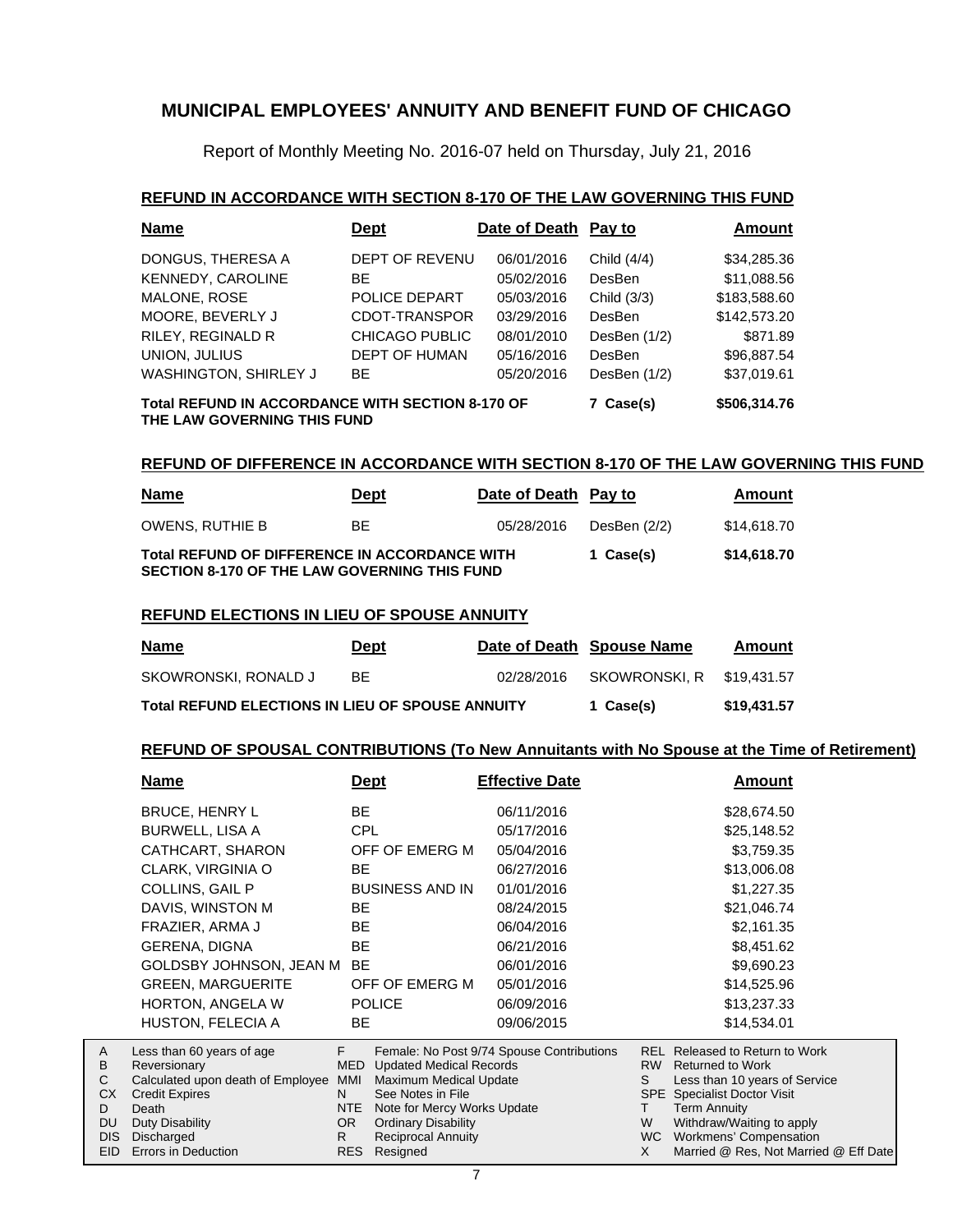Report of Monthly Meeting No. 2016-07 held on Thursday, July 21, 2016

### **REFUND OF SPOUSAL CONTRIBUTIONS (To New Annuitants with No Spouse at the Time of Retirement)**

| <b>Name</b>                                  | <b>Dept</b>           | <b>Effective Date</b> |  | Amount      |
|----------------------------------------------|-----------------------|-----------------------|--|-------------|
| JOHNSON, IVON M                              | OFF OF EMERG M        | 06/01/2016            |  | \$27,053.87 |
| KALOUSEK, JOAN M                             | BE.                   | 06/26/2016            |  | \$3,034.22  |
| LANE, CYNTHIA                                | <b>HEALTH</b>         | 06/01/2016            |  | \$147.42    |
| LASTER, PHILLIS Y                            | <b>HUMAN SERVICE</b>  | 06/01/2016            |  | \$1,368.69  |
| LOFTON, PATRICIA A                           | BE.                   | 06/30/2016            |  | \$1,955.67  |
| MARTIN, WILHELMINA                           | <b>FINANCE - COMP</b> | 05/31/2016            |  | \$16,691.26 |
| PAYTON, CAROLYN                              | <b>HUMAN SERVICE</b>  | 11/30/2015            |  | \$12.60     |
| PURNELL, LOUISA                              | <b>BE</b>             | 04/14/2016            |  | \$8,392.44  |
| SIGLER, ANNETTE                              | BE.                   | 03/14/2016            |  | \$11,738.02 |
| SMITH-JONES, ALICE                           | BE.                   | 06/26/2016            |  | \$5,920.15  |
| SWIMS, OLLIE M                               | BE.                   | 10/04/2015            |  | \$9,362.20  |
| TAYLOR, DEBORAH                              | <b>CPL</b>            | 06/02/2016            |  | \$20,399.76 |
| TRIPLETT, BRENDA J                           | BE.                   | 05/21/2016            |  | \$12,222.62 |
| <b>WILLIAMSON, EDDIE L</b>                   | STS & SAN             | 06/09/2016            |  | \$12,993.78 |
| <b>Total REFUND OF SPOUSAL CONTRIBUTIONS</b> | 26 Case(s)            | \$286,755.74          |  |             |

**TOTAL REFUNDS \$2,526,453.20**

|    | Less than 60 years of age                                    |    | Female: No Post 9/74 Spouse Contributions |    | REL Released to Return to Work        |
|----|--------------------------------------------------------------|----|-------------------------------------------|----|---------------------------------------|
| В  | Reversionary                                                 |    | MED Updated Medical Records               |    | RW Returned to Work                   |
|    | Calculated upon death of Employee MMI Maximum Medical Update |    |                                           | S. | Less than 10 years of Service         |
| CХ | <b>Credit Expires</b>                                        | N  | See Notes in File                         |    | <b>SPE</b> Specialist Doctor Visit    |
|    | Death                                                        |    | NTE Note for Mercy Works Update           |    | <b>Term Annuity</b>                   |
| DU | Duty Disability                                              | OR | <b>Ordinary Disability</b>                | W  | Withdraw/Waiting to apply             |
|    | DIS Discharged                                               |    | <b>Reciprocal Annuity</b>                 |    | WC Workmens' Compensation             |
|    | EID Errors in Deduction                                      |    | RES Resigned                              |    | Married @ Res, Not Married @ Eff Date |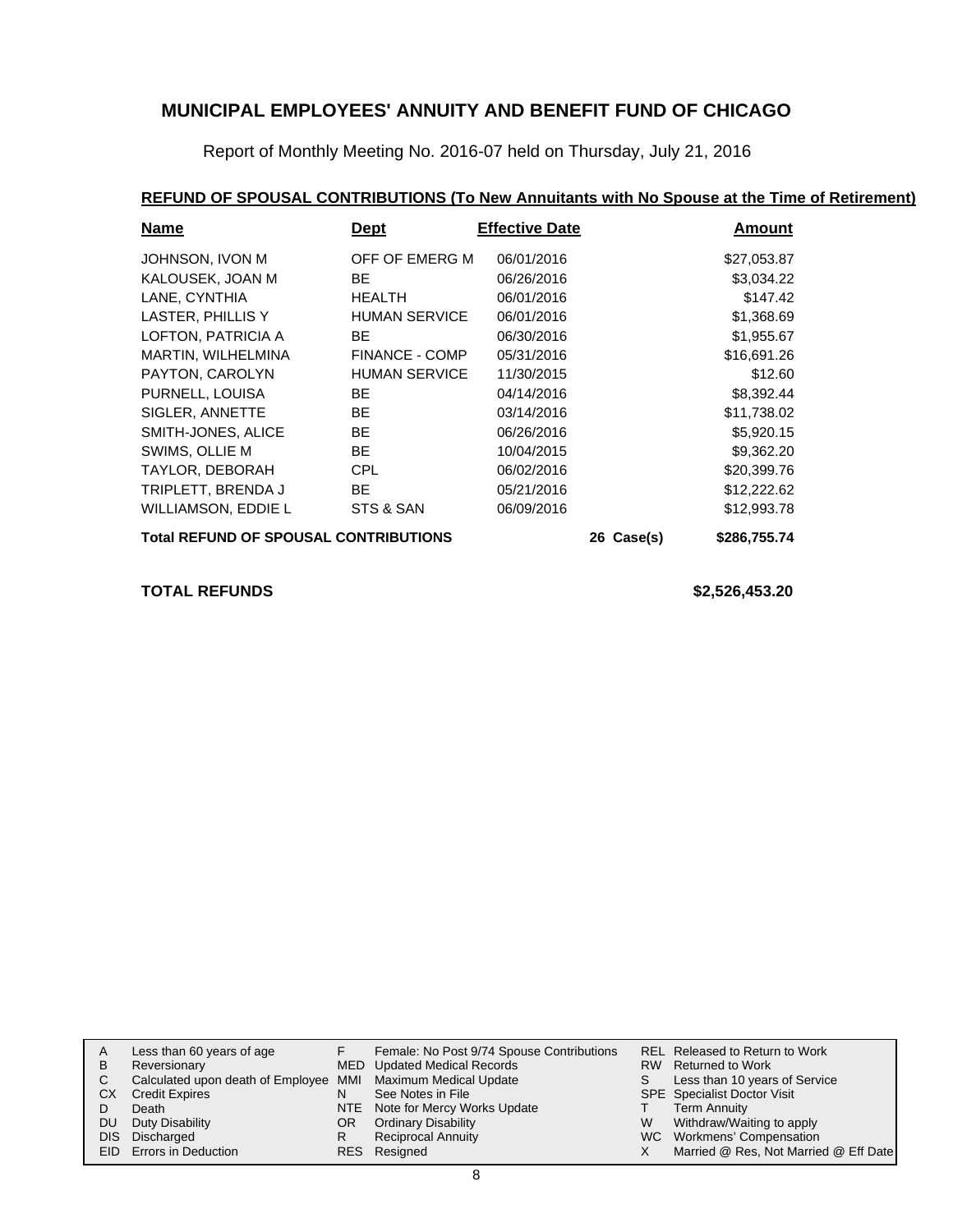Report of Monthly Meeting No. 2016-07 held on Thursday, July 21, 2016

#### **ADJUSTED REFUND**

| <b>Name</b> | Refund Type Reason | <b>Resignation Date</b> | Amount |             |
|-------------|--------------------|-------------------------|--------|-------------|
| <b>NONE</b> |                    |                         |        | ORG.<br>ADJ |

Trustee Johnson moved that the various amounts shown for refunds be approved for payment in the amount shown opposite their respective names. Seconded Ms. Miriam Martinez (Proxy). Carried: Ayes- Trustee Guest, Trustee Johnson, Trustee Keane, Trustee McMahon and Ms. Martinez. Nays - None.

|    | Less than 60 years of age                                    |     | Female: No Post 9/74 Spouse Contributions |   | REL Released to Return to Work        |
|----|--------------------------------------------------------------|-----|-------------------------------------------|---|---------------------------------------|
| в  | Reversionary                                                 |     | MED Updated Medical Records               |   | RW Returned to Work                   |
| C  | Calculated upon death of Employee MMI Maximum Medical Update |     |                                           | S | Less than 10 years of Service         |
| CХ | <b>Credit Expires</b>                                        | N   | See Notes in File                         |   | <b>SPE</b> Specialist Doctor Visit    |
|    | Death                                                        |     | NTE Note for Mercy Works Update           |   | Term Annuity                          |
| DU | Duty Disability                                              | OR. | <b>Ordinary Disability</b>                | W | Withdraw/Waiting to apply             |
|    | DIS Discharged                                               | R   | <b>Reciprocal Annuity</b>                 |   | WC Workmens' Compensation             |
|    | <b>EID</b> Errors in Deduction                               |     | RES Resigned                              |   | Married @ Res, Not Married @ Eff Date |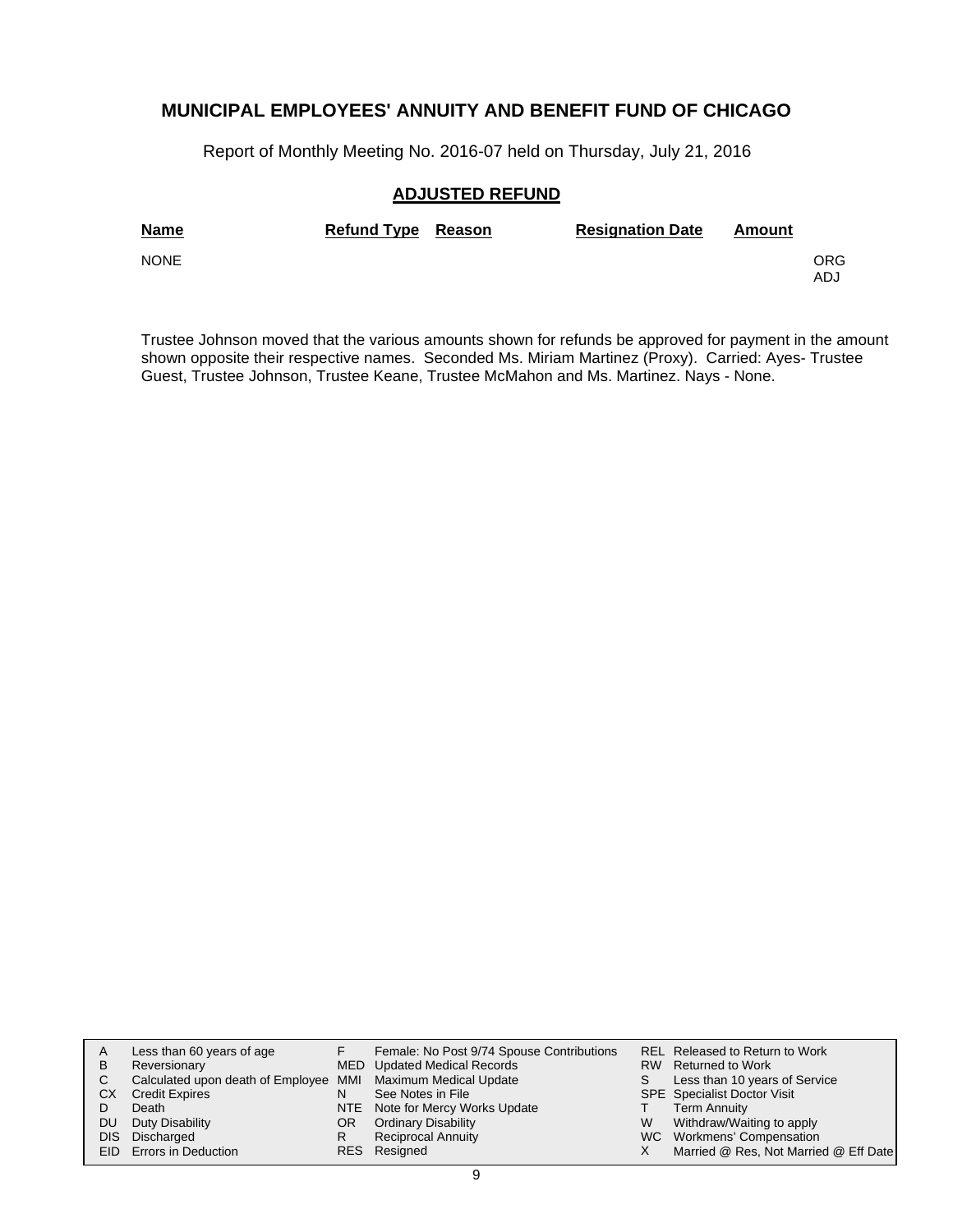### **MUNICIPAL EMPLOYEES' ANNUITY AND BENEFIT FUND OF CHICAGO Report for Monthly Meeting No. 2016-07 held on Thursday, July 21, 2016 ADMINISTRATIVE & OPERATING DISBURSEMENTS**

|                                                                                                     | <b>JUNE 2016</b> |                |                                                     | <b>FOR</b>         |
|-----------------------------------------------------------------------------------------------------|------------------|----------------|-----------------------------------------------------|--------------------|
|                                                                                                     | <b>BUDGET</b>    | <b>ACTUAL</b>  | <b>VARIANCE</b>                                     | <b>APPROVAL</b>    |
| <b>PERSONNEL</b>                                                                                    | \$1,715,223.50   | \$1,635,861.24 | $\overline{\boldsymbol{\mathfrak{s}}}$<br>79,362.26 | \$<br>252,464.52   |
| Salaries & Wages - Regular                                                                          |                  |                |                                                     | 246,660.92         |
| Salaries & Wages - Part-Time                                                                        |                  |                |                                                     | 5,803.60           |
| <b>Employee Insurance &amp; Benefits</b>                                                            | 646,160.50       | 612,862.80     | 33,297.70                                           | 100,012.22         |
| Healthcare-Actives, net of EE premium contributions                                                 |                  |                |                                                     | 94,028.14          |
| Healthcare-MEABF retirees, net of premium contributions                                             |                  |                |                                                     | 5,984.08           |
| <b>PROFESSIONAL SERVICES</b>                                                                        |                  |                |                                                     |                    |
| <b>Actuarial Services</b>                                                                           | 78,133.50        | 43,005.10      | 35,128.40                                           | 7,150.00           |
| Segal Consulting, Inv#282712, Impact statement projections                                          |                  |                |                                                     | 7,150.00           |
| <b>Legal Advisory Services</b>                                                                      | 120,000.00       | 89,331.32      | 30,668.68                                           | 20,019.79          |
| Burke Burns & Pinelli, Ltd.: Legal services                                                         |                  |                |                                                     |                    |
| 06/14/16, Inv#22000, 05/03/16 - 05/31/16                                                            |                  |                |                                                     | 3,320.94           |
| 06/14/16, Inv#22096, 05/16/16                                                                       |                  |                |                                                     | 192.47             |
| 06/14/16, Inv#22097, 05/02/16 - 05/31/16                                                            |                  |                |                                                     | 9,523.49           |
| 06/14/16, Inv#22098, 05/06/16 - 05/25/16                                                            |                  |                |                                                     | 726.47             |
| 06/14/16, Inv#22099, 05/10/16 - 05/13/16                                                            |                  |                |                                                     | 2,297.27           |
| 06/14/16, Inv#22100, 05/04/16 - 05/23/16                                                            |                  |                |                                                     | 843.42             |
| 06/14/16, Inv#22101, 05/06/16 - 05/13/16                                                            |                  |                |                                                     | 385.73             |
| 06/14/16, Inv#22102, 05/11/16 - 05/31/16<br>06/14/16, Inv#22103, 05/05/16 - 05/19/16                |                  |                |                                                     | 2,394.00<br>336.00 |
|                                                                                                     |                  |                |                                                     |                    |
| <b>Other Consulting Services</b>                                                                    |                  |                |                                                     |                    |
| <b>Medical Services - T Sullivan</b>                                                                | 26,393.00        | 26,393.12      | (0.12)                                              | 4,060.48           |
| <b>Audit Services</b>                                                                               | 19,000.00        |                | 19,000.00                                           | 37,000.00          |
| Bansley and Kiener, L.L.P.:                                                                         |                  |                |                                                     |                    |
| Billing for audit of 12/31/15 Financial                                                             |                  |                |                                                     |                    |
| Statements (Note: 2015 accrual 37,000)                                                              |                  |                |                                                     | 37,000.00          |
| Legislative Liason - Robert S. Molaro                                                               | 8,858.50         | 7,382.05       | 1,476.45                                            | 2,952.82           |
| <b>Tax Consulting</b>                                                                               | 500.00           |                | 500.00                                              |                    |
| <b>IT Consulting</b>                                                                                | 13,745.00        | 3,551.00       | 10,194.00                                           | 592.00             |
| Xerillion Corporation, Inv#46259, Network support - onsite                                          |                  |                |                                                     | 520.00             |
| Liquid Web, Monthly charge re: secure website hosting                                               |                  |                |                                                     | 72.00              |
| <b>Benefit Payment &amp; Payroll Services</b>                                                       | 195,483.50       | 4,763.50       | 190,720.00                                          | 1,079.35           |
| ADP, Inc. - Payroll processing                                                                      |                  |                |                                                     | 1,079.35           |
| <b>COMMUNICATIONS EXPENSES</b>                                                                      |                  |                |                                                     |                    |
| <b>Printing &amp; Publications</b>                                                                  | 77,460.00        | 30,681.72      | 46,778.28                                           | 3,313.68           |
| MidAmerican Printing Systems, Inc.:                                                                 |                  |                |                                                     |                    |
| Inv#111416, Pension Verification envelopes                                                          |                  |                |                                                     | 2,010.20           |
| Inv#111416, Collating & mailing - Pension Verification                                              |                  |                |                                                     | 1,303.48           |
| Postage                                                                                             | 11,500.00        | 10,581.68      | 918.32                                              | 1,768.00           |
| United States Postal Service, 06/16, Regular Postage                                                |                  |                |                                                     | 1,700.00           |
| US Messenger & Logistics, Inc., 05/31/16, Inv#3234-33521                                            |                  |                |                                                     | 68.00              |
| <b>Telephone &amp; Communications</b>                                                               | 21,340.00        | 18,589.27      | 2,750.73                                            | 2,853.97           |
| Access Point, Inc., VOIP Telefax services, Inv#4198386, 06/16                                       |                  |                |                                                     | 145.91             |
| ShoreTel, 06/01/16, Inv#0654213, Phone system, 07/16                                                |                  |                |                                                     | 2,068.06           |
| Cogent Comm, 06/01/16, Internet - Onsite<br>Business Continuity - Managers Cell Phone Reimbursement |                  |                |                                                     | 400.00             |
| June 2016                                                                                           |                  |                |                                                     | 240.00             |
|                                                                                                     |                  |                |                                                     |                    |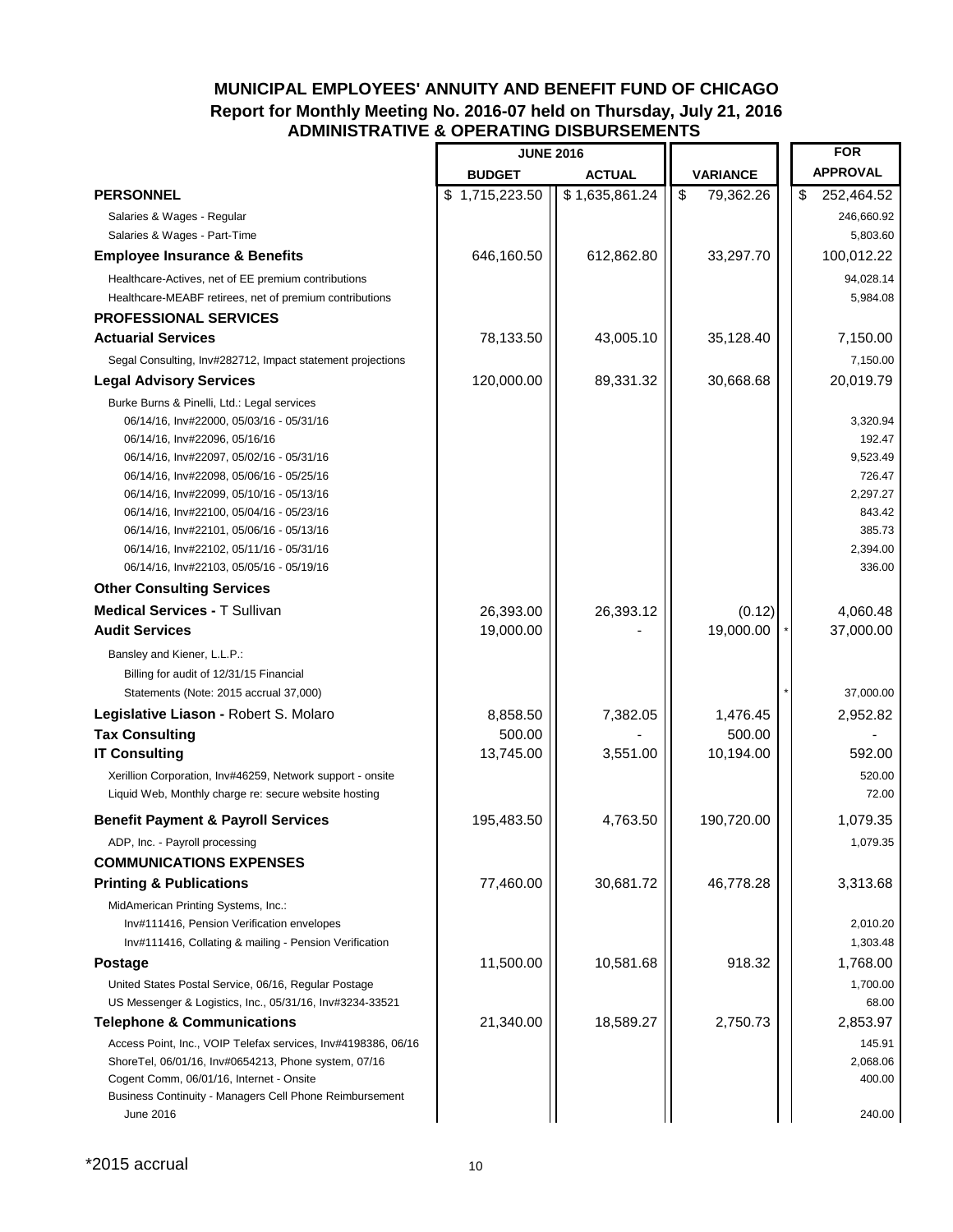### **MUNICIPAL EMPLOYEES' ANNUITY AND BENEFIT FUND OF CHICAGO Report for Monthly Meeting No. 2016-07 held on Thursday, July 21, 2016 ADMINISTRATIVE & OPERATING DISBURSEMENTS**

|                                                                                                               | <b>JUNE 2016</b> |                  |          |            |    | <b>FOR</b>       |
|---------------------------------------------------------------------------------------------------------------|------------------|------------------|----------|------------|----|------------------|
|                                                                                                               | <b>BUDGET</b>    | <b>ACTUAL</b>    | VARIANCE |            |    | <b>APPROVAL</b>  |
|                                                                                                               |                  |                  |          |            |    |                  |
| <b>OTHER OPERATING EXPENSES</b>                                                                               |                  |                  |          |            |    |                  |
| <b>Rental &amp; Utilities</b>                                                                                 | \$<br>292,253.00 | \$<br>285,992.47 | \$       | 6,260.53   | \$ | 53,276.60        |
| Hines REIT 321 N. Clark St. LLC, 06/16 rent                                                                   |                  |                  |          |            |    | 52,028.39        |
| ComEd, 06/07/16, Services from 05/05/16 - 06/06/16<br>Midwest MEP, Inc., HVAC Service contract (Server Room)  |                  |                  |          |            |    | 873.21<br>750.00 |
| Credit - 2015 service adjustment                                                                              |                  |                  |          |            |    | (375.00)         |
| <b>Contractual Services</b>                                                                                   |                  |                  |          |            |    |                  |
| <b>Trustee Elections</b>                                                                                      | 7,280.00         |                  |          | 7,280.00   |    |                  |
| <b>Death Service</b>                                                                                          | 1,500.00         | 1,750.00         |          | (250.00)   |    | 1,750.00         |
| PBI, 06/17/16, Inv#68718, Death Audit Services (Annually)                                                     |                  |                  |          |            |    | 1,750.00         |
| <b>Shredding &amp; Storage Charges</b>                                                                        | 10,300.00        | 9,488.17         |          | 811.83     |    | 1,562.64         |
| Iron Mountain:                                                                                                |                  |                  |          |            |    | 674.98           |
| Inv#MPZ5413, 06/16 Storage charges                                                                            |                  |                  |          |            |    | 13.15            |
| Inv#MPZ5413, Re-packing charges<br>Federal Companies, Inv#891882, 06/16 Storage charges                       |                  |                  |          |            |    | 802.11           |
| Shred-it USA, Inv#9410898734, Shredding charges                                                               |                  |                  |          |            |    | 72.40            |
| <b>Dues &amp; Subscriptions</b>                                                                               | 8,887.50         | 11,871.23        |          | (2,983.73) |    | 725.00           |
| GFOA, FY 2015 CAFR Submission fee                                                                             |                  |                  |          |            |    | 725.00           |
| <b>Equipment Rental &amp; Maintenance</b>                                                                     | 5,455.00         | 4,716.69         |          | 738.31     |    |                  |
| <b>Repairs &amp; Maintenance Office</b>                                                                       | 2,178.00         | 2,390.39         |          | (212.39)   |    | 10.00            |
| Hines @ 321 North Clark, Inv - May 2016 - Service 04/29/16                                                    |                  |                  |          |            |    | 10.00            |
| <b>Insurance-Fiduciary, Fidelity Bond, Property, Employmt Practices</b>                                       | 103,883.50       | 9,142.42         |          | 94,741.08  |    | 4,355.00         |
| Mesirow Insurance Services, Inc.:                                                                             |                  |                  |          |            |    |                  |
| 06/01/16, Inv#930272, Markel Insurance Company                                                                |                  |                  |          |            |    |                  |
| Policy No. MGL001266700, Extention - Fiduciary Liability<br>09/22/16 - 09/30/16                               |                  |                  |          |            |    | 3,357.00         |
| 06/09/16, Inv#933383, Hudson Specialty Insurance Company                                                      |                  |                  |          |            |    |                  |
| Policy No. SXS3121001103                                                                                      |                  |                  |          |            |    |                  |
| Extention - Excess Fiduciary Liability - 09/22/16 - 09/30/16                                                  |                  |                  |          |            |    | 998.00           |
| <b>Travel Expenses - Conferences &amp; Others</b>                                                             | 11,500.00        |                  |          | 11,500.00  |    | 750.70           |
| Corporate MasterCard:                                                                                         |                  |                  |          |            |    |                  |
| Expenses for Timothy Guest while attending the 2016<br>NCPERS Conference in San Diego, CA 05/15/16 - 05/18/16 |                  |                  |          |            |    | 750.70           |
| <b>Office &amp; Computer Supplies</b>                                                                         | 38,700.00        | 10,910.87        |          | 27,789.13  |    | 1,571.15         |
| <b>Materials &amp; Supplies - Equipment</b>                                                                   |                  |                  |          |            |    |                  |
| Illinois Paper, 06/13/16, Inv#IN228318, Copy paper                                                            |                  |                  |          |            |    | 1,296.00         |
| First Choice, 05/16/16, Inv#405643, Lunchroom supplies                                                        |                  |                  |          |            |    | 128.65           |
| First Choice, 05/16/16, Inv#405643, Boardroom supplies                                                        |                  |                  |          |            |    | 19.59            |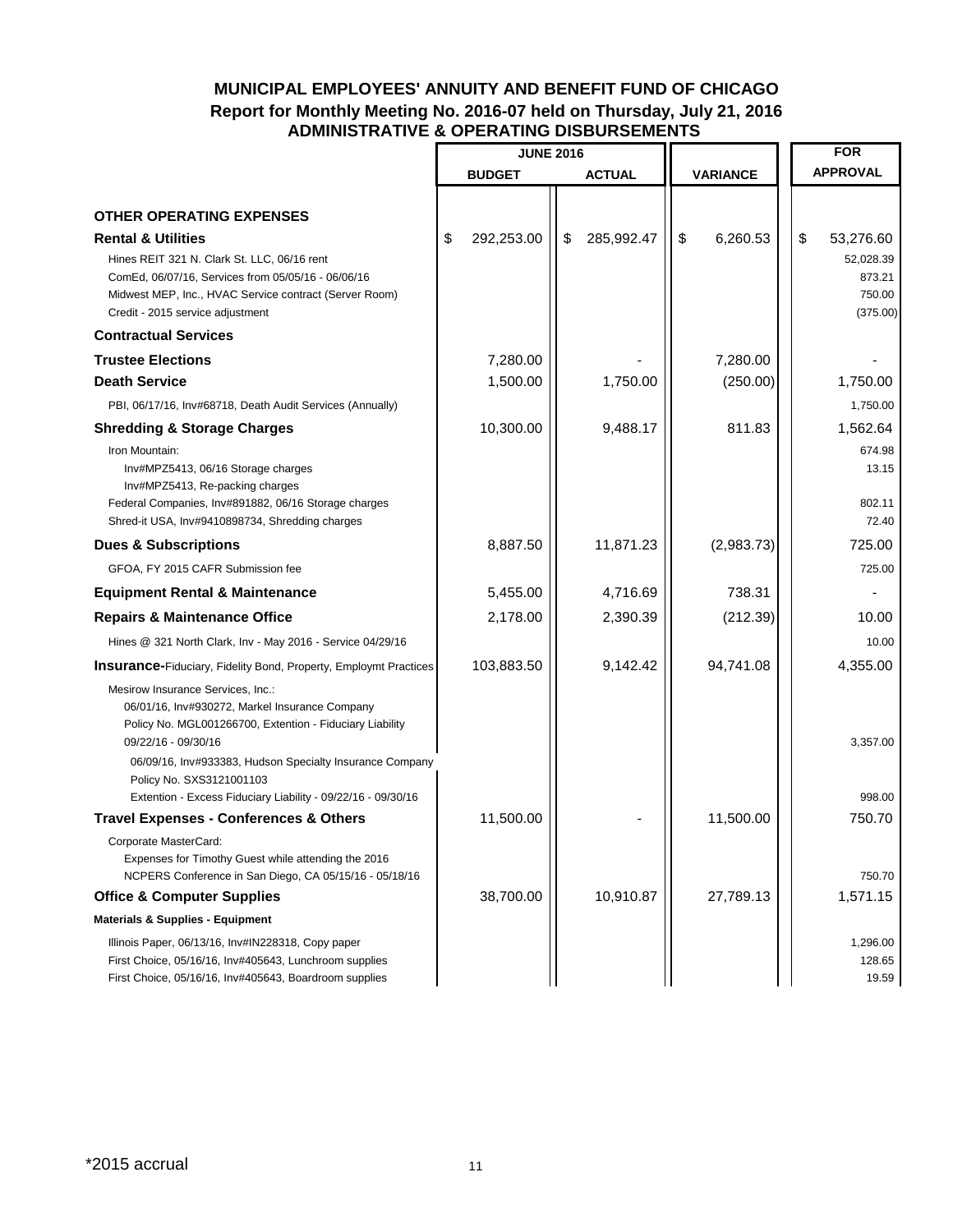### **MUNICIPAL EMPLOYEES' ANNUITY AND BENEFIT FUND OF CHICAGO Report for Monthly Meeting No. 2016-07 held on Thursday, July 21, 2016 ADMINISTRATIVE & OPERATING DISBURSEMENTS**

|                                                                                                                                                                                                                                                                                                                                                                                                                     | <b>JUNE 2016</b>                    |                |                                     | <b>FOR</b>                                     |
|---------------------------------------------------------------------------------------------------------------------------------------------------------------------------------------------------------------------------------------------------------------------------------------------------------------------------------------------------------------------------------------------------------------------|-------------------------------------|----------------|-------------------------------------|------------------------------------------------|
|                                                                                                                                                                                                                                                                                                                                                                                                                     | <b>BUDGET</b>                       | <b>ACTUAL</b>  | <b>VARIANCE</b>                     | <b>APPROVAL</b>                                |
| <b>Computer/Technical Supplies</b>                                                                                                                                                                                                                                                                                                                                                                                  |                                     |                |                                     |                                                |
| Proceeds Re: In-house obsolete computer sale<br><b>CDW Government:</b><br>05/17/16, Inv#DCF8581, (10) 8GB USB drives<br>06/09/16, Inv#DHZ4508, Label maker & labels                                                                                                                                                                                                                                                 |                                     |                |                                     | \$<br>(45.00)<br>66.99<br>104.92               |
| <b>Miscellaneous Expense</b>                                                                                                                                                                                                                                                                                                                                                                                        | \$<br>3,015.00                      | \$<br>1,362.53 | \$<br>1,652.47                      | \$<br>176.25                                   |
| 06/16, Qildro, Subpoena & Other:<br>Alonti Café & Catering, 05/19/16, Board Room Supplies<br>Corporate MasterCard, 04/21/16, Boardroom supplies<br>Castle Branch, Inv#0556767-IN, 1 Pre-employment screening<br>Humberto Campos:<br>Reimbursement for travel expenses to DR site, Lombard<br>re: Removal of equipment & furniture on 05/20/16<br>John Kim:<br>Reimbursement for travel expenses to DR site, Lombard |                                     |                |                                     | (299.20)<br>211.00<br>55.47<br>113.00<br>36.10 |
| re: Removal of equipment & furniture on 05/20/16                                                                                                                                                                                                                                                                                                                                                                    | 9,272.00                            |                | 9,272.00                            | 59.88                                          |
| <b>Reserve for Contingencies</b>                                                                                                                                                                                                                                                                                                                                                                                    |                                     |                |                                     |                                                |
| <b>TOTAL ADMINISTRATIVE OPERATING EXPENSES</b><br>Before Special Projects and Investments                                                                                                                                                                                                                                                                                                                           | 3,428,021.50                        | 2,820,627.57   | 607,393.93                          | 497,444.17                                     |
| <b>SPECIAL PROJECTS</b><br><b>Information Systems</b><br>Imaging and Pension Benefit System (PBS)<br>Consulting: Website Redesign<br>Document Mgmt. System: Insite<br>Development Costs: PBS                                                                                                                                                                                                                        | 1,000.00<br>12,500.00<br>150,000.00 |                | 1,000.00<br>12,500.00<br>150,000.00 |                                                |
| <b>TOTAL ADMINISTRATIVE OPERATING EXPENSES</b><br><b>Before Investments</b>                                                                                                                                                                                                                                                                                                                                         | 3,591,521.50                        | 2,820,627.57   | 770,893.93                          | 497,444.17                                     |
| <b>INVESTMENT EXPENSES</b><br><b>Investment Management Fees</b>                                                                                                                                                                                                                                                                                                                                                     | 4,730,000.00                        | 2,284,153.06   | 2,445,846.94                        |                                                |
| <b>Custodial Management</b>                                                                                                                                                                                                                                                                                                                                                                                         | 225,000.00                          | 118,141.39     | 106,858.61                          |                                                |
| <b>Investment Advisory Services</b>                                                                                                                                                                                                                                                                                                                                                                                 | 145,000.00                          | 72,500.00      | 72,500.00                           |                                                |
| <b>Investment Legal Services</b>                                                                                                                                                                                                                                                                                                                                                                                    | 100,000.00                          | 5,225.84       | 94,774.16                           | 375.90                                         |
| Baker & McKenzie LLP:<br>06/30/16, Inv#9655187462, Service period 05/02/16 - 05/03/16                                                                                                                                                                                                                                                                                                                               |                                     |                |                                     | 375.90                                         |
| <b>TOTAL INVESTMENT EXPENSES</b>                                                                                                                                                                                                                                                                                                                                                                                    | 5,200,000.00                        | 2,480,020.29   | 2,719,979.71                        | \$<br>375.90                                   |
| TOTAL ADMINISTRATIVE OPERATING AND INVESTMENT EXPENSES                                                                                                                                                                                                                                                                                                                                                              |                                     |                |                                     | 497,820.07<br>\$                               |

Trustee Johnson moved to approve disbursements as reflected above, to persons or firms in the amounts shown opposite their respective names. Second by Trustee Keane.

Carried: Ayes - Trustee Guest, Trustee Johnson, Trustee Keane, Trustee McMahon and Ms. Martinez. Nays - None.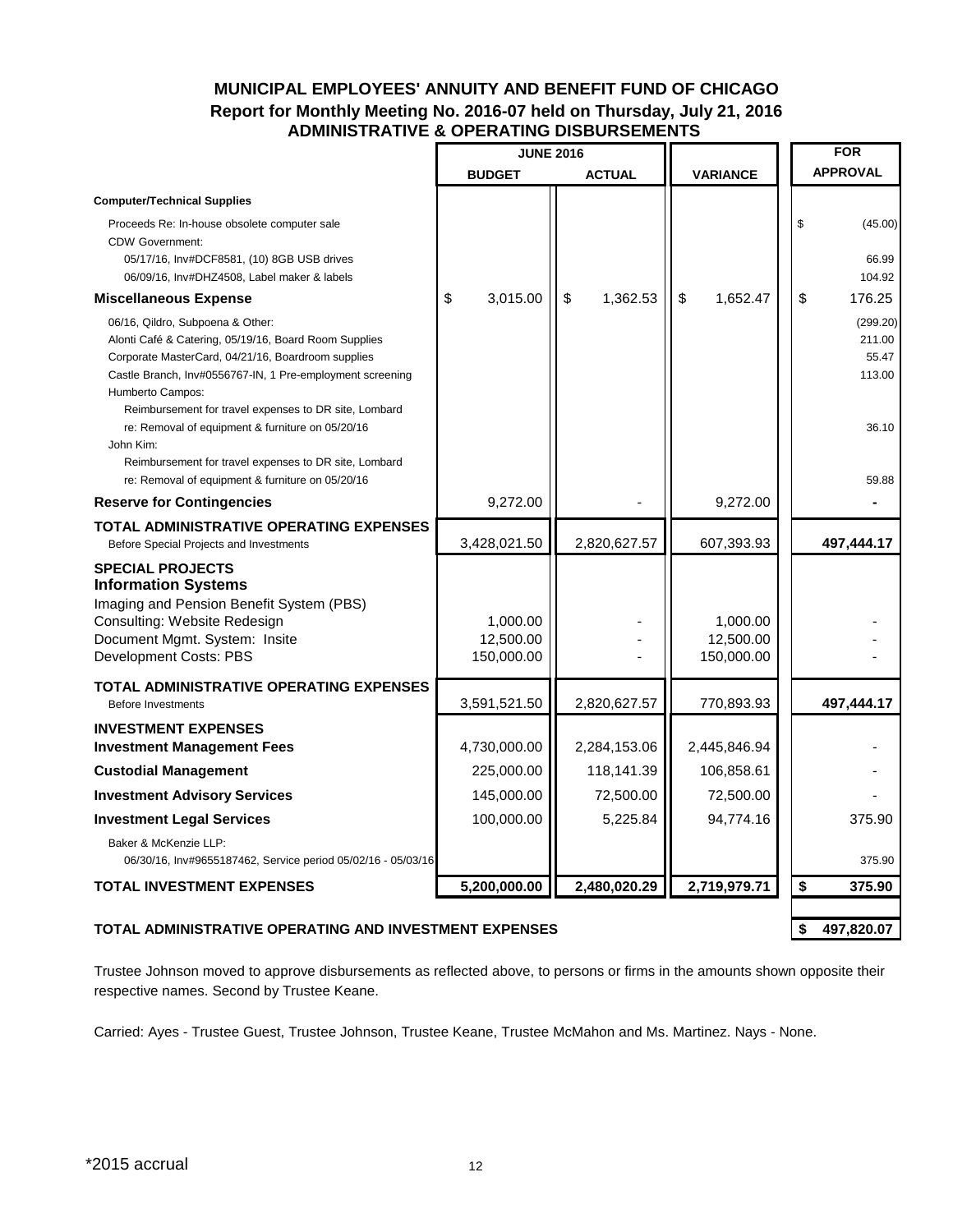Report of Monthly Meeting No. 2016-07 held on Thursday, July 21, 2016

Resolved, that each of the following named members of the Fund be granted an annuity of the amount stated, and to continue for life, unless otherwise stated in the notes, provided that separation from the service of the City of Chicago shall have become effective as of such date:

## **EMPLOYEE ANNUITIES**

EID Errors in Deduction

| <b>Name</b>                                                                                                                                             | Dept - Title                                                                                                                                                                                                                                                                                  | <b>Eff Date</b> | <b>Employee</b>                                                                                                                                                                                                      | <b>Spouse</b> | <b>Notes</b> |
|---------------------------------------------------------------------------------------------------------------------------------------------------------|-----------------------------------------------------------------------------------------------------------------------------------------------------------------------------------------------------------------------------------------------------------------------------------------------|-----------------|----------------------------------------------------------------------------------------------------------------------------------------------------------------------------------------------------------------------|---------------|--------------|
| ALEKNO, THOMAS C                                                                                                                                        | <b>BE - SCH LIBRARY ASST</b>                                                                                                                                                                                                                                                                  | 06/20/2016      | \$1,600.59                                                                                                                                                                                                           | \$800.00      |              |
| ALIKAKOS, MARIA K                                                                                                                                       | <b>BE - SENIOR CLERK</b>                                                                                                                                                                                                                                                                      | 06/27/2016      | \$1,468.76                                                                                                                                                                                                           | \$734.38      | R            |
| ARISMENDI SORICE, ANA<br>LILIA                                                                                                                          | <b>BE - TEACHER ASST</b>                                                                                                                                                                                                                                                                      | 04/16/2016      | \$855.96                                                                                                                                                                                                             | \$800.00      |              |
| BAJIC, JOHN A                                                                                                                                           | WATER - WATER METER MACHINIST                                                                                                                                                                                                                                                                 | 06/03/2016      | \$4,040.39                                                                                                                                                                                                           | \$2,020.20    |              |
| BRADLEY, ANNETTE                                                                                                                                        | <b>BUDGET &amp; MGMT - CROSSING GUARD</b>                                                                                                                                                                                                                                                     | 06/01/2016      | \$850.00                                                                                                                                                                                                             | \$696.42      |              |
| <b>BROWN, BONNIE L</b>                                                                                                                                  | <b>BE - TEACHER ASST</b>                                                                                                                                                                                                                                                                      | 09/06/2015      | \$2,209.28                                                                                                                                                                                                           | \$1,134.01    |              |
| <b>BRUCE, HENRY L</b>                                                                                                                                   | <b>BE - ENG III</b>                                                                                                                                                                                                                                                                           | 06/11/2016      | \$5,291.06                                                                                                                                                                                                           | N/A           |              |
| <b>BURWELL, LISA A</b>                                                                                                                                  | CPL - LIBRARIAN III                                                                                                                                                                                                                                                                           | 05/17/2016      | \$4,331.47                                                                                                                                                                                                           | N/A           |              |
| CAPCIK, JOSEPH A                                                                                                                                        | <b>BE - ENG III</b>                                                                                                                                                                                                                                                                           | 05/21/2016      | \$3,593.59                                                                                                                                                                                                           | \$1,796.80    |              |
| CATHCART, SHARON                                                                                                                                        | OEMC - TRAFFIC CTRL AIDE                                                                                                                                                                                                                                                                      | 05/04/2016      | \$850.00                                                                                                                                                                                                             | N/A           |              |
| CERVANTES, ELOISA                                                                                                                                       | BE - LRA                                                                                                                                                                                                                                                                                      | 06/05/2016      | \$523.59                                                                                                                                                                                                             | \$800.00      | $\mathbb S$  |
| CLARK, VIRGINIA O                                                                                                                                       | BE - HEALTH SERV NURSE                                                                                                                                                                                                                                                                        | 06/27/2016      | \$2,331.50                                                                                                                                                                                                           | N/A           | R            |
| COLLINS, GAIL P                                                                                                                                         | PUBLIC WORKS - COORD SPECIAL<br><b>PROJECTS</b>                                                                                                                                                                                                                                               | 01/01/2016      | \$289.38                                                                                                                                                                                                             | N/A           | <b>RS</b>    |
| DAVIS, WINSTON M                                                                                                                                        | <b>BE - WATCHMAN</b>                                                                                                                                                                                                                                                                          | 08/24/2015      | \$2,521.75                                                                                                                                                                                                           | N/A           |              |
| DREGER, THOMAS J                                                                                                                                        | WATER - OPER ENG GROUP C                                                                                                                                                                                                                                                                      | 06/01/2016      | \$6,201.35                                                                                                                                                                                                           | \$3,007.66    |              |
| ESPINOSA, MARGARITA                                                                                                                                     | <b>BE - TEACHER ASST</b>                                                                                                                                                                                                                                                                      | 02/29/2016      | \$2,106.81                                                                                                                                                                                                           | \$1,173.77    |              |
| FRAZIER, ARMA J                                                                                                                                         | BE - LRA                                                                                                                                                                                                                                                                                      | 06/04/2016      | \$850.00                                                                                                                                                                                                             | N/A           |              |
| GAETA, EVERARDO                                                                                                                                         | <b>BE - CUST WKR</b>                                                                                                                                                                                                                                                                          | 05/28/2016      | \$263.85                                                                                                                                                                                                             | \$207.43      | S            |
| GALARZA, DANIEL L                                                                                                                                       | STS & SAN - MTD                                                                                                                                                                                                                                                                               | 05/25/2016      | \$2,572.52                                                                                                                                                                                                           | \$1,313.84    | B            |
| <b>GERENA, DIGNA</b>                                                                                                                                    | <b>BE - SPEC SCH TYPIST</b>                                                                                                                                                                                                                                                                   | 06/21/2016      | \$944.32                                                                                                                                                                                                             | N/A           |              |
| <b>GLASPIE, ERNEST L</b>                                                                                                                                | HUMAN SERVICES - DIR OF FIELD<br><b>OPERATIONS</b>                                                                                                                                                                                                                                            | 06/05/2016      | \$1,818.26                                                                                                                                                                                                           | N/A           |              |
| м                                                                                                                                                       | GOLDSBY JOHNSON, JEAN BE - SCH SECURITY OFFICER                                                                                                                                                                                                                                               | 06/01/2016      | \$1,557.31                                                                                                                                                                                                           | N/A           |              |
| <b>GREEN, MARGUERITE</b>                                                                                                                                | OEMC - TRAFFIC CTRL AIDE                                                                                                                                                                                                                                                                      | 05/01/2016      | \$2,842.28                                                                                                                                                                                                           | N/A           |              |
| <b>GUZLAS, JESSICA K</b>                                                                                                                                | HUMAN SERVICES - INSTRUCTOR<br><b>AIDE</b>                                                                                                                                                                                                                                                    | 04/03/2016      | \$435.81                                                                                                                                                                                                             | N/A           | <b>RSF</b>   |
| HERRON COTTON,<br><b>FRANCELIA M</b>                                                                                                                    | <b>BE - SENIOR DATA OPER</b>                                                                                                                                                                                                                                                                  | 06/26/2016      | \$1,119.67                                                                                                                                                                                                           | \$559.84      | R            |
| HORTON, ANGELA W                                                                                                                                        | POLICE - SR DATA ENTRY OPER                                                                                                                                                                                                                                                                   | 06/09/2016      | \$2,395.20                                                                                                                                                                                                           | N/A           |              |
| HUSTON, FELECIA A                                                                                                                                       | BE - CWA                                                                                                                                                                                                                                                                                      | 09/06/2015      | \$2,021.42                                                                                                                                                                                                           | N/A           |              |
| JACKSON, ANGELA D                                                                                                                                       | <b>BE - PARENT ADVOCATE</b>                                                                                                                                                                                                                                                                   | 08/25/2013      | \$1,745.11                                                                                                                                                                                                           | \$912.69      |              |
| JOHNSON, IVON M                                                                                                                                         | OEMC - POLICE COMM OPER II                                                                                                                                                                                                                                                                    | 06/01/2016      | \$5,205.26                                                                                                                                                                                                           | N/A           |              |
| JOINER, JOYCE A                                                                                                                                         | <b>BE - TEACHER ASST</b>                                                                                                                                                                                                                                                                      | 09/01/2015      | \$1,526.72                                                                                                                                                                                                           | \$849.24      |              |
| KALOUSEK, JOAN M                                                                                                                                        | <b>BE - SCHOOL ASST</b>                                                                                                                                                                                                                                                                       | 06/26/2016      | \$1,069.59                                                                                                                                                                                                           | N/A           | R.           |
| LANE, CYNTHIA                                                                                                                                           | <b>HEALTH - CLINIC NURSE</b>                                                                                                                                                                                                                                                                  | 06/01/2016      | \$349.22                                                                                                                                                                                                             | N/A           | <b>RS</b>    |
| Less than 60 years of age<br>A<br>В<br>Reversionary<br>С<br>СX<br><b>Credit Expires</b><br>Death<br>D<br>DU<br><b>Duty Disability</b><br>DIS Discharged | F.<br>Female: No Post 9/74 Spouse Contributions<br><b>MED</b> Updated Medical Records<br>Calculated upon death of Employee MMI Maximum Medical Update<br>See Notes in File<br>N.<br>NTE<br>Note for Mercy Works Update<br><b>Ordinary Disability</b><br>OR.<br><b>Reciprocal Annuity</b><br>R | S<br>T.<br>W    | <b>REL</b> Released to Return to Work<br>RW Returned to Work<br>Less than 10 years of Service<br><b>SPE</b> Specialist Doctor Visit<br><b>Term Annuity</b><br>Withdraw/Waiting to apply<br>WC Workmens' Compensation |               |              |

13

Resigned

RES

Married @ Res, Not Married @ Eff Date

X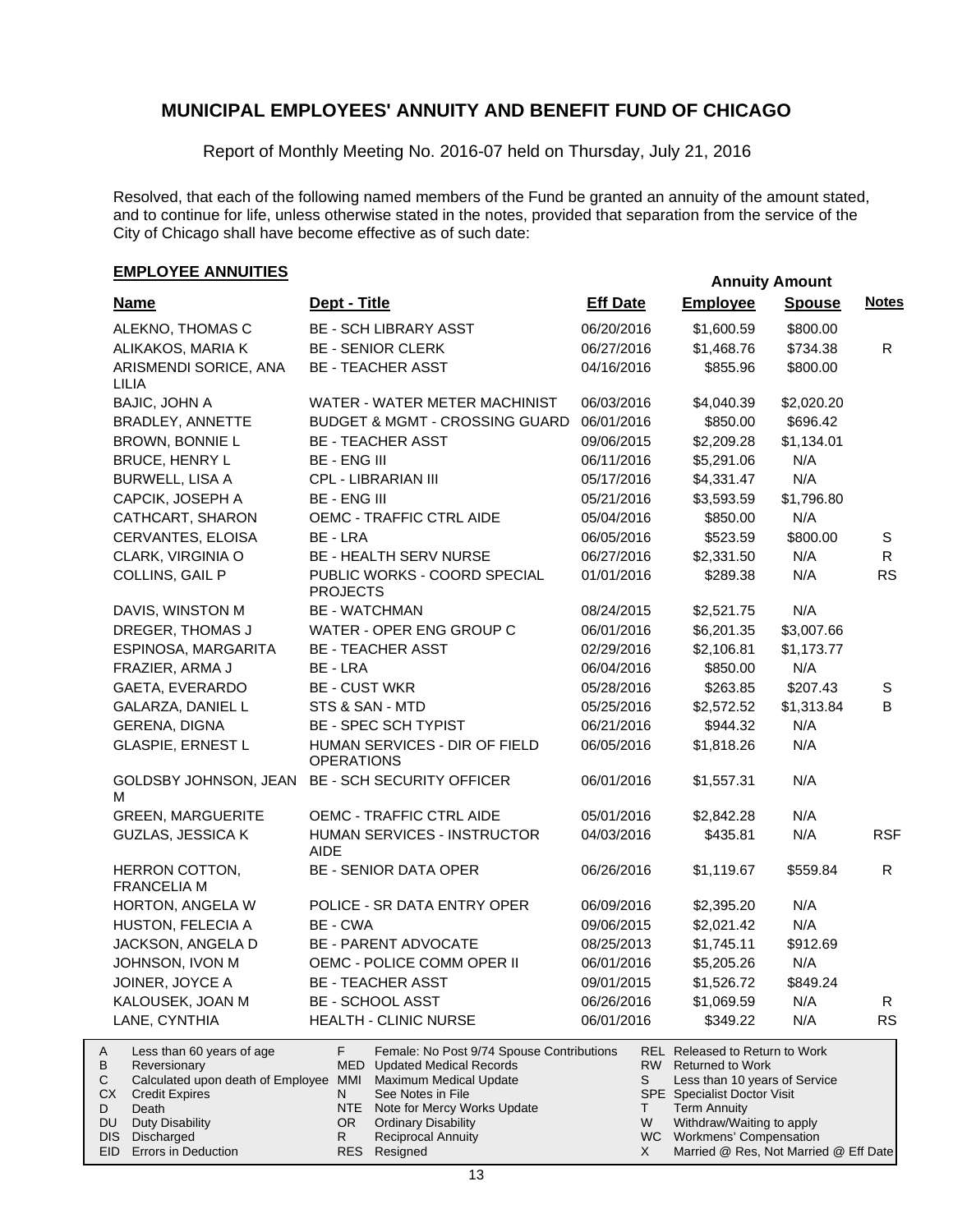Report of Monthly Meeting No. 2016-07 held on Thursday, July 21, 2016

Resolved, that each of the following named members of the Fund be granted an annuity of the amount stated, and to continue for life, unless otherwise stated in the notes, provided that separation from the service of the City of Chicago shall have become effective as of such date:

## **EMPLOYEE ANNUITIES**

| <b>Name</b>                     | Dept - Title                                                   | <b>Eff Date</b> | <b>Employee</b> | <b>Spouse</b> | <b>Notes</b> |  |  |  |
|---------------------------------|----------------------------------------------------------------|-----------------|-----------------|---------------|--------------|--|--|--|
| LASTER, PHILLIS Y               | <b>HUMAN SERVICES - STAFF ASST</b>                             | 06/01/2016      | \$426.88        | N/A           | <b>RS</b>    |  |  |  |
| LOFTON, PATRICIA A              | <b>BE - GUIDANCE COUNSELOR AIDE</b>                            | 06/30/2016      | \$637.12        | N/A           | <b>RS</b>    |  |  |  |
| MARTIN, WILHELMINA              | <b>FINANCE - CENTRAL VOUCHER</b><br><b>COORD</b>               | 05/31/2016      | \$2,568.59      | N/A           |              |  |  |  |
| MOY, ANNIE H                    | BE - LRA                                                       | 06/11/2016      | \$850.00        | \$760.68      |              |  |  |  |
| OGANOVICH, ROSALIND M           | <b>BE - SCHOOL ASST</b>                                        | 07/01/2016      | \$739.14        | \$369.57      | <b>RS</b>    |  |  |  |
| PETRITIS, DONALD J              | <b>AVIATION - MECH ENG IV</b>                                  | 06/08/2016      | \$1,058.36      | \$1,549.76    |              |  |  |  |
| PURNELL, LOUISA                 | <b>BE - TEACHER ASST</b>                                       | 04/14/2016      | \$1,142.98      | N/A           |              |  |  |  |
| RIHANI, GENE                    | <b>BE - PRINCIPAL TYPIST</b>                                   | 06/02/2016      | \$1,794.82      | \$1,074.82    |              |  |  |  |
| RINCON, FRANK                   | <b>GEN SERV - OPER ENG GROUP A</b>                             | 06/02/2016      | \$974.85        | \$562.45      | R.           |  |  |  |
| RODRIGUEZ, DORA                 | <b>BE - CHILDREN FAM BEN LIAISON</b>                           | 09/10/2015      | \$862.06        | \$800.00      |              |  |  |  |
| ROWLAND, SHIRLEY                | <b>BE - TEACHER ASST II</b>                                    | 05/14/2016      | \$1,686.32      | \$843.16      |              |  |  |  |
| SIGLER, ANNETTE                 | <b>BE - SCHOOL MATRON</b>                                      | 03/14/2016      | \$1,591.63      | N/A           |              |  |  |  |
| SMITH-JONES, ALICE              | <b>BE - AUDIOMETRIC TECH</b>                                   | 06/26/2016      | \$1,656.95      | N/A           | R.           |  |  |  |
| SUGRUE, JOHN P                  | <b>REVENUE - PROJECT ADMIN</b>                                 | 04/01/2016      | \$1,103.39      | \$551.70      | R.           |  |  |  |
| SWANSON, PAMELA J               | <b>BE - ASSOC LR MGR III</b>                                   | 05/07/2016      | \$1,325.71      | \$800.00      |              |  |  |  |
| SWIMS, OLLIE M                  | <b>BE - TEACHER ASST</b>                                       | 10/04/2015      | \$1,387.50      | N/A           |              |  |  |  |
| TAYLOR, DEBORAH                 | <b>CPL - LIBRARIAN III</b>                                     | 06/02/2016      | \$3,670.06      | N/A           |              |  |  |  |
| TORRES, RICHARD F               | <b>TRANS - GEN FOREMAN BRIDGE &amp;</b><br><b>STR IRON WRK</b> | 06/02/2016      | \$5,602.97      | \$2,801.48    | B            |  |  |  |
| TRIPLETT, BRENDA J              | <b>BE - LUNCHRM MGR</b>                                        | 05/21/2016      | \$1,894.75      | N/A           |              |  |  |  |
| WILLIAMSON, EDDIE L             | STS & SAN - POOL MTD                                           | 06/09/2016      | \$525.66        | N/A           | A            |  |  |  |
| WINCEK, PATRICIA A              | <b>BE - TEACHER ASST</b>                                       | 06/01/2016      | \$2,283.88      | \$1,249.36    |              |  |  |  |
| <b>Total Employee Annuities</b> | 53 Case(s)                                                     |                 | \$99,565.64     |               |              |  |  |  |

| A   | Less than 60 years of age                                    |     | Female: No Post 9/74 Spouse Contributions |    | REL Released to Return to Work        |
|-----|--------------------------------------------------------------|-----|-------------------------------------------|----|---------------------------------------|
| B   | Reversionary                                                 |     | MED Updated Medical Records               |    | RW Returned to Work                   |
| C.  | Calculated upon death of Employee MMI Maximum Medical Update |     |                                           | S. | Less than 10 years of Service         |
| СX  | <b>Credit Expires</b>                                        | N   | See Notes in File                         |    | <b>SPE</b> Specialist Doctor Visit    |
|     | Death                                                        |     | NTE Note for Mercy Works Update           |    | <b>Term Annuity</b>                   |
| DU. | Duty Disability                                              | OR. | <b>Ordinary Disability</b>                | W  | Withdraw/Waiting to apply             |
|     | DIS Discharged                                               | R   | <b>Reciprocal Annuity</b>                 |    | WC Workmens' Compensation             |
|     | <b>EID</b> Errors in Deduction                               |     | RES Resigned                              |    | Married @ Res, Not Married @ Eff Date |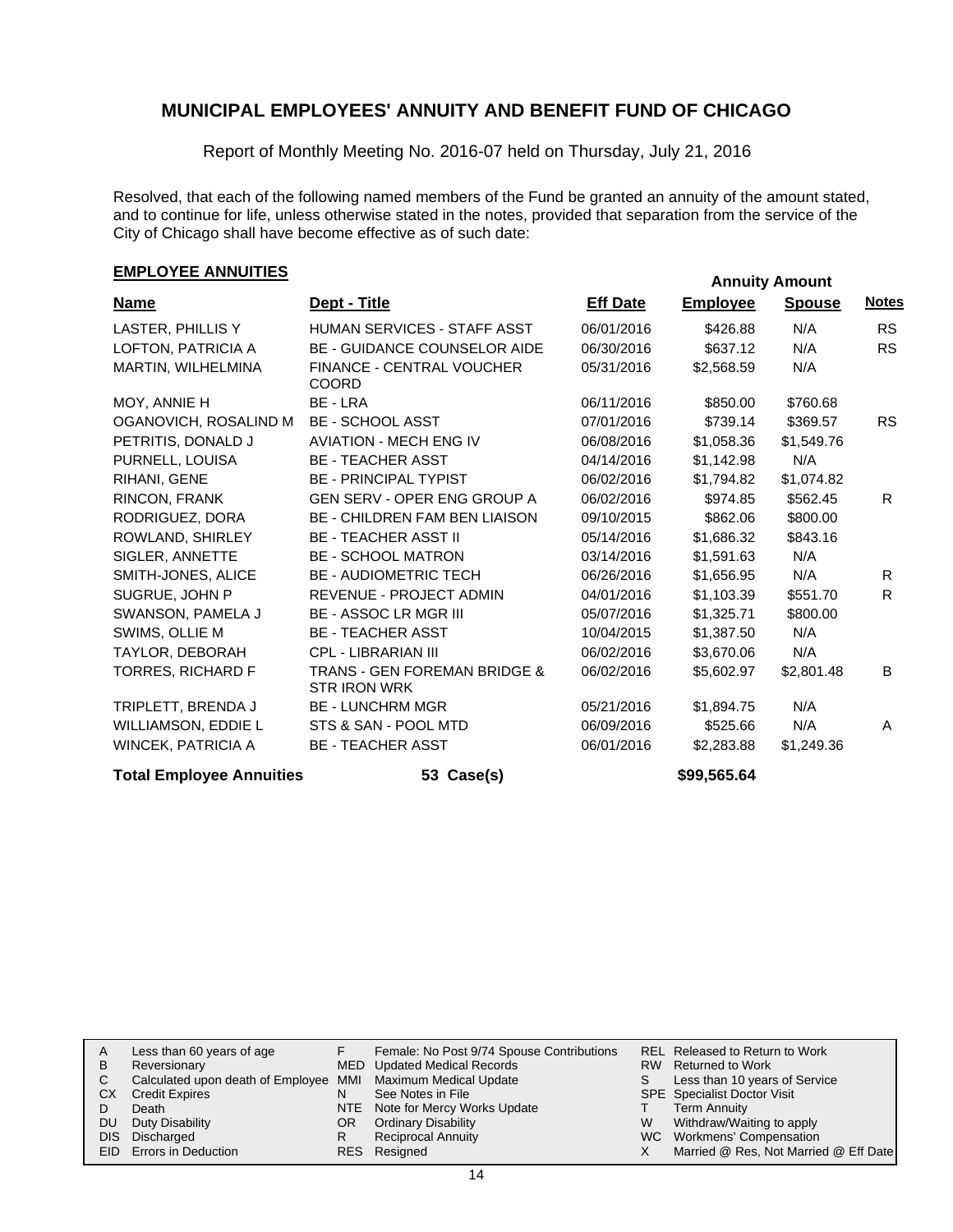Report of Monthly Meeting No. 2016-07 held on Thursday, July 21, 2016

Resolved, that each of the following widows, widowers, minor children, and certain other relatives of former members of the Fund be granted annuities of the amounts stated, and to continue until the expiration date indicated.

## **SPOUSE ANNUITIES**<br> **SPOUSE ANNUITIES**

|                               |                                                      |                 | monumy         | <b>AUTOR</b>   |              |
|-------------------------------|------------------------------------------------------|-----------------|----------------|----------------|--------------|
| <b>Former Employee Name</b>   | Dept - Title                                         | <b>Eff Date</b> | <b>Annuity</b> | <b>Expires</b> | <u>Notes</u> |
| ALVAREZ, ALICE                | BE - LRA                                             | 05/20/2016      | \$638.93       | Death          | S            |
| <b>BROWN, PURCELL</b>         | <b>BE - STOCKHANDLER</b>                             | 03/25/2016      | \$800.00       | Death          | R.           |
| <b>BURWELL, HENRY</b>         | PERSONNEL - PERSONNEL ANALYST<br>Ш                   | 05/10/2016      | \$2,018.93     | Death          |              |
| CLUCAS, LORNA                 | POLICE - COMM SERV REP                               | 05/12/2016      | \$2,271.56     | Death          |              |
| <b>CULLOTON, THOMAS</b>       | <b>BE - ENGINEER CUSTODIAN</b>                       | 05/29/2016      | \$3,325.88     | Death          |              |
| ESCAMILLA, ROBERT             | <b>BE - SCH COMM REP</b>                             | 05/20/2016      | \$951.32       | Death          |              |
| FERGUSON, ROOSEVELT           | CONSUMER SERVICES - CONTRACTS<br><b>COORD</b>        | 06/01/2016      | \$2,045.87     | Death          |              |
| GAZZI, GENE                   | <b>WATER - CAULKER</b>                               | 05/28/2016      | \$2,723.65     | Death          |              |
| HAITHCOCK, GORDON             | CITY COUNCIL - ASST TO THE<br><b>ALDERMAN</b>        | 04/28/2016      | \$933.44       | Death          |              |
| <b>HARRIS, TOMMY</b>          | <b>TRANSPORTATION - BRIDGE OPER</b>                  | 05/19/2016      | \$815.74       | Death          |              |
| LINK, ROBERT                  | STS & SAN - MTD                                      | 04/30/2016      | \$2,251.90     | Death          |              |
| MALONE, EDWARD                | <b>BE - SCH PROP INV</b>                             | 05/23/2016      | \$2,134.40     | Death          |              |
| <b>MARKS, MARVIN</b>          | STS & ELECTRICITY - JR ELEC ENGR                     | 05/08/2016      | \$800.00       | Death          |              |
| MUELLER, LAWRENCE             | P WORKS - SIGN PAINTER                               | 04/21/2016      | \$723.53       | Death          | S            |
| PARRA, IRENE                  | <b>BOARD OF ELECTION - PRINCIPAL</b><br><b>CLERK</b> | 04/26/2016      | \$2,043.76     | Death          |              |
| PRATER, REGINA                | <b>HEALTH - SOCIAL WKR ASST</b>                      | 05/11/2016      | \$2,191.24     | Death          |              |
| SULLIVAN, LINDA               | <b>BE - SR RECRUITER</b>                             | 05/19/2016      | \$492.27       | Death          | <b>RS</b>    |
| SULLIVAN, THOMAS              | POLICE - CHIEF OPER ENG                              | 05/23/2016      | \$2,942.30     | Death          | R.           |
| VANDER MEY, LOWELL            | <b>FLEET MGMT - MACHINIST</b>                        | 05/16/2016      | \$2,924.00     | Death          |              |
| WARE, IDA                     | <b>BE - CUSTODIAL ASST</b>                           | 03/13/2016      | \$869.94       | Death          |              |
| <b>Total Spouse Annuities</b> | 20 Case(s)                                           |                 | \$33,898.66    |                |              |

| A   | Less than 60 years of age                                    |     | Female: No Post 9/74 Spouse Contributions |    | REL Released to Return to Work        |
|-----|--------------------------------------------------------------|-----|-------------------------------------------|----|---------------------------------------|
| В   | Reversionary                                                 |     | MED Updated Medical Records               |    | RW Returned to Work                   |
|     | Calculated upon death of Employee MMI Maximum Medical Update |     |                                           | S. | Less than 10 years of Service         |
| CХ  | <b>Credit Expires</b>                                        | N   | See Notes in File                         |    | <b>SPE</b> Specialist Doctor Visit    |
|     | Death                                                        |     | NTE Note for Mercy Works Update           |    | <b>Term Annuity</b>                   |
| DU. | Duty Disability                                              | OR. | <b>Ordinary Disability</b>                | W  | Withdraw/Waiting to apply             |
|     | DIS Discharged                                               | R.  | <b>Reciprocal Annuity</b>                 |    | WC Workmens' Compensation             |
|     | <b>EID</b> Errors in Deduction                               |     | RES Resigned                              |    | Married @ Res, Not Married @ Eff Date |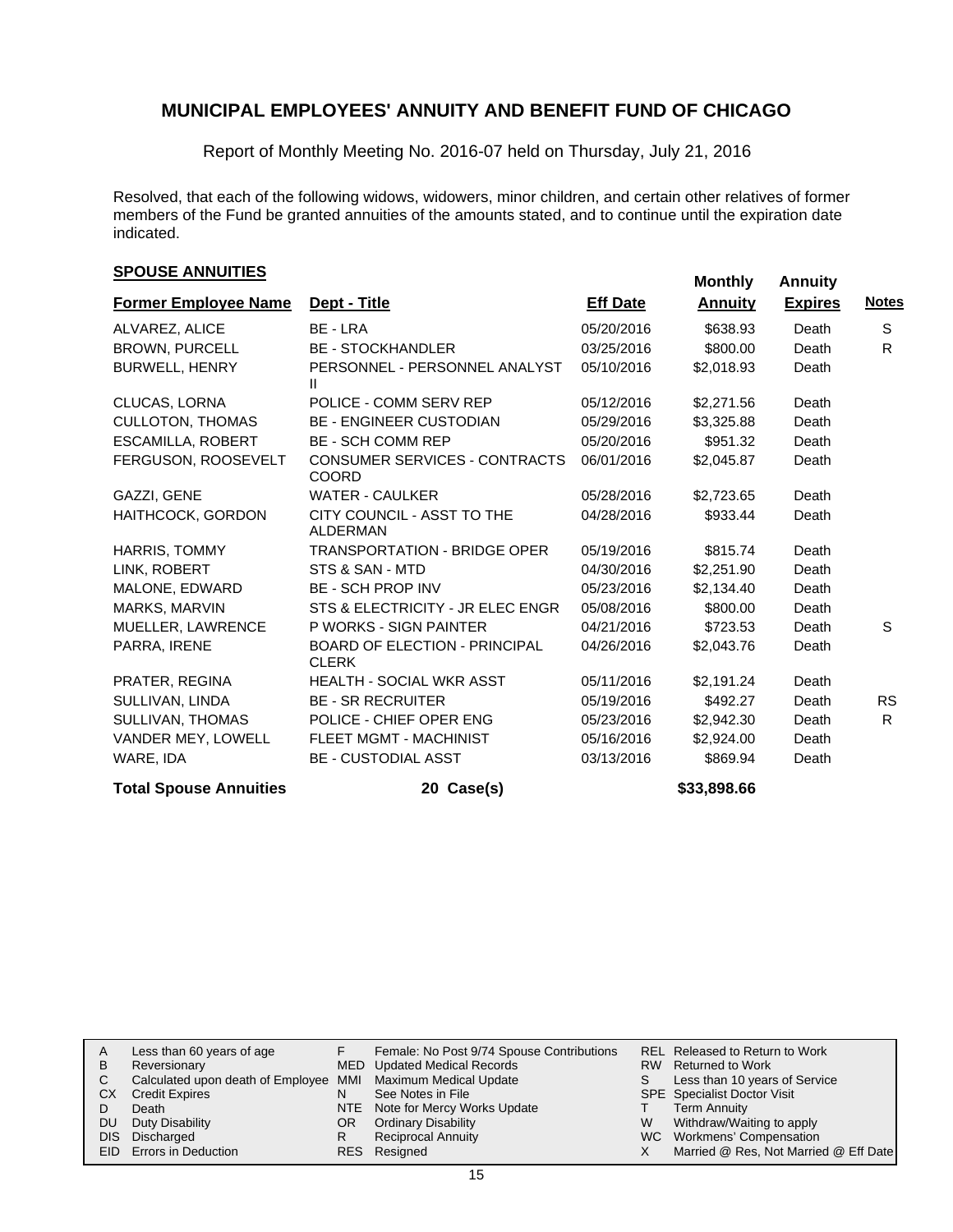Report of Monthly Meeting No. 2016-07 held on Thursday, July 21, 2016

Resolved, that each of the following widows, widowers, minor children, and certain other relatives of former members of the Fund be granted annuities of the amounts stated, and to continue until the expiration date indicated.

| <b>CHILD(REN) ANNUITIES</b>       |           |                 | Monthly  | Annuitv        |              |  |
|-----------------------------------|-----------|-----------------|----------|----------------|--------------|--|
| <b>Former Employee Name</b>       |           | <b>Eff Date</b> | Annuitv  | <b>Expires</b> | <u>Notes</u> |  |
| <b>WRIGHT, JEROME</b>             |           | 05/12/2016      | \$220.00 | 06/2022        |              |  |
| <b>Total Child(ren) Annuities</b> | 1 Case(s) |                 | \$220.00 |                |              |  |

| A<br>B<br>C<br>СX<br>DU. | Less than 60 years of age<br>Reversionary<br>Calculated upon death of Employee MMI Maximum Medical Update<br><b>Credit Expires</b><br>Death<br>Duty Disability<br>DIS Discharged<br><b>EID</b> Errors in Deduction | N<br>OR<br>R | Female: No Post 9/74 Spouse Contributions<br>MED Updated Medical Records<br>See Notes in File<br>NTE Note for Mercy Works Update<br><b>Ordinary Disability</b><br><b>Reciprocal Annuity</b><br>RES Resigned | W | REL Released to Return to Work<br>RW Returned to Work<br>Less than 10 years of Service<br><b>SPE</b> Specialist Doctor Visit<br><b>Term Annuity</b><br>Withdraw/Waiting to apply<br>WC Workmens' Compensation<br>Married @ Res, Not Married @ Eff Date |
|--------------------------|--------------------------------------------------------------------------------------------------------------------------------------------------------------------------------------------------------------------|--------------|-------------------------------------------------------------------------------------------------------------------------------------------------------------------------------------------------------------|---|--------------------------------------------------------------------------------------------------------------------------------------------------------------------------------------------------------------------------------------------------------|
|--------------------------|--------------------------------------------------------------------------------------------------------------------------------------------------------------------------------------------------------------------|--------------|-------------------------------------------------------------------------------------------------------------------------------------------------------------------------------------------------------------|---|--------------------------------------------------------------------------------------------------------------------------------------------------------------------------------------------------------------------------------------------------------|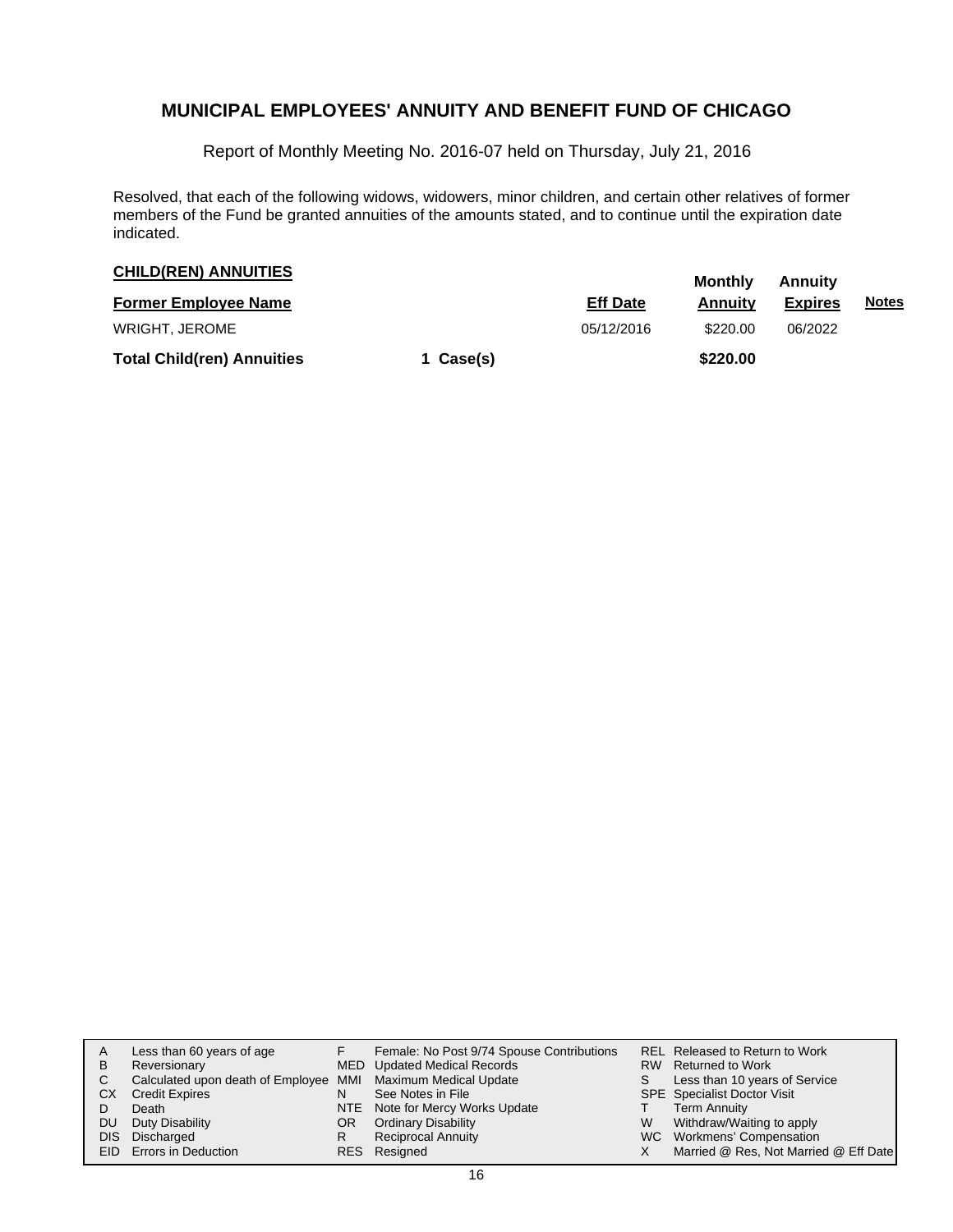Report of Monthly Meeting No. 2016-07 held on Thursday, July 21, 2016

Resolved, that each of the following widows, widowers, minor children, and certain other relatives of former members of the Fund be granted annuities of the amounts stated, and to continue until the expiration date indicated.

# **REVERSIONARY ANNUITIES** Monthly Annuity

**Former Employee Name Eff Date Annuity Expires Notes**

NONE

| A    | Less than 60 years of age                                    |    | Female: No Post 9/74 Spouse Contributions |   | REL Released to Return to Work        |
|------|--------------------------------------------------------------|----|-------------------------------------------|---|---------------------------------------|
| в    | Reversionary                                                 |    | MED Updated Medical Records               |   | RW Returned to Work                   |
| С    | Calculated upon death of Employee MMI Maximum Medical Update |    |                                           | S | Less than 10 years of Service         |
| СX   | <b>Credit Expires</b>                                        | N  | See Notes in File                         |   | <b>SPE</b> Specialist Doctor Visit    |
|      | Death                                                        |    | NTE Note for Mercy Works Update           |   | <b>Term Annuity</b>                   |
| DU   | Duty Disability                                              | OR | <b>Ordinary Disability</b>                | W | Withdraw/Waiting to apply             |
| DIS. | Discharged                                                   | R  | <b>Reciprocal Annuity</b>                 |   | WC Workmens' Compensation             |
|      | EID Errors in Deduction                                      |    | RES Resigned                              |   | Married @ Res, Not Married @ Eff Date |
|      |                                                              |    |                                           |   |                                       |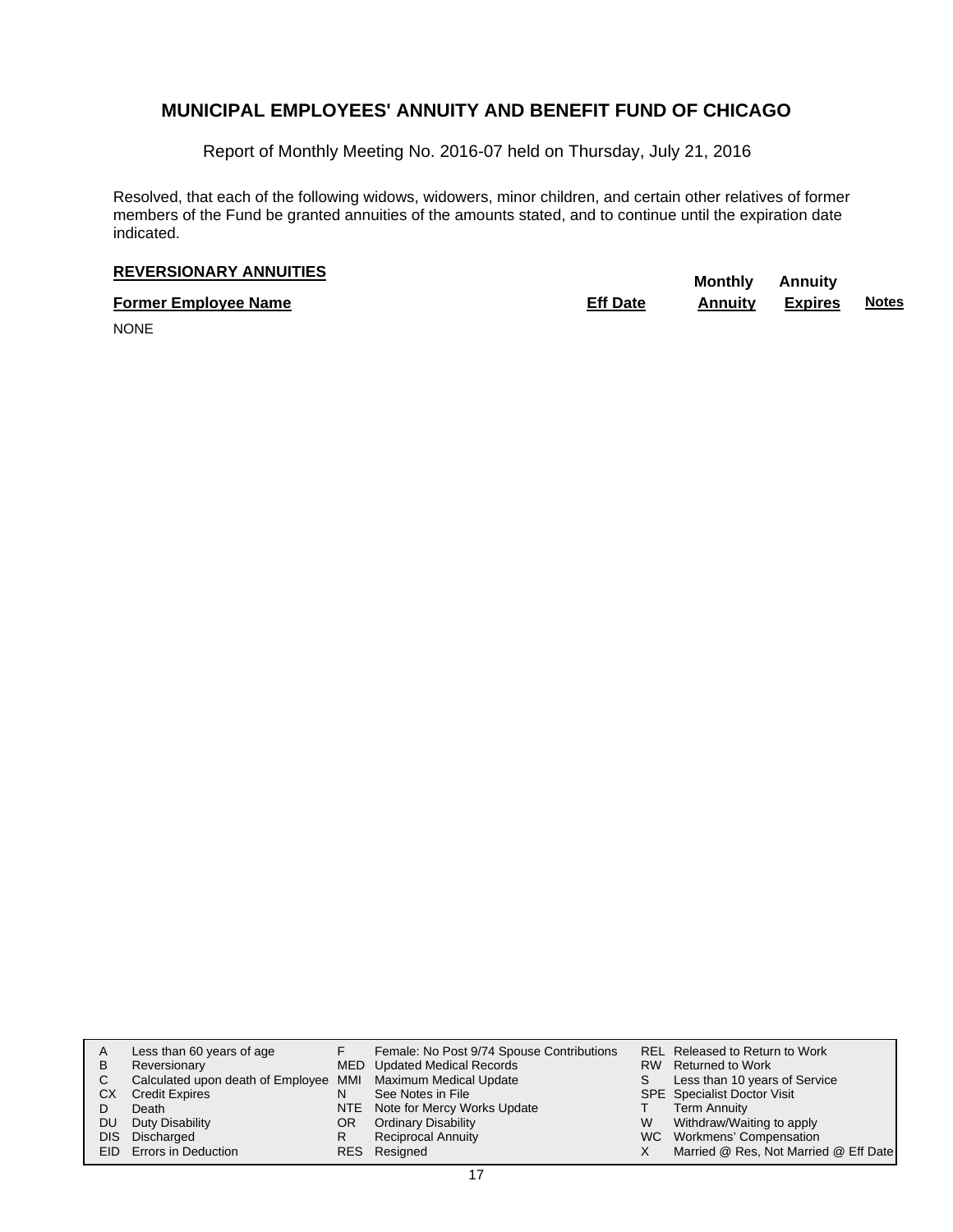Report of Monthly Meeting No. 2016-07 held on Thursday, July 21, 2016

Resolved, that each of the following named members of the Fund, or widows, widowers, or minor children of former members of the Fund be granted an adjusted annuity of the amount stated, and to continue for life, unless otherwise stated.

### **Annuity Amount ADJUSTED ANNUITIES**

|                            |                             |                          |                              | ARRIVILY ARRIVANT      |                   |
|----------------------------|-----------------------------|--------------------------|------------------------------|------------------------|-------------------|
| <b>Name</b>                | Reason                      | <b>Eff Date</b>          | <b>Employee Spouse/Child</b> |                        |                   |
| <b>BIALEK, KATHLEEN</b>    | Correction to Service & FAS | 11/01/2014               | \$1,926.75<br>\$1,812.97     | \$963.38<br>\$906.48   | <b>ORG</b><br>ADJ |
| <b>GOSS, BRENDA S</b>      | Change in FAS               | 07/13/2015               | \$135.13<br>\$147.13         | N/A<br>N/A             | <b>ORG</b><br>ADJ |
| LEAKS, DENISE              | Change in FAS               | 07/01/2015               | \$1,578.25<br>\$1,684.55     | N/A<br>N/A             | <b>ORG</b><br>ADJ |
| LYNCH, EILEEN L            | Settlement                  | 04/15/2015<br>06/28/2015 | \$1,657.24<br>\$2,235.84     | \$885.93<br>\$1,117.92 | <b>ORG</b><br>ADJ |
| WALSH, STEVEN              | Change in FAS               | 06/28/2015               | \$455.18<br>\$425.68         | N/A<br>N/A             | <b>ORG</b><br>ADJ |
| <b>WASHINGTON, DARLENE</b> | Change in FAS               | 06/28/2015               | \$3,022.02<br>\$3,268.02     | N/A<br>N/A             | <b>ORG</b><br>ADJ |

#### **Total Adjusted Annuities 6 Case(s)**

Trustee Johnson moved that the resolutions be adopted and that the applicants be granted employee, widow(er), child, reversionary, or adjusted annuities for the period and at the rates stated opposite their respective names. Seconded Trustee Guest. Carried: Ayes- Trustee Guest, Trustee Johnson, Trustee Keane, Trustee McMahon and Ms. Martinez. Nays-None.

| A   | Less than 60 years of age                                    |     | Female: No Post 9/74 Spouse Contributions |    | REL Released to Return to Work        |
|-----|--------------------------------------------------------------|-----|-------------------------------------------|----|---------------------------------------|
| В   | Reversionary                                                 |     | MED Updated Medical Records               |    | RW Returned to Work                   |
|     | Calculated upon death of Employee MMI Maximum Medical Update |     |                                           | S. | Less than 10 years of Service         |
| CХ  | <b>Credit Expires</b>                                        | N   | See Notes in File                         |    | <b>SPE</b> Specialist Doctor Visit    |
|     | Death                                                        |     | NTE Note for Mercy Works Update           |    | <b>Term Annuity</b>                   |
| DU. | Duty Disability                                              | OR. | <b>Ordinary Disability</b>                | W  | Withdraw/Waiting to apply             |
|     | DIS Discharged                                               |     | <b>Reciprocal Annuity</b>                 |    | WC Workmens' Compensation             |
|     | <b>EID</b> Errors in Deduction                               |     | RES Resigned                              |    | Married @ Res, Not Married @ Eff Date |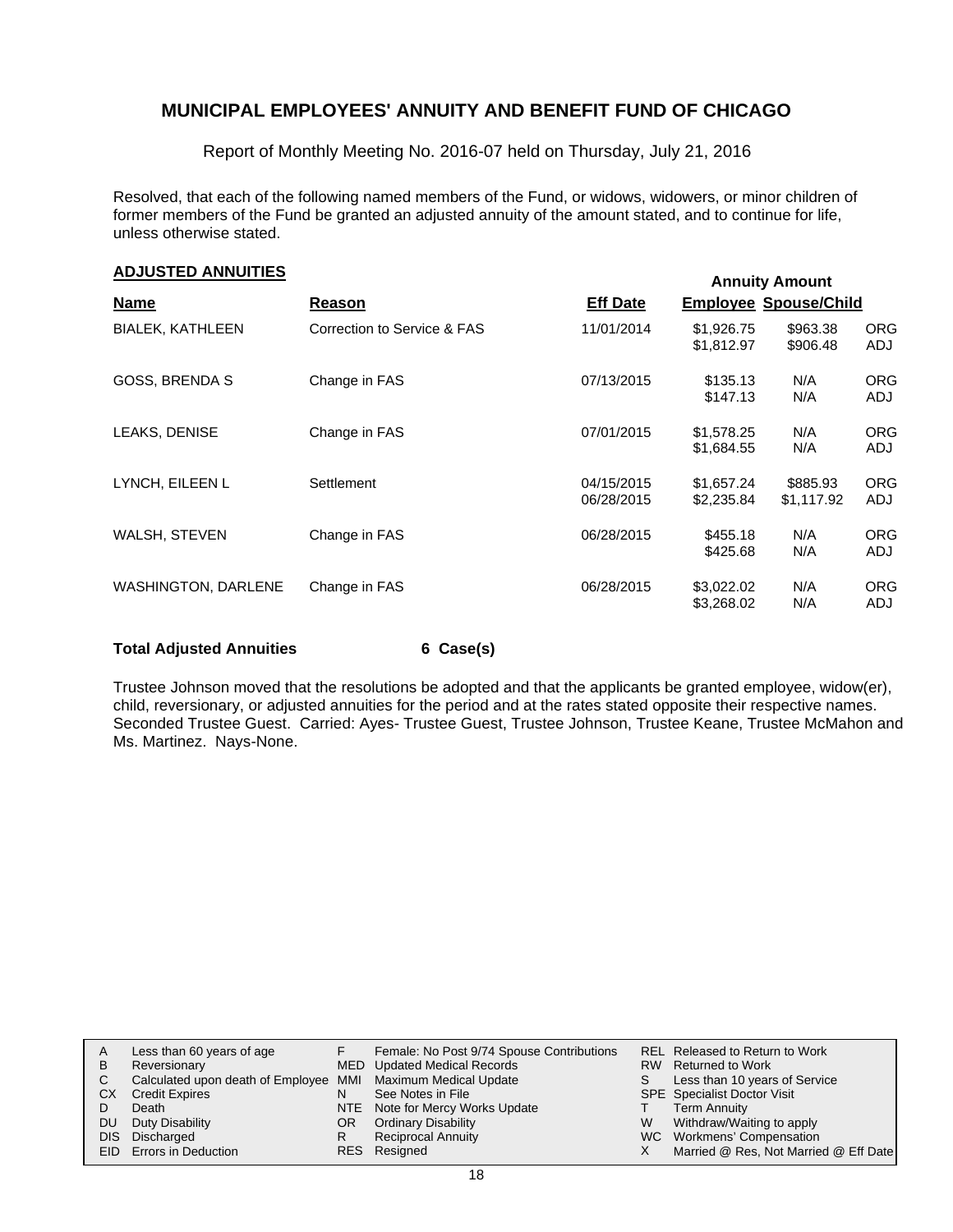Report of Monthly Meeting No. 2016-07 held on Thursday, July 21, 2016

The following employees have filed application for Duty Disability Benefits. The applications have been examined by the Medical Examiner for this Fund who recommended the following periods of disability.

| <u> FULLADILI I I</u>                  |                 |                             |          |                  | <b>Rate</b> | <u>*No. of</u>  |
|----------------------------------------|-----------------|-----------------------------|----------|------------------|-------------|-----------------|
| <b>Name</b>                            | <b>Dept</b>     | <b>Eff Date Fol-Up Date</b> |          | <b>Term Date</b> | Per Day     | <b>Children</b> |
| ANTON, FRANK                           | <b>WATER</b>    | 05/26/16                    | 11/01/16 |                  | \$149.72    | 1               |
| BROWN, LADONNA J                       | <b>WATER</b>    | 06/02/16                    | 09/01/16 |                  | \$149.72    | 1               |
| CALACE JR, LAWRENCE P                  | <b>WATER</b>    | 06/01/16                    | 11/01/16 |                  | \$186.99    |                 |
|                                        |                 | (Less 5 days)               |          |                  |             |                 |
| COX, JAMES                             | <b>BE</b>       | 01/23/16                    | 08/01/16 |                  | \$199.97    |                 |
| DEMARS, SCOTT E                        | <b>WATER</b>    | 05/13/16                    | 12/01/16 |                  | \$187.11    | 2               |
| GASCA, NORMA J                         | STS & SAN       | 04/05/16                    | 11/01/16 |                  | \$149.72    |                 |
| GUZIK, EVELYNA                         | STS & SAN       | 05/27/16                    | 12/01/16 |                  | \$151.98    | $\overline{2}$  |
| <b>JOHNSON, KERRY</b>                  | <b>TRANS</b>    | 06/15/15                    |          | 02/14/16         | \$146.85    |                 |
|                                        |                 | (Less 3 days)               |          |                  |             |                 |
| JOHNSON-SMALLEY,<br><b>CHRISTINE L</b> | <b>CPL</b>      | 04/21/16                    | 12/01/16 |                  | \$96.36     |                 |
| JONES SR, SAMUEL D                     | <b>GEN SERV</b> | 12/17/15                    |          | 12/27/15         | \$193.82    | 3               |
| KHOURY, ALBERT G                       | <b>TRANS</b>    | 04/26/16                    | 11/01/16 |                  | \$195.53    |                 |
| KRUTILLA, KYLE D                       | <b>WATER</b>    | 05/18/16                    | 10/01/16 |                  | \$201.94    | 3               |
| LADING, RUDOLPH                        | <b>GEN SERV</b> | 06/10/16                    | 04/01/17 |                  | \$183.99    |                 |
| LAUREL, NORBERTO M                     | STS & SAN       | 05/26/16                    | 09/01/16 |                  | \$149.72    | 2               |
| MERKEL, DANIEL P                       | <b>GEN SERV</b> | 03/14/16                    | 11/01/16 |                  | \$218.40    | 1               |
| MONSON, DARYL A                        | <b>WATER</b>    | 06/03/16                    | 12/01/16 |                  | \$200.88    |                 |
| RIVERA, EVETTE                         | <b>FINANCE</b>  | 05/05/16                    | 10/01/16 |                  | \$116.98    | 1               |
| SCHENFELD, PAUL J                      | <b>OEMC</b>     | 04/23/16                    | 12/01/16 |                  | \$203.01    |                 |
| TAYLOR, KENNETH A                      | <b>CPL</b>      | 04/06/16                    | 10/01/16 |                  | \$149.72    | 2               |
| THOMPSON, BERNARD                      | <b>GEN SERV</b> | 11/20/15                    | 11/01/16 |                  | \$201.94    | 1               |
| URSO JR, EDWARD R                      | <b>AVIATION</b> | 04/06/16                    |          | 05/18/16         | \$192.33    |                 |
| WEBER, PAUL R                          | <b>TRANS</b>    | 05/19/16                    | 12/01/16 |                  | \$210.49    |                 |
| WHITFIELD, JUDY L                      | <b>CPL</b>      | 05/19/16                    | 11/01/16 |                  | \$27.78     |                 |
| WONSLEY, ROBERT J                      | STS & SAN       | 05/23/16                    |          | 07/14/16         | \$149.72    |                 |
| ZAVOS, JAMES M                         | STS & SAN       | 06/09/16                    |          | 06/15/16         | \$149.72    |                 |
| <b>Total DUTY DISABILITY</b>           |                 | 25 Case(s)                  |          |                  | \$4,164.39  |                 |

\* Based on 40 ILCS 5/8-160, the Employee shall also have a right to receive child's disability benefit of \$10.00 a month on account of each child less than 18 years of age. Rates will be prorated based on days of eligibility.

| A<br>В<br>CХ<br>DU | Less than 60 years of age<br>Reversionary<br>Calculated upon death of Employee MMI Maximum Medical Update<br><b>Credit Expires</b><br>Death<br>Duty Disability<br>DIS Discharged<br>EID Errors in Deduction | N<br>OR<br>R | Female: No Post 9/74 Spouse Contributions<br>MED Updated Medical Records<br>See Notes in File<br>NTE Note for Mercy Works Update<br><b>Ordinary Disability</b><br><b>Reciprocal Annuity</b><br>RES Resigned | W | REL Released to Return to Work<br>RW Returned to Work<br>Less than 10 years of Service<br><b>SPE</b> Specialist Doctor Visit<br>Term Annuity<br>Withdraw/Waiting to apply<br>WC Workmens' Compensation<br>Married @ Res, Not Married @ Eff Date |
|--------------------|-------------------------------------------------------------------------------------------------------------------------------------------------------------------------------------------------------------|--------------|-------------------------------------------------------------------------------------------------------------------------------------------------------------------------------------------------------------|---|-------------------------------------------------------------------------------------------------------------------------------------------------------------------------------------------------------------------------------------------------|
|--------------------|-------------------------------------------------------------------------------------------------------------------------------------------------------------------------------------------------------------|--------------|-------------------------------------------------------------------------------------------------------------------------------------------------------------------------------------------------------------|---|-------------------------------------------------------------------------------------------------------------------------------------------------------------------------------------------------------------------------------------------------|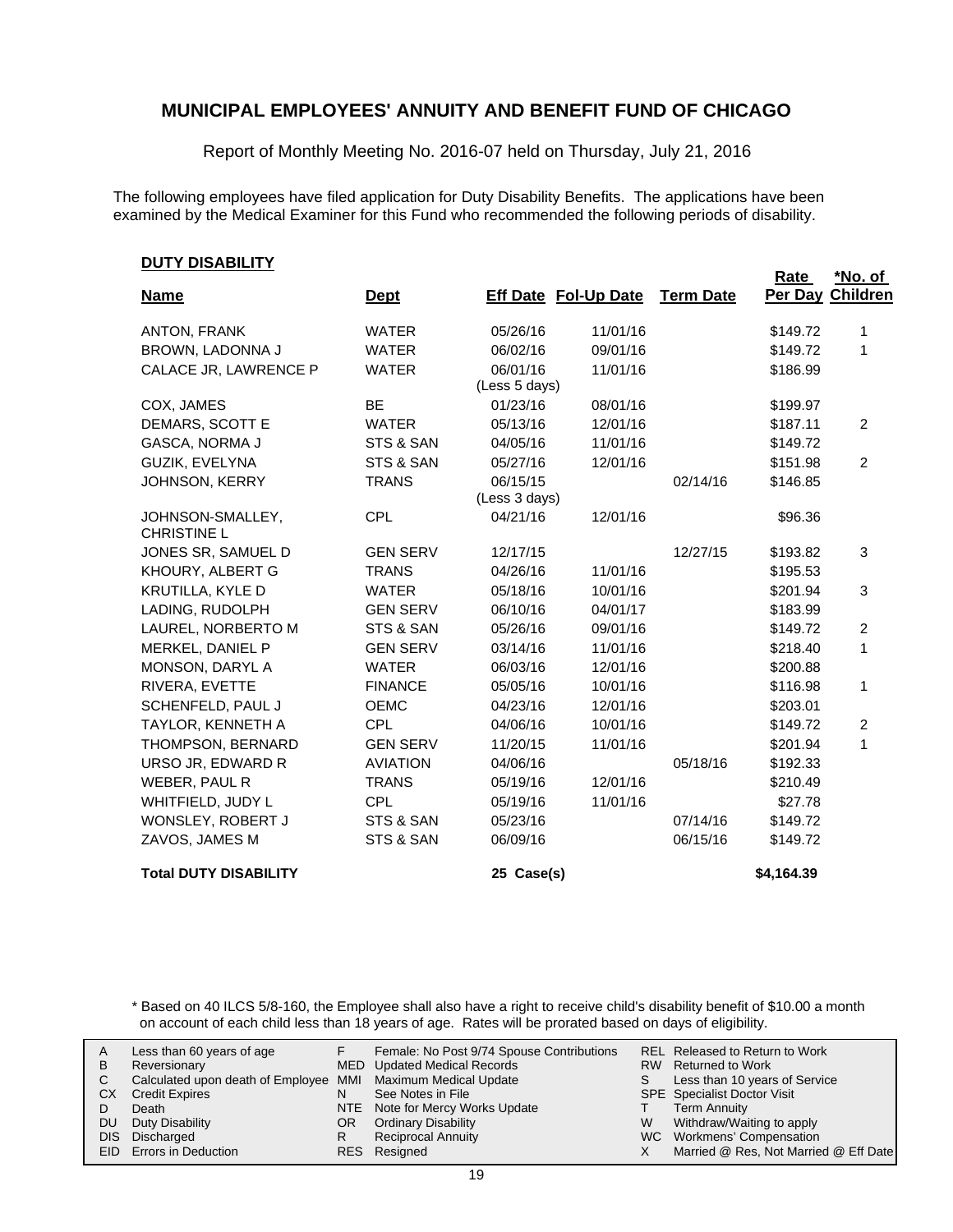Report of Monthly Meeting No. 2016-07 held on Thursday, July 21, 2016

The following employees have filed application for Ordinary Disability Benefits. The applications have been examined by the Medical Examiner for this Fund who recommended the following periods of disability.

**Rate** 

#### **ORDINARY DISABILITY**

| <u>Name</u>                      | <u>Dept</u>                         |                           | <b>Eff Date Fol-Up Date</b> | <b>Term Date</b> | <u>naie</u><br>Per Day |
|----------------------------------|-------------------------------------|---------------------------|-----------------------------|------------------|------------------------|
| BERRY, SHENISE D                 | <b>AVIATION</b>                     | 01/02/16                  |                             | 06/27/16         | \$99.81                |
| <b>BROWN, ERIC R</b>             | <b>GEN SERV</b>                     | 05/27/16                  | 01/01/17                    |                  | \$135.17               |
| CARTER, MICHAEL L                | STS & SAN                           | 03/16/16                  | 03/01/17                    |                  | \$133.69               |
| COCONATE, LOUIS A                | <b>WATER</b>                        | 05/02/16                  | 08/01/16                    |                  | \$137.05               |
| <b>COLEMAN JR, EARL</b>          | <b>OEMC</b>                         | 05/24/16                  |                             | 06/12/16         | \$27.47                |
| COLON, PEDRO L                   | <b>WATER</b>                        | 07/04/16                  | 12/01/16                    |                  | \$99.81                |
| DANIEL, STACEY L                 | <b>FAMILY &amp; SUPP</b>            | 06/16/16                  | 02/01/17                    |                  | \$58.04                |
| <b>GORDON, VERONICA E</b>        | BE                                  | 06/11/16                  | 11/01/16                    |                  | \$38.10                |
| HALLARE, ANGEL A                 | <b>GEN SERV</b>                     | 06/01/16                  | 11/01/16                    |                  | \$94.09                |
| <b>HAYES, DEBORAH D</b>          | <b>WATER</b>                        | 07/08/16                  | 12/01/16                    |                  | \$93.19                |
| HOLLEY, FRIEDA J                 | <b>OEMC</b>                         | 04/21/16                  | 08/01/16                    |                  | \$19.02                |
| HUNLEY JR, ROBERT                | <b>WATER</b>                        | 06/13/16                  |                             | 12/01/16         | \$134.63               |
| JUAREZ, JOSE L                   | <b>GEN SERV</b>                     | 04/03/16                  |                             | 05/31/16         | \$122.66               |
| LITTLETON, BARBARA N             | <b>OEMC</b>                         | 05/23/16                  | 11/01/16                    |                  | \$129.04               |
| MILLER, THOMAS F                 | <b>BOARD OF</b><br><b>ELECTIONS</b> | 06/27/16                  | 12/01/16                    |                  | \$95.29                |
| <b>MILLS, MURRY</b>              | STS & SAN                           | 05/05/16                  | 08/01/16                    |                  | \$99.81                |
| PRATT, DAVID A                   | <b>WATER</b>                        | 07/04/16                  | 02/01/17                    |                  | \$126.37               |
| RILEY, ALTHA S                   | <b>PROCUREMEN</b><br>T.             | 05/28/16                  |                             | 08/05/16         | \$114.16               |
| RUBIO, MACRINA                   | <b>BE</b>                           | 06/16/15                  | 12/01/16                    |                  | \$48.66                |
| SHACKELFORD, DARRYL W            | <b>FINANCE</b>                      | 04/28/16                  | 12/01/16                    |                  | \$90.27                |
| STARKS, BONITA                   | <b>BE</b>                           | 05/13/15<br>(Less 4 days) | 12/01/16                    |                  | \$30.78                |
| STRONG, SAMMIE W                 | <b>TRANS</b>                        | 07/14/16                  | 09/01/16                    |                  | \$120.33               |
| TURNER, JOSEPH                   | STS & SAN                           | 07/04/16                  | 09/01/16                    |                  | \$99.81                |
| <b>WHITTED, JACKIE</b>           | <b>POLICE</b>                       | 05/01/16                  | 02/01/17                    |                  | \$119.62               |
| <b>WILSON, ANTIONE D</b>         | STS & SAN                           | 05/04/16                  |                             | 06/02/16         | \$101.32               |
| <b>Total ORDINARY DISABILITY</b> |                                     | 25 Case(s)                |                             |                  | \$2,368.19             |

Trustee Guest moved that the applicants for Ordinary and Duty disability benefits be granted such benefits for the period and at the rate shown opposite their respective names. Seconded Trustee Johnson. Carried: Ayes- Trustee Guest, Trustee Johnson, Trustee Keane, Trustee McMahon and Ms. Martinez. Nays-None.

| Α         | Less than 60 years of age                                    |    | Female: No Post 9/74 Spouse Contributions |   | REL Released to Return to Work        |
|-----------|--------------------------------------------------------------|----|-------------------------------------------|---|---------------------------------------|
| B         | Reversionary                                                 |    | MED Updated Medical Records               |   | RW Returned to Work                   |
|           | Calculated upon death of Employee MMI Maximum Medical Update |    |                                           | S | Less than 10 years of Service         |
| CХ        | <b>Credit Expires</b>                                        | N  | See Notes in File                         |   | <b>SPE</b> Specialist Doctor Visit    |
|           | Death                                                        |    | NTE Note for Mercy Works Update           |   | <b>Term Annuity</b>                   |
| <b>DU</b> | Duty Disability                                              | OR | <b>Ordinary Disability</b>                | W | Withdraw/Waiting to apply             |
|           | DIS Discharged                                               | R  | <b>Reciprocal Annuity</b>                 |   | WC Workmens' Compensation             |
|           | <b>EID</b> Errors in Deduction                               |    | RES Resigned                              |   | Married @ Res, Not Married @ Eff Date |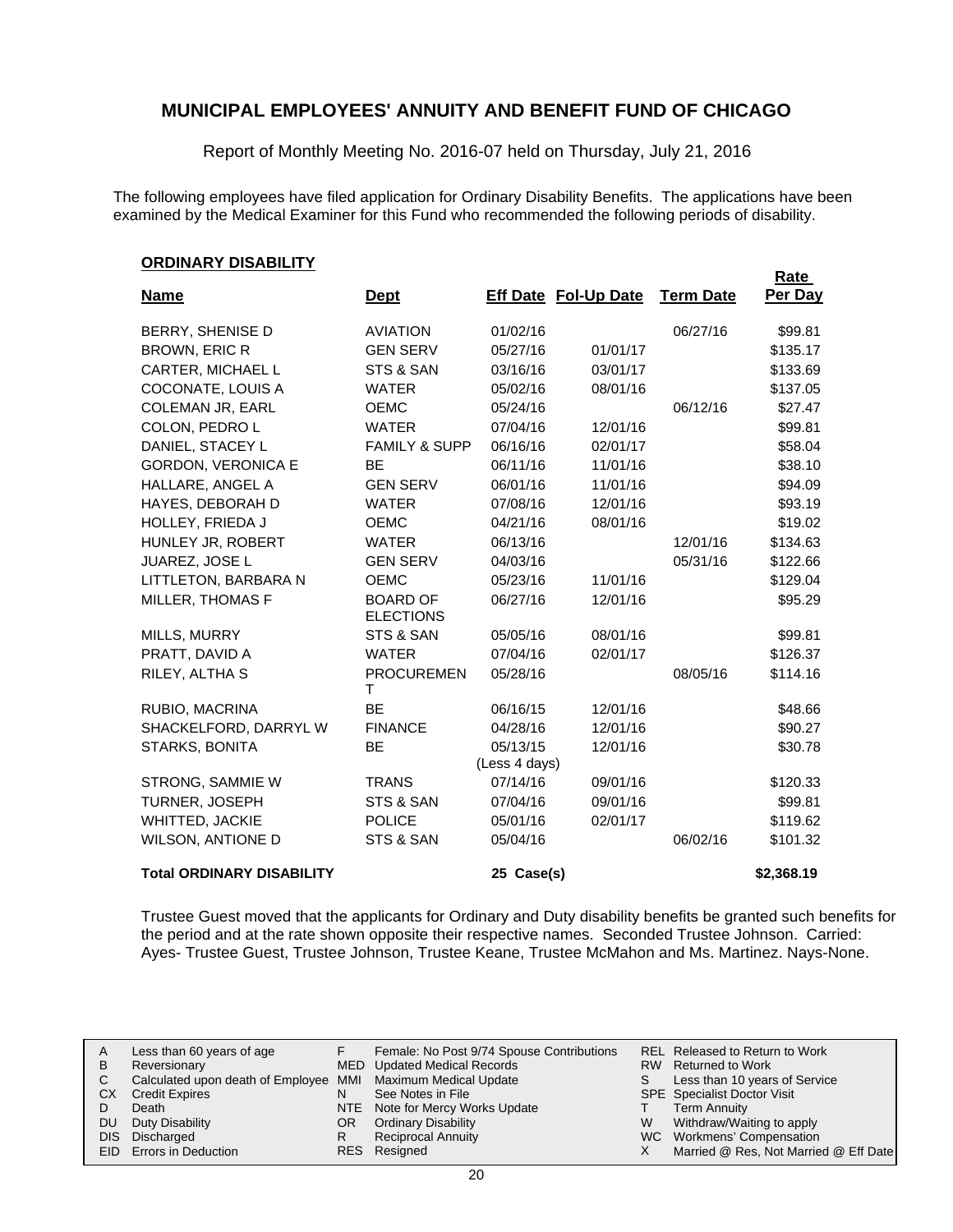Report of Monthly Meeting No. 2016-07 held on Thursday, July 21, 2016

The following employees receiving Duty Disability Benefits have applied for extension of such benefits. The applications have been examined by the Medical Examiner for this Fund who recommended the following extensions.

#### **DUTY-EXTENSION OF**

|                                |                 |                   |               |                | Rate       | *No. of          |
|--------------------------------|-----------------|-------------------|---------------|----------------|------------|------------------|
| <b>Name</b>                    | <u>Dept</u>     | <b>Start Date</b> | <b>Period</b> | <b>Ext Reg</b> |            | Per Day Children |
| AMEDIO, LAWRENCE P             | <b>TRANS</b>    | 08/01/08          | 06/01/17      | <b>MED</b>     | \$161.43   |                  |
| <b>BAKER, SCOTT D</b>          | <b>GEN SERV</b> | 05/20/92          | 06/01/17      | <b>MED</b>     | \$98.94    |                  |
| <b>BARGO, DENISE M</b>         | <b>TRANS</b>    | 07/22/11          | 06/01/17      | <b>MED</b>     | \$187.41   |                  |
| BERGLIND, KENNETH R            | <b>TRANS</b>    | 07/02/15          | 12/01/16      | <b>MED</b>     | \$174.17   |                  |
| COOPER, DWAYNE A               | STS & SAN       | 02/28/14          | 07/01/17      | <b>SPE</b>     | \$144.67   |                  |
| DAVENPORT, MELVIN              | <b>GEN SERV</b> | 01/15/15          | 12/01/16      | <b>NTE</b>     | \$199.38   |                  |
| DORAN, PHILLIP M               | <b>TRANS</b>    | 04/30/14          | 12/01/16      | <b>MED</b>     | \$181.00   |                  |
| GLADNEY, WADDELL               | STS & SAN       | 12/19/15          | 12/01/16      | <b>MED</b>     | \$149.72   |                  |
| <b>GRUJICIC, MIRJANA E</b>     | STS & SAN       | 01/04/11          | 06/01/17      | <b>MED</b>     | \$144.67   |                  |
| JAROSCAK, DONALD J             | <b>GEN SERV</b> | 02/10/15          | 12/01/16      | <b>MED</b>     | \$185.28   |                  |
| JOHNSON, DELILAH               | STS & SAN       | 07/07/15          | 04/01/17      | <b>MED</b>     | \$137.02   |                  |
| KAMINSKI, MARK A               | <b>AVIATION</b> | 07/06/15          | 04/01/17      | MED            | \$149.72   | 1                |
| KIRBY, WILLIAM F               | <b>GEN SERV</b> | 07/13/15          | 02/01/17      | <b>MED</b>     | \$189.55   |                  |
| <b>KREFFT, RANDY L</b>         | <b>GEN SERV</b> | 04/14/16          | 11/01/16      | <b>MED</b>     | \$214.13   |                  |
| LETT, JAMES O                  | <b>GEN SERV</b> | 05/06/15          | 04/01/17      | <b>MED</b>     | \$185.28   |                  |
| MAZUREK, KENNETH J             | <b>AVIATION</b> | 12/16/93          | 06/01/17      | <b>MED</b>     | \$92.75    |                  |
| MC CARTHY, PAUL K              | STS & SAN       | 11/24/13          | 04/01/17      | <b>MED</b>     | \$146.85   |                  |
| MISURACA, NICHOLAS C           | <b>GEN SERV</b> | 06/28/13          | 06/01/17      | <b>MED</b>     | \$205.58   | 1                |
| NIERMAN, MARK                  | <b>GEN SERV</b> | 03/09/16          | 11/01/16      | <b>MED</b>     | \$193.82   |                  |
| OLMA, CHRISTINE                | <b>POLICE</b>   | 12/16/11          | 06/01/17      | MED            | \$29.52    |                  |
| RAMIREZ, RODOLFO H             | <b>GEN SERV</b> | 07/02/15          | 04/01/17      | <b>MED</b>     | \$101.21   |                  |
| SANTANA, ALFONSO               | <b>GEN SERV</b> | 01/07/16          | 10/01/16      | <b>MED</b>     | \$183.99   |                  |
| SEBOSKY, JOSEPH M              | <b>TRANS</b>    | 06/17/14          | 06/01/17      | <b>MED</b>     | \$191.69   |                  |
| STEELE, BARBARA E              | <b>AVIATION</b> | 06/16/02          | 06/01/17      | <b>MED</b>     | \$122.24   | 1                |
| TOMINELLO, JOHN R              | <b>TRANS</b>    | 02/11/16          | 10/01/16      | MED            | \$149.72   |                  |
| TUMMILLO, ANTHONY P            | <b>AVIATION</b> | 01/21/16          | 12/01/16      | MED            | \$183.99   | 1                |
| USHER, ROGER J                 | <b>WATER</b>    | 09/25/14          | 12/01/16      | <b>MED</b>     | \$196.60   |                  |
| <b>Total DUTY-EXTENSION OF</b> |                 | 27 Case(s)        |               |                | \$4,300.33 |                  |

\* Based on 40 ILCS 5/8-160, the Employee shall also have a right to receive child's disability benefit of \$10.00 a month on account of each child less than 18 years of age. Rates will be prorated based on days of eligibility.

| В<br>СX<br>DU | Less than 60 years of age<br>Reversionary<br>Calculated upon death of Employee MMI Maximum Medical Update<br><b>Credit Expires</b><br>Death<br>Duty Disability<br>DIS Discharged<br><b>EID</b> Errors in Deduction | N<br>OR<br>R | Female: No Post 9/74 Spouse Contributions<br>MED Updated Medical Records<br>See Notes in File<br>NTE Note for Mercy Works Update<br><b>Ordinary Disability</b><br><b>Reciprocal Annuity</b><br>RES Resigned | W | REL Released to Return to Work<br>RW Returned to Work<br>Less than 10 years of Service<br><b>SPE</b> Specialist Doctor Visit<br>Term Annuity<br>Withdraw/Waiting to apply<br>WC Workmens' Compensation<br>Married @ Res, Not Married @ Eff Date |
|---------------|--------------------------------------------------------------------------------------------------------------------------------------------------------------------------------------------------------------------|--------------|-------------------------------------------------------------------------------------------------------------------------------------------------------------------------------------------------------------|---|-------------------------------------------------------------------------------------------------------------------------------------------------------------------------------------------------------------------------------------------------|
|---------------|--------------------------------------------------------------------------------------------------------------------------------------------------------------------------------------------------------------------|--------------|-------------------------------------------------------------------------------------------------------------------------------------------------------------------------------------------------------------|---|-------------------------------------------------------------------------------------------------------------------------------------------------------------------------------------------------------------------------------------------------|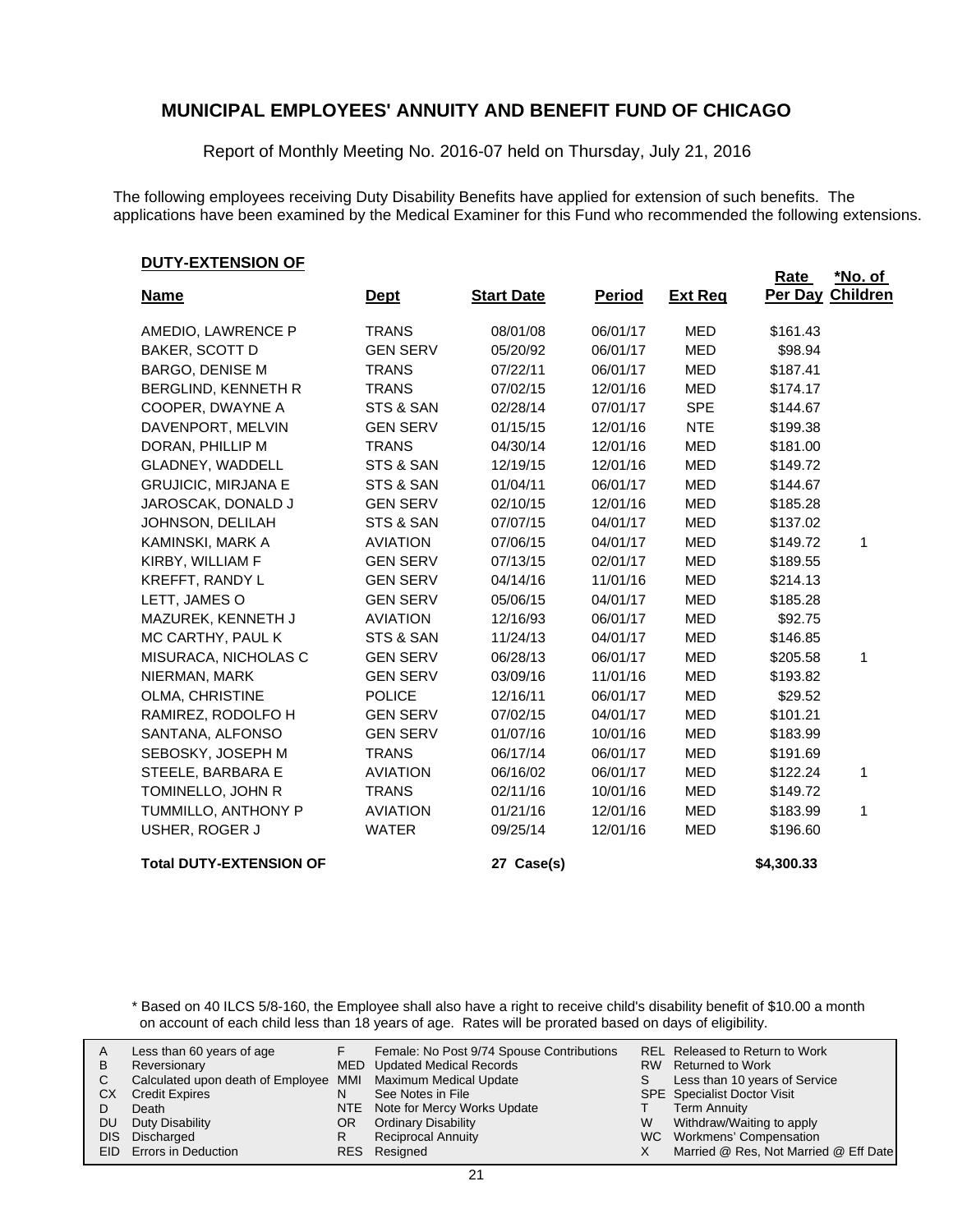Report of Monthly Meeting No. 2016-07 held on Thursday, July 21, 2016

The following employees receiving Ordinary Disability Benefits have applied for extension of such benefits. The applications have been examined by the Medical Examiner for this Fund who recommended the following extensions.

#### **ORDINARY-EXTENSION OF**

|                            |                          |                   |               |                | <b>Rate</b> |
|----------------------------|--------------------------|-------------------|---------------|----------------|-------------|
| <u>Name</u>                | <u>Dept</u>              | <b>Start Date</b> | <b>Period</b> | <b>Ext Reg</b> | Per Day     |
| <b>BROWN JR, CHESTER</b>   | <b>GEN SERV</b>          | 09/17/15          | 04/09/16      | <b>RES</b>     | \$60.21     |
| <b>BROWN, CRAIG K</b>      | STS & SAN                | 03/21/16          | 11/01/16      | <b>MED</b>     | \$99.81     |
| <b>BURNS, RANDAL</b>       | <b>HEALTH</b>            | 04/23/16          | 10/01/16      | MED            | \$76.67     |
| CANCHOLA, FRANK A          | STS & SAN                | 01/30/16          | 07/01/16      | <b>RW</b>      | \$133.69    |
| CLAY, THOMASINA            | <b>GEN SERV</b>          | 10/02/13          | 06/17/17      | <b>CX</b>      | \$57.87     |
| DONELSON, ROMONA           | <b>AVIATION</b>          | 01/22/15          | 12/01/16      | <b>MED</b>     | \$98.33     |
| FROLOVA, SOFIA             | <b>FAMILY &amp; SUPP</b> | 05/18/15          | 10/01/16      | <b>MED</b>     | \$85.31     |
| HENDERSON SR, JOSEPH D     | <b>POLICE</b>            | 06/16/15          | 06/01/17      | <b>MED</b>     | \$92.07     |
| JOHNSON, JOEY E            | <b>WATER</b>             | 11/15/15          | 06/01/17      | <b>MED</b>     | \$99.81     |
| JONES, TED L               | ВE                       | 05/09/14          | 04/01/17      | MED            | \$54.72     |
| KARREMAN, ROSS O           | <b>CPL</b>               | 09/28/13          | 12/11/16      | <b>CX</b>      | \$86.93     |
| <b>KRZESNIAK, GERALD P</b> | <b>WATER</b>             | 08/23/13          | 06/01/17      | <b>MED</b>     | \$96.45     |
| LANTON, MILTON             | <b>GEN SERV</b>          | 03/28/14          | 11/01/16      | <b>MED</b>     | \$122.52    |
| MC GEE, JOHN L             | <b>WATER</b>             | 04/05/15          | 06/01/17      | MED            | \$98.33     |
| MOLINA, MARIA D            | <b>BE</b>                | 05/16/15          | 06/01/17      | <b>MED</b>     | \$73.32     |
| <b>MORRIS, THOMAS T</b>    | <b>WATER</b>             | 06/19/15          | 06/21/16      | <b>RW</b>      | \$134.20    |
| OTIS, TRACEY S             | <b>OEMC</b>              | 09/22/14          | 06/01/17      | <b>MED</b>     | \$104.73    |
| PANOSH, PATRICIA           | <b>OEMC</b>              | 03/24/16          | 09/01/16      | MED            | \$21.86     |
| PONI, GRACIA M             | <b>BE</b>                | 02/27/16          | 10/01/16      | <b>MED</b>     | \$52.37     |
| REYNOLDS, BRIDGET D        | <b>POLICE</b>            | 10/06/11          | 10/05/16      | <b>CX</b>      | \$21.57     |
| ROBINSON, RON T            | <b>TRANS</b>             | 04/21/16          | 10/01/16      | <b>MED</b>     | \$130.36    |
| ROMERO, JUAN J             | <b>CITY CLERK</b>        | 12/07/15          | 11/01/16      | <b>MED</b>     | \$84.59     |
| RUIZ, JOSEFINA             | <b>BE</b>                | 01/07/15          | 06/01/17      | <b>MED</b>     | \$22.63     |
| SPANGLER, MICHAEL T        | <b>GEN SERV</b>          | 12/26/15          | 10/01/16      | <b>MED</b>     | \$136.77    |
| THOMAS, ANGELA             | <b>BE</b>                | 12/08/15          | 10/01/16      | <b>MED</b>     | \$23.08     |
| THOMAS, RENEE L            | <b>OEMC</b>              | 03/03/16          | 11/01/16      | <b>MED</b>     | \$103.07    |
| THOMPSON, DELORES E        | <b>TRANS</b>             | 06/27/15          | 10/01/16      | <b>MED</b>     | \$101.03    |
| TOGAS, LOIS M              | <b>CITY CLERK</b>        | 04/14/16          | 10/01/16      | <b>MED</b>     | \$77.46     |
| WALKER, ALFRED L           | <b>OEMC</b>              | 01/17/16          | 10/19/16      | <b>CX</b>      | \$73.12     |
| <b>WEAVER, DAPHNE M</b>    | <b>POLICE</b>            | 07/04/15          | 06/01/17      | <b>MED</b>     | \$79.48     |

| A<br>B<br>CХ<br>DU. | Less than 60 years of age<br>Reversionary<br>Calculated upon death of Employee MMI Maximum Medical Update<br><b>Credit Expires</b><br>Death<br>Duty Disability<br>DIS Discharged<br>EID Errors in Deduction | N<br>OR.<br>R | Female: No Post 9/74 Spouse Contributions<br>MED Updated Medical Records<br>See Notes in File<br>NTE Note for Mercy Works Update<br><b>Ordinary Disability</b><br><b>Reciprocal Annuity</b><br>RES Resigned | S<br>W | REL Released to Return to Work<br>RW Returned to Work<br>Less than 10 years of Service<br>SPE Specialist Doctor Visit<br><b>Term Annuity</b><br>Withdraw/Waiting to apply<br>WC Workmens' Compensation<br>Married @ Res, Not Married @ Eff Date |
|---------------------|-------------------------------------------------------------------------------------------------------------------------------------------------------------------------------------------------------------|---------------|-------------------------------------------------------------------------------------------------------------------------------------------------------------------------------------------------------------|--------|-------------------------------------------------------------------------------------------------------------------------------------------------------------------------------------------------------------------------------------------------|
|---------------------|-------------------------------------------------------------------------------------------------------------------------------------------------------------------------------------------------------------|---------------|-------------------------------------------------------------------------------------------------------------------------------------------------------------------------------------------------------------|--------|-------------------------------------------------------------------------------------------------------------------------------------------------------------------------------------------------------------------------------------------------|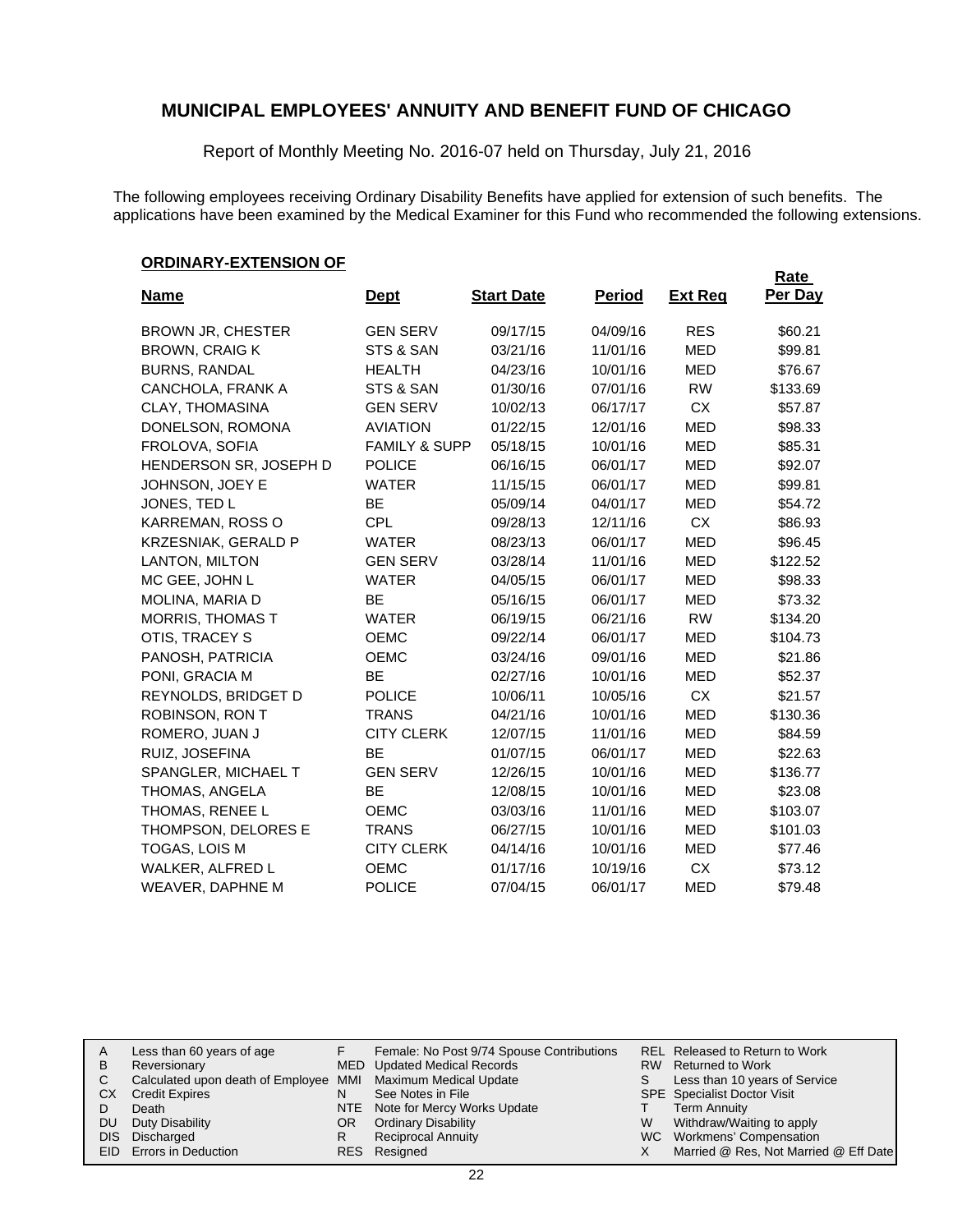Report of Monthly Meeting No. 2016-07 held on Thursday, July 21, 2016

The following employees receiving Ordinary Disability Benefits have applied for extension of such benefits. The applications have been examined by the Medical Examiner for this Fund who recommended the following extensions.

| <b>ORDINARY-EXTENSION OF</b><br><b>Name</b> | <u>Dept</u> | <b>Start Date</b> | <b>Period</b> | Ext Rea | <b>Rate</b><br>Per Day |
|---------------------------------------------|-------------|-------------------|---------------|---------|------------------------|
| <b>Total ORDINARY-EXTENSION OF</b>          |             | 30 Case(s)        |               |         | \$2,502.36             |

Trustee Guest moved that the applicants for extension of Ordinary and Duty disability benefits shown hereinbefore be granted such extension for the period and at the rate shown opposite their respective names. Seconded Trustee Johnson. Carried: Ayes- Trustee Guest, Trustee Johnson, Trustee Keane, Trustee McMahon and Ms. Martinez. Nays-None.

| A         | Less than 60 years of age                                    |    | Female: No Post 9/74 Spouse Contributions |    | REL Released to Return to Work        |
|-----------|--------------------------------------------------------------|----|-------------------------------------------|----|---------------------------------------|
| B         | Reversionary                                                 |    | MED Updated Medical Records               |    | RW Returned to Work                   |
| C.        | Calculated upon death of Employee MMI Maximum Medical Update |    |                                           | S. | Less than 10 years of Service         |
| CХ        | <b>Credit Expires</b>                                        | N  | See Notes in File                         |    | <b>SPE</b> Specialist Doctor Visit    |
|           | Death                                                        |    | NTE Note for Mercy Works Update           |    | <b>Term Annuity</b>                   |
| <b>DU</b> | Duty Disability                                              | OR | <b>Ordinary Disability</b>                | W  | Withdraw/Waiting to apply             |
| DIS.      | Discharged                                                   | R  | <b>Reciprocal Annuity</b>                 |    | WC Workmens' Compensation             |
|           | EID Errors in Deduction                                      |    | RES Resigned                              |    | Married @ Res, Not Married @ Eff Date |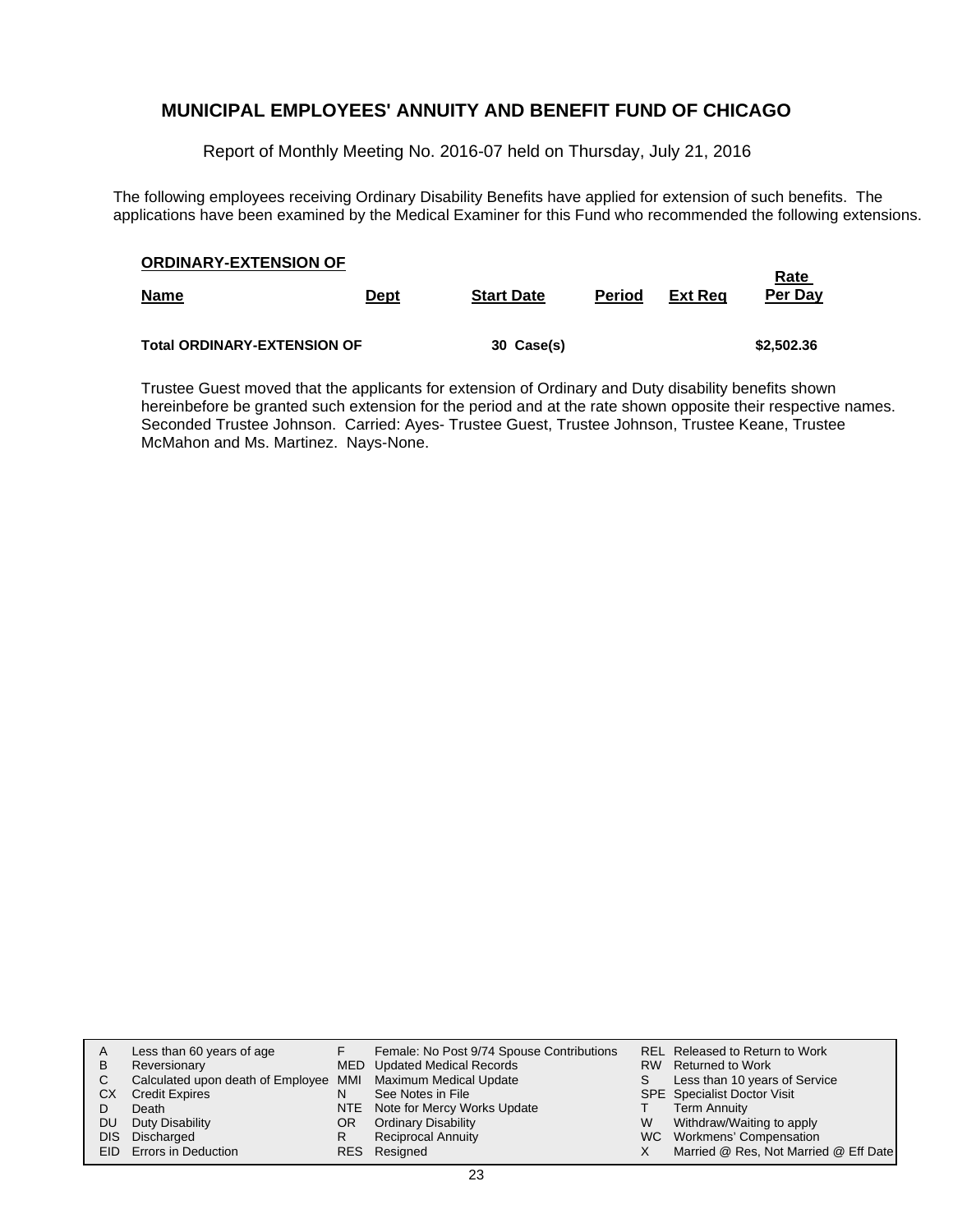Report of Monthly Meeting No. 2016-07 held on Thursday, July 21, 2016

| <b>ADJUSTED DUTY DISABILITY</b> | <b>Rate</b> |                   |                |                   |
|---------------------------------|-------------|-------------------|----------------|-------------------|
| <b>Name</b>                     | Reason      | <b>Start Date</b> | <b>To Date</b> | Per Day           |
| <b>NONE</b>                     |             |                   |                | <b>ORG</b><br>ADJ |

| A<br>B<br>CХ<br>DU. | Less than 60 years of age<br>Reversionary<br>Calculated upon death of Employee MMI Maximum Medical Update<br><b>Credit Expires</b><br>Death<br>Duty Disability | N<br>OR. | Female: No Post 9/74 Spouse Contributions<br>MED Updated Medical Records<br>See Notes in File<br>NTE Note for Mercy Works Update<br><b>Ordinary Disability</b> | S.<br>W | REL Released to Return to Work<br>RW Returned to Work<br>Less than 10 years of Service<br><b>SPE</b> Specialist Doctor Visit<br><b>Term Annuity</b><br>Withdraw/Waiting to apply |
|---------------------|----------------------------------------------------------------------------------------------------------------------------------------------------------------|----------|----------------------------------------------------------------------------------------------------------------------------------------------------------------|---------|----------------------------------------------------------------------------------------------------------------------------------------------------------------------------------|
|                     | DIS Discharged                                                                                                                                                 | R        | <b>Reciprocal Annuity</b>                                                                                                                                      |         | WC Workmens' Compensation                                                                                                                                                        |
|                     | <b>EID</b> Errors in Deduction                                                                                                                                 |          | RES Resigned                                                                                                                                                   |         | Married @ Res, Not Married @ Eff Date                                                                                                                                            |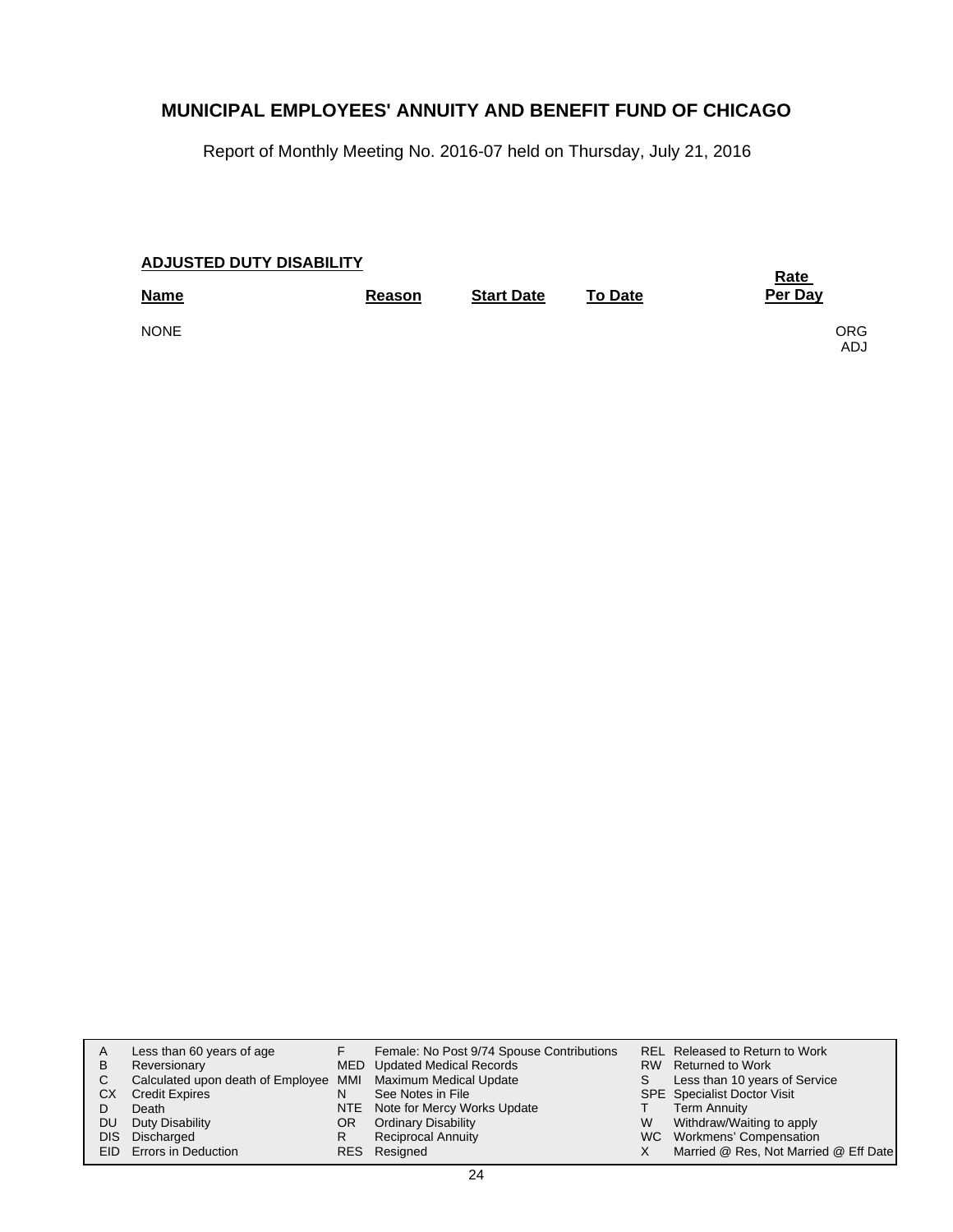Report of Monthly Meeting No. 2016-07 held on Thursday, July 21, 2016

#### **ADJUSTED ORDINARY DISABILITY**

| <b>Name</b>                               | Reason        | <b>Start Date</b>    | <b>To Date</b>       | <b>Rate</b><br>Per Day |                   |
|-------------------------------------------|---------------|----------------------|----------------------|------------------------|-------------------|
| SMILEY, VANESSA M                         | Retro Pay Inc | 08/15/13<br>08/15/13 | 01/12/14<br>01/12/14 | \$126.00<br>\$128.54   | <b>ORG</b><br>ADJ |
| <b>Total ADJUSTED ORDINARY DISABILITY</b> |               | 1 Case(s)            |                      |                        |                   |

Trustee Johnson moved that the adjusted Ordinary and Duty disability benefits shown hereinbefore be approved for payment for the period and at the rate shown opposite their respective names. Seconded Trustee Keane. Carried: Ayes- Trustee Guest, Trustee Johnson, Trustee Keane, Trustee McMahon and Ms. Martinez. Nays-None.

| A  | Less than 60 years of age                                    |    | Female: No Post 9/74 Spouse Contributions |   | REL Released to Return to Work        |
|----|--------------------------------------------------------------|----|-------------------------------------------|---|---------------------------------------|
| В  | Reversionary                                                 |    | <b>MED</b> Updated Medical Records        |   | RW Returned to Work                   |
|    | Calculated upon death of Employee MMI Maximum Medical Update |    |                                           |   | Less than 10 years of Service         |
| СX | <b>Credit Expires</b>                                        | N  | See Notes in File                         |   | <b>SPE</b> Specialist Doctor Visit    |
|    | Death                                                        |    | NTE Note for Mercy Works Update           |   | <b>Term Annuity</b>                   |
| DU | Duty Disability                                              | OR | <b>Ordinary Disability</b>                | W | Withdraw/Waiting to apply             |
|    | DIS Discharged                                               | R  | <b>Reciprocal Annuity</b>                 |   | WC Workmens' Compensation             |
|    | EID Errors in Deduction                                      |    | RES Resigned                              |   | Married @ Res, Not Married @ Eff Date |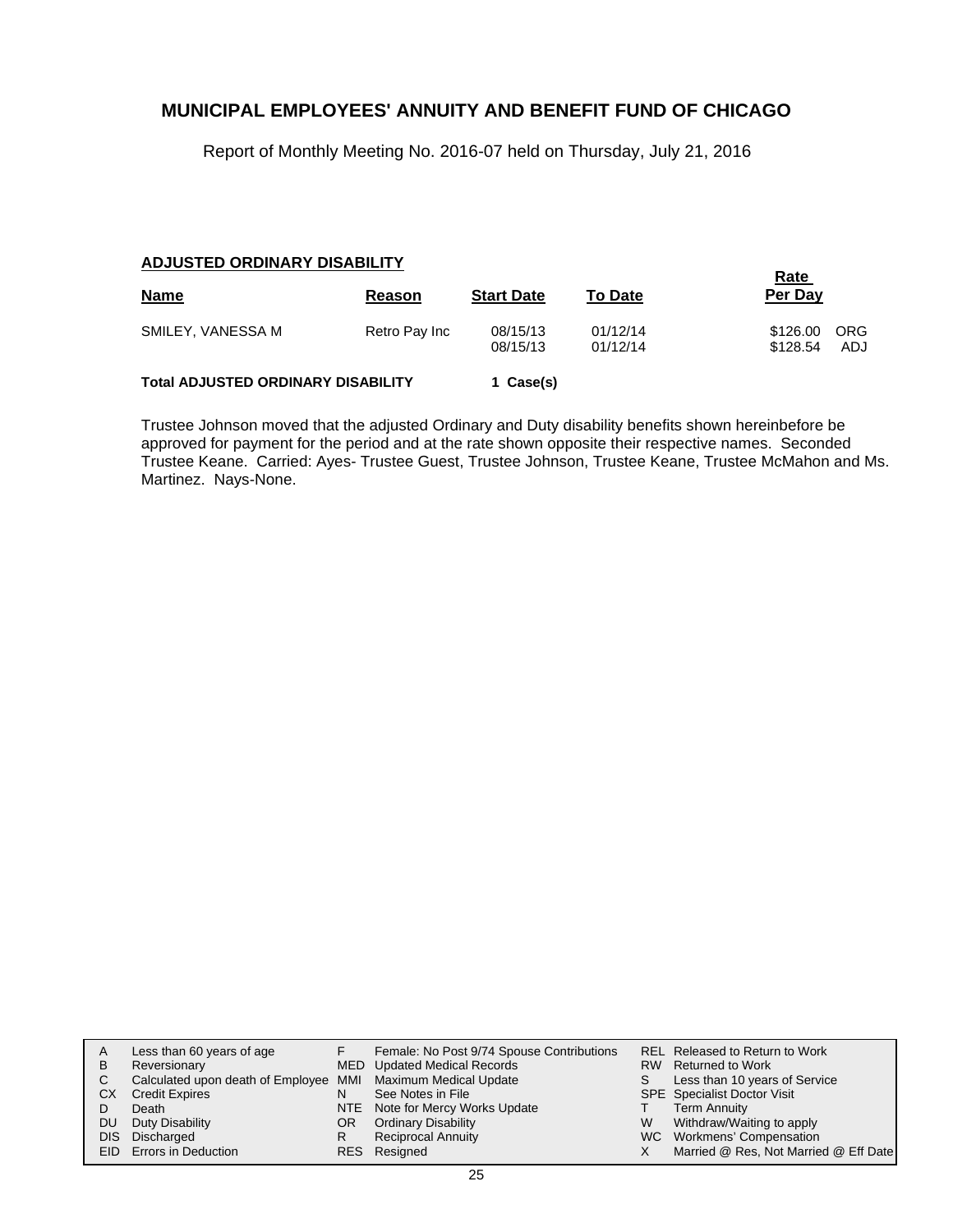Report of Monthly Meeting No. 2016-07 held on Thursday, July 21, 2016

#### **APPLICATION FOR MEMBERSHIP**

The following named employees, officers, or officials, required to file written application for membership in the Fund, have filed such application, and the records indicate they qualify for membership by reason of having the necessary service or other requirements.

**Name**

**Title Department**

NONE

#### **CHANGE OF BIRTHS**

The following named employees have submitted documentation showing a date of birth different from the Fund's records and have requested that the Fund correct its records in accordance with the supporting documentation provided.

| <b>Name</b> | Date of Birth | <b>Supporting Document</b> |
|-------------|---------------|----------------------------|
| <b>NONE</b> | From<br>To    |                            |

#### **ADMINISTRATIVE REVIEW 40 ILCS 5/8-252**

The following named members are recommended for a hearing before the Board in accordance with 40 ILCS 5/8-252.

**Name**

**Status Relevant Statute** 

NONE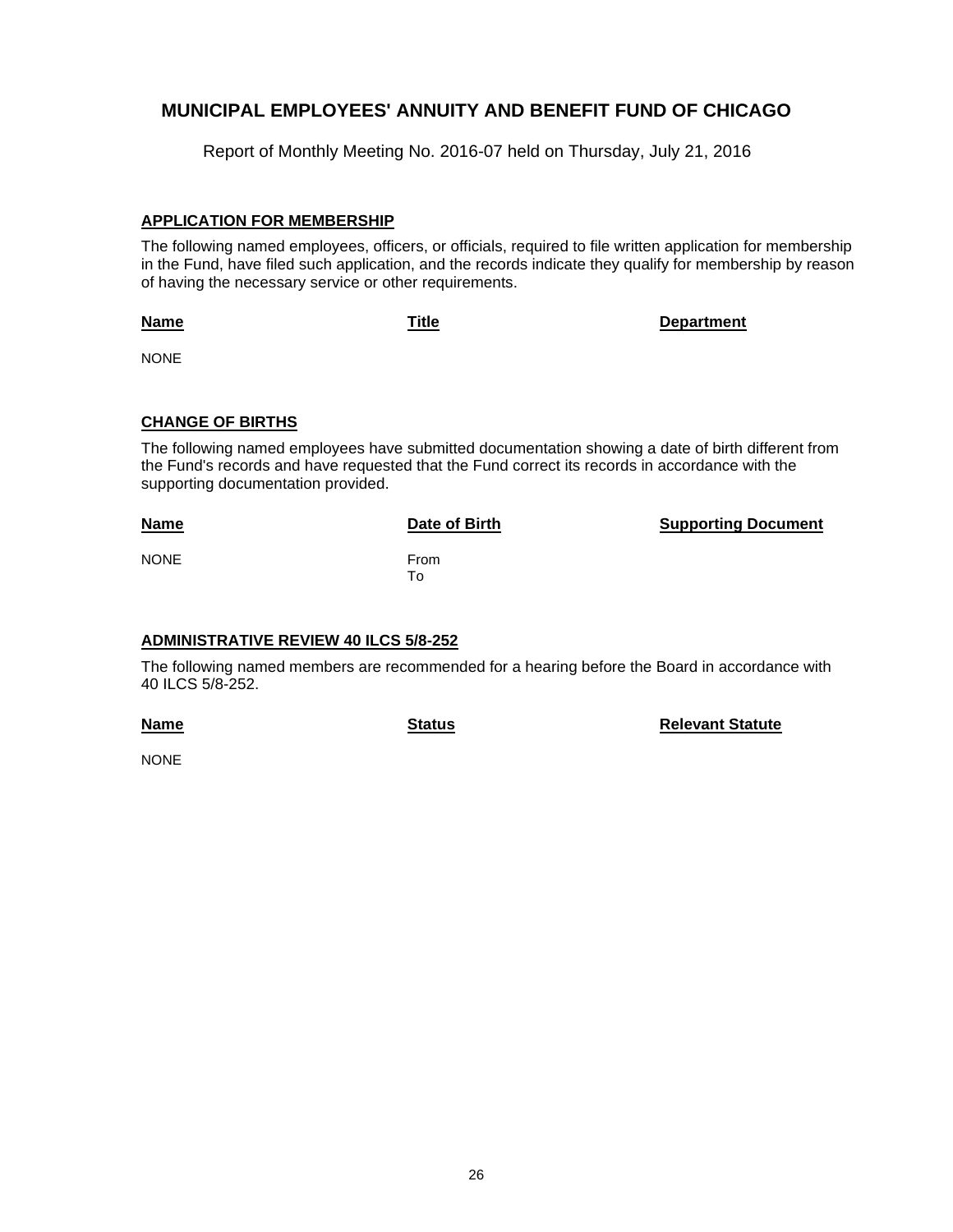Report of Monthly Meeting No. 2016-07 held on Thursday, July 21, 2016

**City Treasurer's Statement of Account as of 06/30/2016**

#### **Investments at Market:**

|                    | \$488,884.83       | City Treasurer's Office, 06/30/2016    |  |
|--------------------|--------------------|----------------------------------------|--|
|                    | \$4,350,563,096.67 | Northern Trust, 06/30/2016 - Unaudited |  |
| \$4,351,051,981.50 |                    | <b>Total Investments</b>               |  |
| \$400.00           |                    | <b>Petty Cash Fund:</b>                |  |
| \$4,351,052,381.50 |                    | Total Cash and Investments             |  |

Trustee Guest moved that the Treasurer's Report be received and placed on file. Seconded Trustee Johnson. Carried: Ayes- Trustee Guest, Trustee Johnson, Trustee Keane and Trustee McMahon, Ms. Martinez votes present. Nays-None.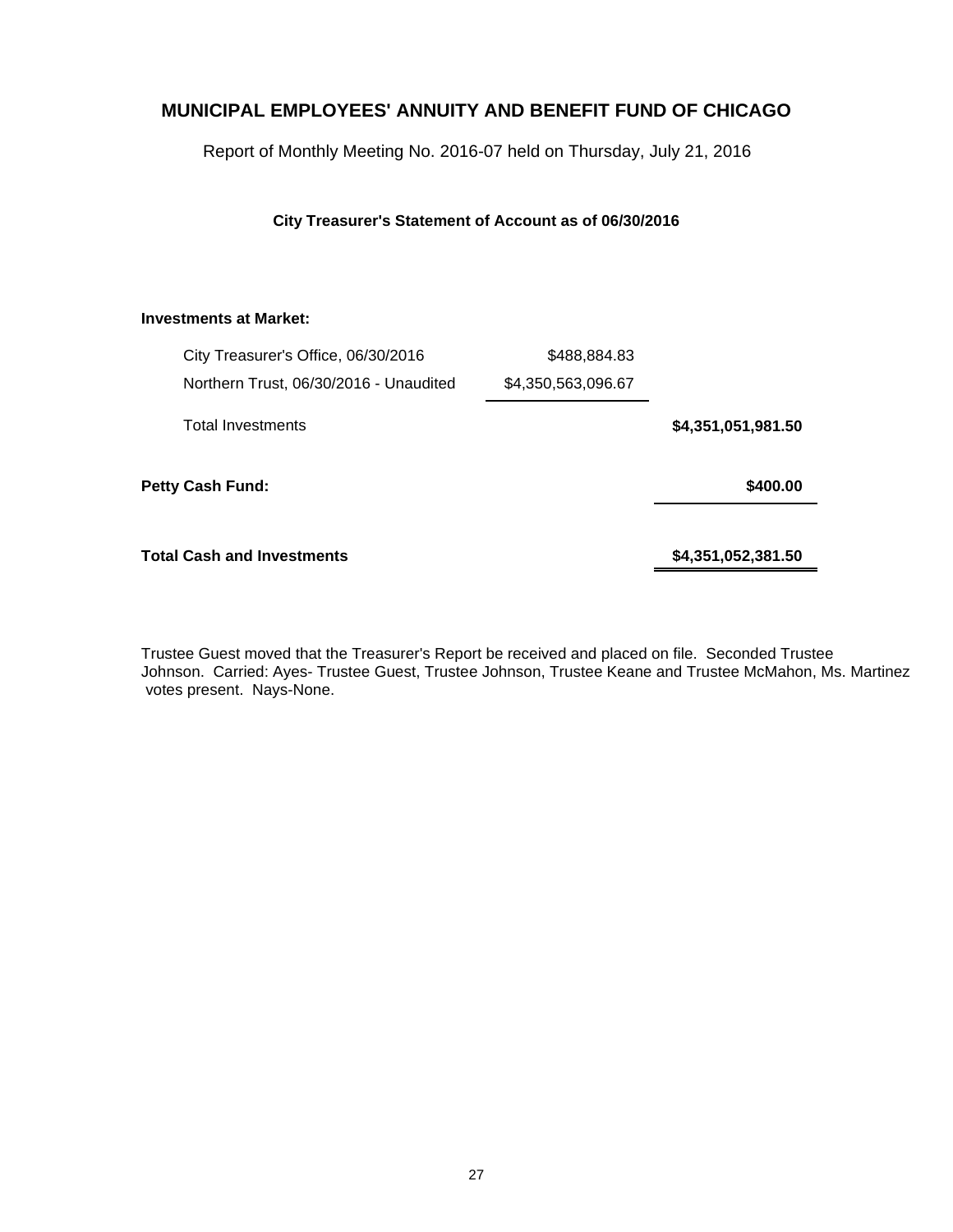Report of Monthly Meeting No. 2016-07 held on Thursday, July 21, 2016

#### **ROLL CALL**

Trustee Guest Present Trustee Johnson Present Trustee Keane Present Trustee McMahon Present

A quorum is present.

#### **PUBLIC COMMENT**

There were no requests to address the Board.

#### **HEARINGS**

#### The Matter of John Bills (Pension Suspension)

At the request of Mr. Bills, the hearing on the potential pension suspension continued until August 18, 2016. Motion by Trustee Johnson, Second by Ms. Martinez.

Carried: Ayes – Trustee Guest, Trustee Johnson, Trustee Keane, Trustee McMahon and Ms. Martinez. Nays – None.

#### **LEGISLATION - LEGISLATIVE UPDATE**

Mr. Mohler updated the Board on current legislation which may affect the Fund. No actions taken.

#### **INVESTMENTS**

Market Environment

Mr. Wesner reviewed the current Market environment. No actions taken.

Monthly Performance Report

Mr. Wesner reviewed the Fund's monthly performance. No action taken.

Hedge Fund Portfolio Review

Mr. Wesner reviewed the Fund's history of investing in the Hedged Fund market. No actions taken.

#### **Watchlist**

There were no issues discussed.

#### Liquidity Needs

Based on the recommendation of Fund staff, Trustee Guest made a motion to liquidate up to \$40 million for September benefit payments. Second by Ms. Martinez.

Carried: Ayes – Trustee Guest, Trustee Johnson, Trustee Keane, Trustee McMahon and Ms. Martinez. Nays – None.

#### Second Quarter M/W/DBE Update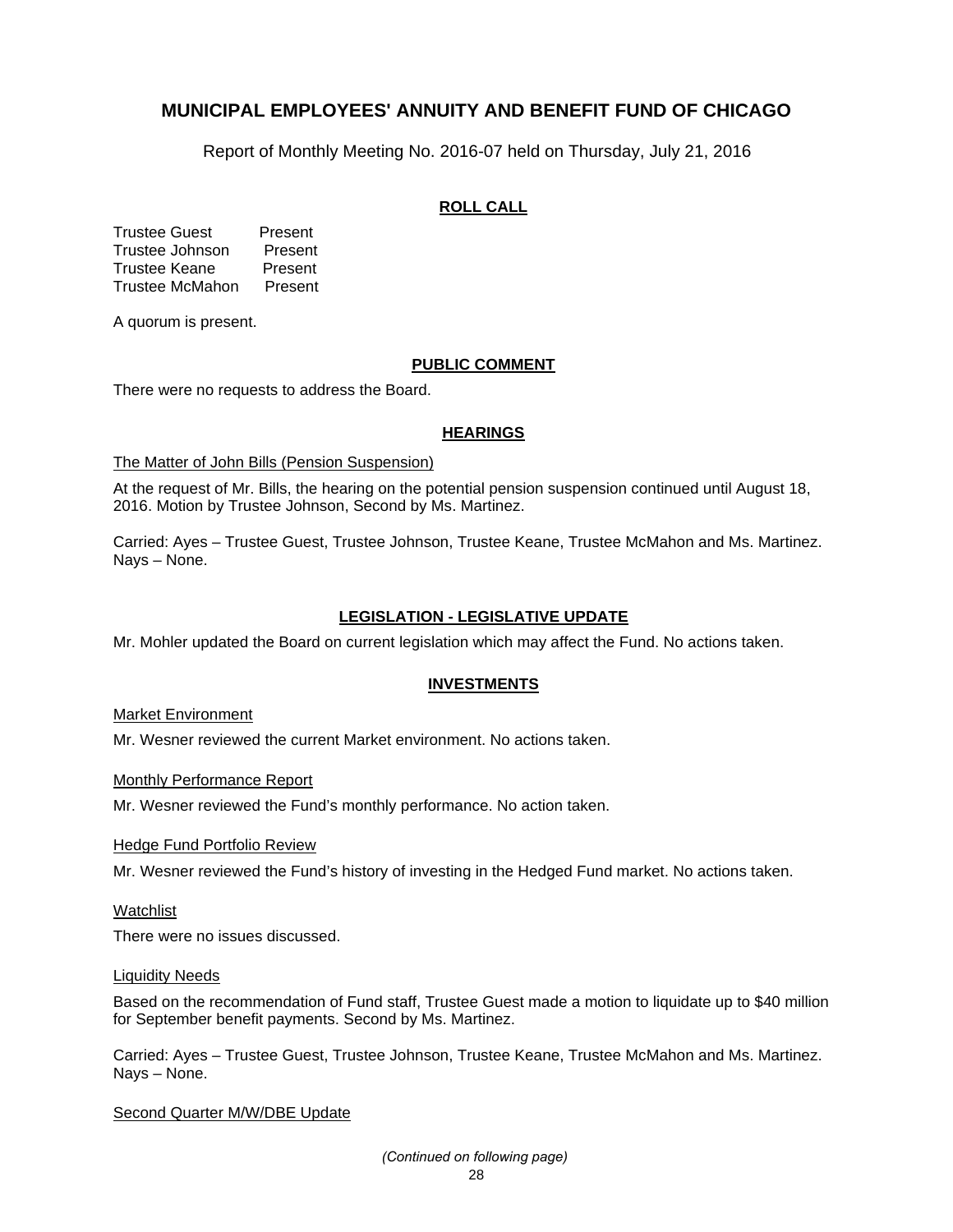Report of Monthly Meeting No. 2016-07 held on Thursday, July 21, 2016

Mr. Lopez reviewed the Fund's utilization of M/W/DBE Investment Managers and Brokerage Services. No actions taken.

#### Review Prudential Real Estate Investment

This topic was not discussed.

#### **OTHER**

These topics were taken out of order.

#### 2017 Request for Funding Contribution

Mr. Mohler presented the 2017 Request for Funding Resolution. After much discussion, Trustee Guest made a motion to approve the Resolution as amended. Second by Trustee Johnson.

Carried: Ayes – Trustee Guest, Trustee Johnson and Ms. Martinez. Nays – Trustee Keane.

#### IRS Determination Resolution

This topic was discussed in closed session.

#### **Annual Signature Verification Update**

Ms. Kristin DeWald, Supervisor of Annuitant Services, updated the Board on the current status of the Pension Verification project and the current number of annuitants who have not returned their completed form. Based on this report and with the concurrence of Fund Counsel, Trustee Johnson made a motion to suspend the pensions of all annuitants who have not returned their completed forms effective with the September payment. Second by Trustee Guest.

Carried: Ayes – Trustee Guest, Trustee Johnson, Trustee Keane, Trustee McMahon and Ms. Martinez. Nays – None.

#### MEABF Staff Retiree Healthcare

Mr. Mohler updated the Board regarding annually determined subsidized healthcare received by retired Fund employees and, in concurrence with Fund Counsel, recommended the program cease effective December 31, 2016. At the recommendation of staff and with the concurrence of Fund Counsel, Trustee Guest made a motion to discontinue the subsidy effective December 31, 2016. Second by Trustee Johnson.

Carried: Ayes – Trustee Guest, Trustee Johnson, Trustee Keane, Trustee McMahon and Ms. Martinez. Nays – None.

#### Securities Litigation RFP Report

Mr. Lopez reviewed the respondents to the Fund's RFP for Securities Litigation Representatives and recommended four firms be allowed access or continued to have access to monitor the Fund's investment portfolio subject to successful review and concurrence of agreement with the Fund's Executive Director and Fund Counsel:

- Cohen Milstein
- Bernstein, Litowitz, Berger & Grossman
- Robins Geller
- Berman DeValerio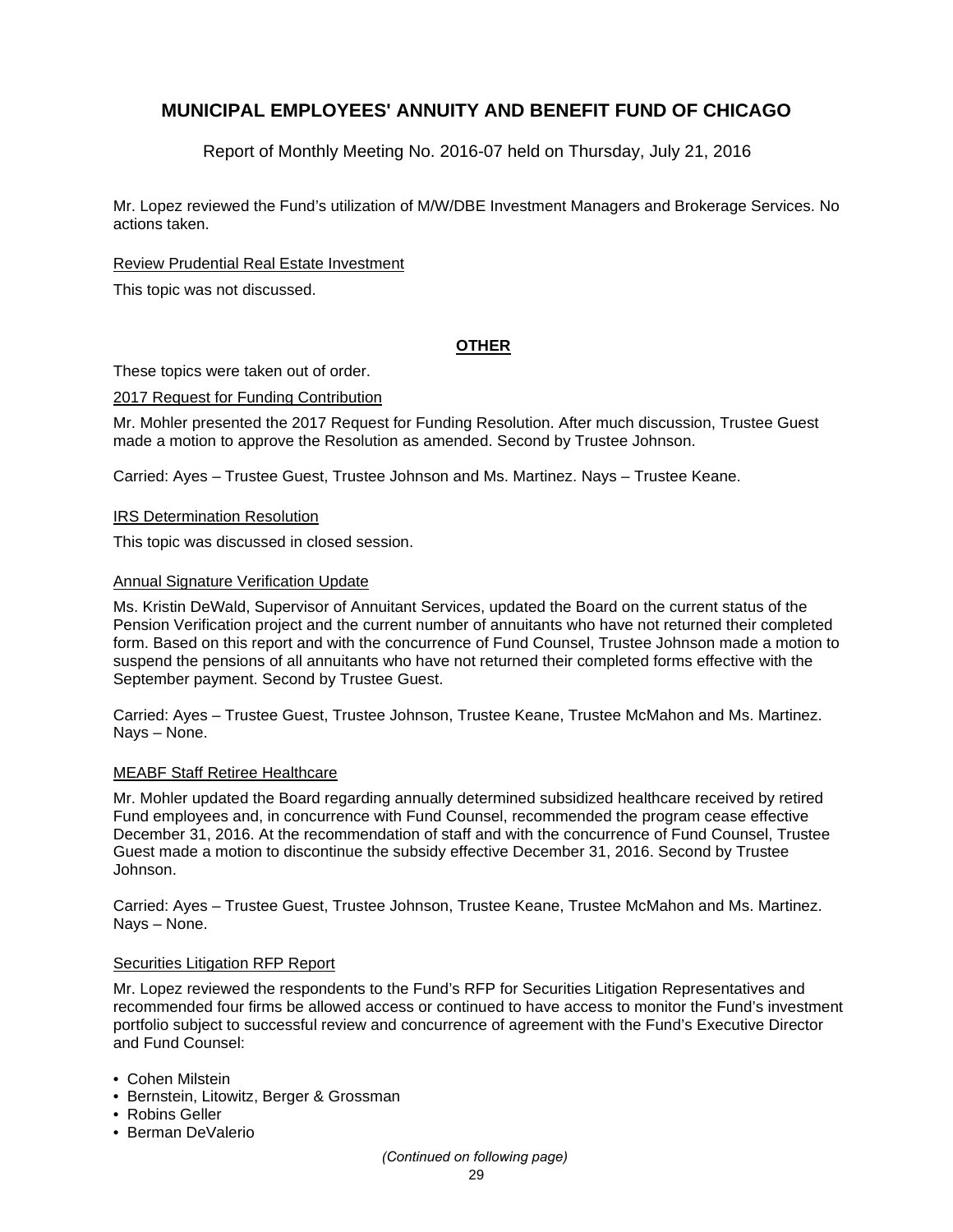Report of Monthly Meeting No. 2016-07 held on Thursday, July 21, 2016

Based on this review and the concurrence of Fund Counsel, Trustee Johnson made a motion to accept the recommendation as presented, effective August 1, 2016. Second by Ms. Martinez.

Carried: Ayes – Trustee Guest, Trustee Johnson, Trustee Keane, Trustee McMahon and Ms. Martinez. Nays – None.

#### Trustee Rules of Election

Ms. Ruffolo presented the 2016 Rules of Election for approval and posting. After some discussion, the Rules were accepted with corrections noted. Motion by Trustee Guest. Second by Trustee Johnson.

Carried: Ayes – Trustee Guest, Trustee Johnson, Trustee Keane, and Ms. Martinez. Nays – None. Present – Trustee McMahon.

#### Trustee Election Committee

As required in the Rules of Election, Trustee Keane made a motion to appoint Trustee Summers and Trustee Guest as the Election Committee. Second by Trustee Johnson.

Carried: Ayes – Trustee Guest, Trustee Johnson, Trustee Keane, and Ms. Martinez. Nays – None. Present – Trustee McMahon.

#### FOIA Update

Ms. Ruffolo updated the Board on requests made under the Illinois Freedom of Information Act. No actions taken.

#### Old Business

Trustee Guest requested approval to attend the IPPFA's Annual Summer Round Table at the Grand Geneva Resort in Lake Geneva, WI. Based on Trustee Guest's request and the concurrence of staff and Fund Counsel, Trustee Guest made a motion to approve his attendance. Seconded by Trustee Johnson.

Carried: Ayes – Trustee Johnson, Trustee Keane, Trustee McMahon and Ms. Martinez. Nays – None. Present – Trustee Guest.

#### Legal Update

The Board moved into closed session at 11:37 am in accordance with 5 ILCS 120/2(c)(11) on a motion by Trustee Johnson to discuss litigation which currently affects the Fund. Second by Ms. Martinez.

Roll Call: Trustee Guest aye Trustee Johnson aye Trustee Keane aye Trustee McMahon aye Ms. Martinez aye

Motion carried.

No actions were taken in closed session.

The Board moved into open session at 12:28 p.m. on a motion by Trustee Johnson. Second by Ms.